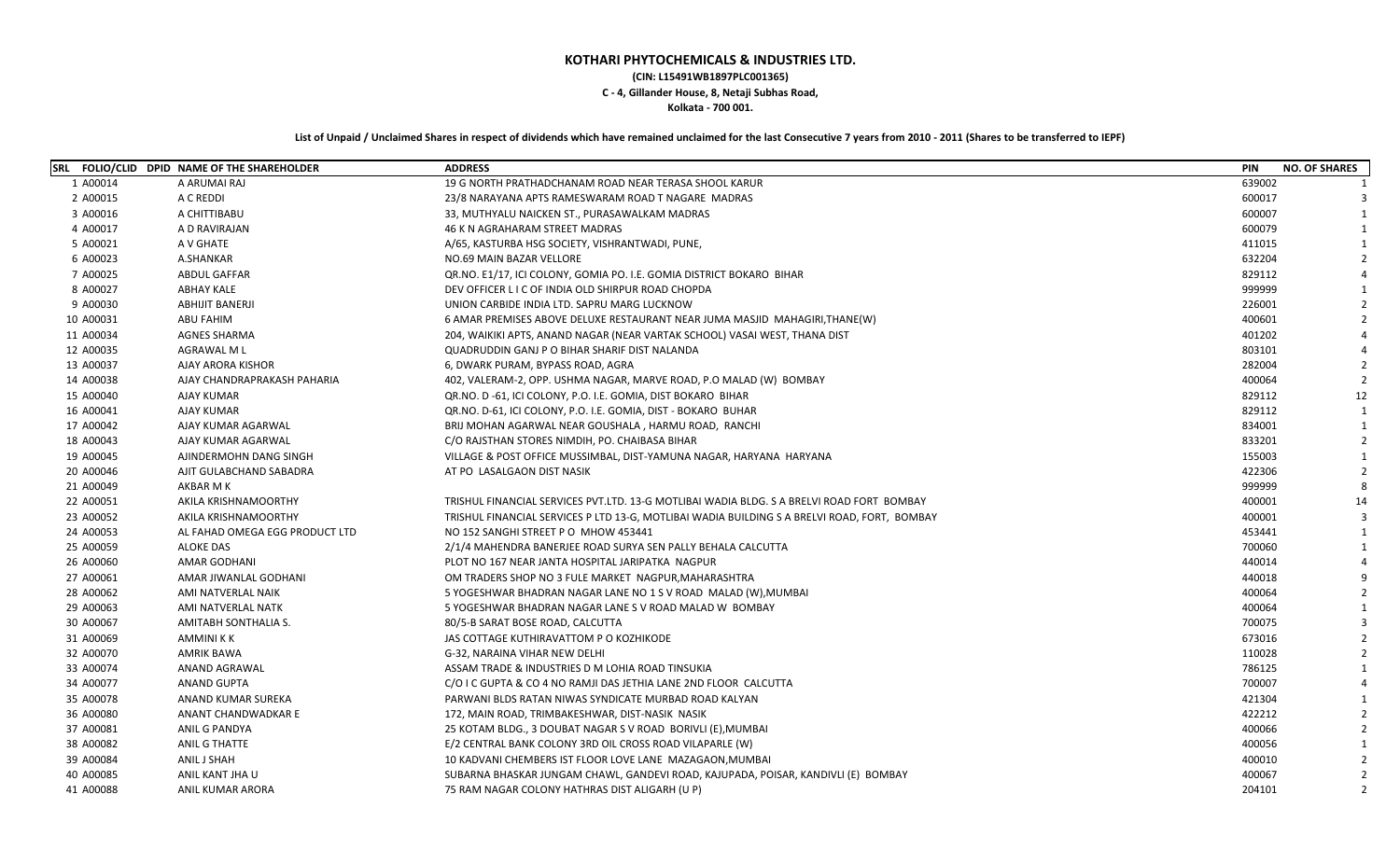|           | SRL FOLIO/CLID DPID NAME OF THE SHAREHOLDER | <b>ADDRESS</b>                                                                                        | <b>PIN</b><br><b>NO. OF SHARES</b> |
|-----------|---------------------------------------------|-------------------------------------------------------------------------------------------------------|------------------------------------|
| 42 A00089 | ANIL KUMAR GOLYAN K                         | ANIL DISTRIBUTORS, SEVOKE ROAD, SILIGURI                                                              | 734401                             |
| 43 A00090 | ANIL KUMAR HEDA J                           | AT-POST-CHANDWAD, DIST-NASIK, NASIK                                                                   | 423101                             |
| 44 A00093 | ANIL NIRANJAN V                             | 94 A SRINAGAR COLONY HYDERABAD-873                                                                    | 999999                             |
| 45 A00095 | ANIL RANGA                                  | 21 SARCAR BYE LANE CALCUTTA (W.B)                                                                     | 700007                             |
| 46 A00096 | <b>ANIL SANKHLA K</b>                       | LAXMI GENERAL STORES CHOWK BAZAR PARBHANI                                                             | 431401                             |
| 47 A00098 | ANISH S VORA                                | 21A TYPE C BHEL COLONY SECTOR 17 NODIA U.P                                                            | 201301                             |
| 48 A00101 | ANITA JAIN                                  | JAIN BHAVAN SITA ROAD CHANDAUSI U.P.                                                                  | 202412                             |
| 49 A00103 | <b>ANITHAD</b>                              | NO 3-4-867 BALKATPURA HYDERABAD                                                                       | 500027                             |
| 50 A00104 | ANITHA GURUSWAMI                            | OMSAKTHI PLOT NO.11,E B COLONY 3RD ST, ADAMBAKKAM MADRAS                                              | 600088                             |
| 51 A00105 | ANJANA OSTWAL                               | S-1, GANDHI NAGAR TONK RD, JAIPUR                                                                     | 302015                             |
| 52 A00106 | <b>ANJU ARORA</b>                           | PUNJAB CLOTH STORE NEAR BANK OF BARODA GANGAPUR CITY                                                  | 322201                             |
| 53 A00107 | ANNAMALAI SAMY T                            | NO 8 7TH STREET GOPALAPURAM CHENNAI                                                                   | 600086                             |
| 54 A00108 | ANNAMALAISAMY T                             | NO 8 7TH STREET GOPALAPURAM CHENNAI                                                                   | 600086                             |
| 55 A00109 | ANNAMALAISAMY T                             | NO 8 7TH STREET GOPALAPURAM MADRAS                                                                    | 600086                             |
| 56 A00110 | ANNAPOORANAM S                              | 4 / F.F., RAMAN STREET T.NAGAR CHENNAI MADRAS                                                         | 600017                             |
| 57 A00113 | ANOOP HAREENDRAN                            | `HARIPRIYA` VADAVATHOOR PO. KOTTAYAM                                                                  | 686010                             |
| 58 A00114 | ANOOP TULSYAN                               | GAURAV CEMENTS GANDHI CHOWK P O SURAJGARH DIST JHUNJHUNU (RAJ)                                        | 333029                             |
| 59 A00119 | ANU CHETTY                                  | BLOCK NO 539 #08-2575 ANG MO KIO AVE - 10 SINGAPORE - 560 539                                         | 600101                             |
| 60 A00120 | ANU KAPOOR                                  | S R LOGANATHAN C/O EXCEL ELECTRICALS 25 KALATHI PILLAI STREET MADRAS                                  | 600079                             |
| 61 A00121 | ANUP DHANUKA                                | C/O FITA UDYOG D-52/34 F LAXMI KUND VARANASI U P                                                      | 221010                             |
| 62 A00122 | ANURADHA LODHA N                            | MAUKTIK AGENCIES CAMP ROAD MALEGAON DIST NASIK MALEGAON                                               | 423203                             |
| 63 A00123 | ANVAR BASHA A                               |                                                                                                       | 999999                             |
| 64 A00125 | ARATI ASHOK KANETKAR                        | 5 ANUPRITA CO-OP.HSG.SOCY. PLOT NO. RM.105 NEAR NEW POWER STN. MIDC DOMBIVLI (E)                      | 421203                             |
| 65 A00126 | <b>ARAVINDHAN P</b>                         | NO.1, IST ST, SUNDARAM COLONY TAMBARAM SANATORIUM MADRAS                                              | 600047                             |
| 66 A00128 | ARCHANA GOYAL KU                            | GOYAL MEDICAL STORE LOHA MANDI GWALIOR MAHDYA PRADESH                                                 | 474003                             |
| 67 A00129 | ARIFA JABBAR                                | 113 ALWARPET STREET ALWARPET MADRAS                                                                   | 600018                             |
| 68 A00131 | ARULDOSS CHRISTPHER A                       | A/890 BHEL TOWNSHIP RANIPET TAMILNADU                                                                 | 632406                             |
| 69 A00132 | ARUMUGAM S                                  | 11, G. YAMUNA FLAT MAHARAJA SURYA RD, TEYNAMPET MADRAS                                                | 600018                             |
| 70 A00133 | ARUN A DATAR                                | C/O NAYAN D VORA A/630, GAGANGIRI PARK, PLOT NO:466, T P S I WAITY WADI, THANE                        | 400604                             |
| 71 A00134 | ARUN BABU SAHU                              | 887/656 TRIBANI ROAD KYDGUNJ ALLAHABAD UP                                                             | 211003                             |
| 72 A00136 | ARUN C SHAH                                 | 602 RATNA REKHA APPTS OPP GANDHI SMRUTI HALL TIMLIAWAD NANPURA, SURAT                                 | 395001                             |
| 73 A00139 | ARUN KUMAR PADHI                            | H.NO.12-2-422/38/102, FLAT NO. 102, SAI SIVA KRISHNA APARTMENTS GUDDIMALKAPUR, MEHDIPATNAM,,HYEDRABAD | 500028                             |
| 74 A00140 | ARUN KUMAR SARAOGE                          | 72 ABHISNEHA SHIVAJI NAGAR, WADI BHOKAR ROAD, DEOPUR DHULE                                            | 424002                             |
| 75 A00141 | ARUN SEHGAL                                 | 12A DHANVANTARI 143-B A K MARG B`BAY                                                                  | 400036                             |
| 76 A00143 | ARUNA KUMARI JONNALAGAODA                   | A VIMALADEVI W/O GOPALA RAO WOOLLAPALEM PRAKASAM DT A P                                               | 523104                             |
| 77 A00144 | ARUNACHALAM T S                             | THOKKATHAN VALASU SIVAGIRI (VIA) KAGAM (P.O) ERODE, PERIAR DIST TAMILNADU                             | 638001                             |
| 78 A00145 | ARUNKUMAR BEHRA                             | JN 3/22/10 SECTOR 10 VASHI NEW MUMBAI                                                                 | 400703                             |
| 79 A00146 | ARVIND JADHAV P                             | 164, MAIN ROAD, PIMPALGAON, BASWANT, DIST-NASIK, NASIK                                                | 422009                             |
| 80 A00147 | <b>ARVIND KUMAR</b>                         | C/O, STYENDRA KUMAR BANK OF NDIA A N PURI BRANCH 193 A P COLONY, GAYA                                 | 823001                             |
| 81 A00149 | ARVIND SHAH VADILAL                         | 6-B DEEP AMBER SOCIETY NEAR R T O KALYAN DIST THANE KALYAN                                            | $\overline{2}$<br>421301           |
| 82 A00151 | ASHA AGARWAL S                              | C/O JAGDISH RAY BAJRANGDAS, 3, CHOWK BAZAR, DARJEELING, BARJEELING                                    | 734101                             |
| 83 A00153 | ASHA BAI                                    | B/7, KASICHETTY STREET, SOWCARPET, MADRAS                                                             | 600079                             |
| 84 A00155 | ASHA DEVCHAND KHATRI                        | SINDHI COLONY DIASA GUJARAT                                                                           | 385535                             |
| 85 A00156 | ASHA DEVCHAND KHATRI                        | C/O DR. D P KHATRI MAIN ROAD DISA GUJARAT                                                             | 385535                             |
| 86 A00157 | ASHA G PANDEY                               | 48 GANNON BLDGS 168/169 CST ROAD KALINA BOMBAY                                                        | 400098                             |
| 87 A00158 | ASHA K MEHTA                                | 53 SENGUPTA STREET RAM NAGAR COIMBATORE TAMIL NADU                                                    | 641009                             |
| 88 A00159 | <b>ASHOK BAJPAYEE</b>                       | SHIRAM BHAHARIA FIRST FLOOR LOHARPURA BAJRIA NEAR BASPAI MANDIR, NAGPUR                               | 440018                             |
| 89 A00160 | ASHOK CHANDRA SHUKLA H.                     | P.W.D. STORE, PRANTIYA KHAND, AISHBAUGH, LUCKNOW (U.P)                                                | 999999                             |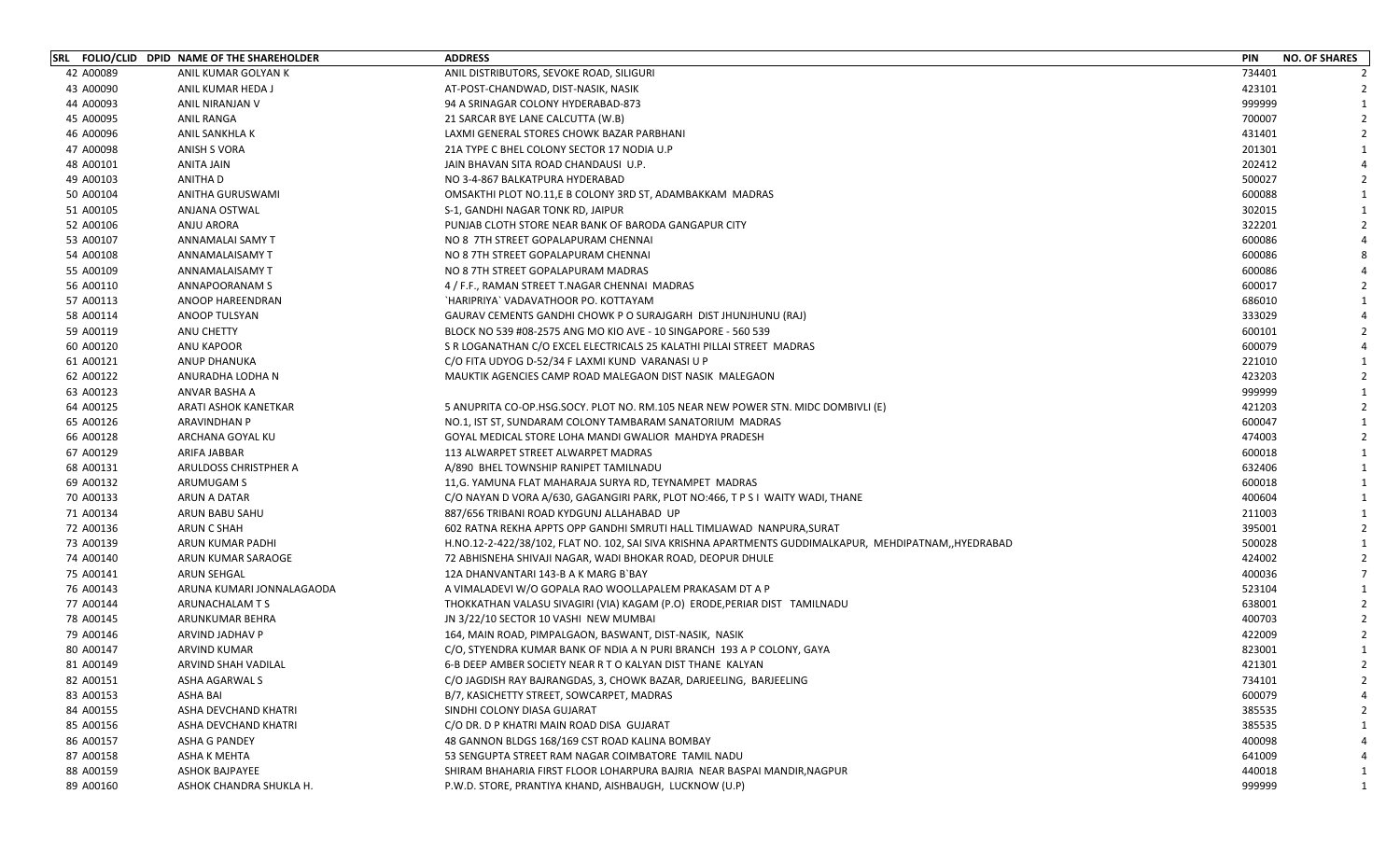|            | SRL FOLIO/CLID DPID NAME OF THE SHAREHOLDER | <b>ADDRESS</b>                                                                              | <b>PIN</b> | <b>NO. OF SHARES</b>    |
|------------|---------------------------------------------|---------------------------------------------------------------------------------------------|------------|-------------------------|
| 90 A00161  | <b>ASHOK DAVE D</b>                         | BHOLA MUNSHI CHAWL NO.2 NATWAR NAGAR, ROAD NO.5 JOGESHWARI (E) BOMBAY                       | 400060     |                         |
| 91 A00163  | ASHOK HANDE LAXMANRAO                       | 198, PATIL LANE, LASALGAON TAL-NIPHAD, DIST-NASIK LASALGAON                                 | 422306     |                         |
| 92 A00165  | ASHOK KUMAR DAMANI                          | 70/70-A SEIKH MEMON STREET BOMBAY                                                           | 400002     |                         |
| 93 A00166  | ASHOK KUMAR GUPTA                           | C\O MRITUNJAYA ARASAD MANOJ KUMAR C K 62127 KASHIPURA, VARANSI                              | 221001     |                         |
| 94 A00167  | ASHOK KUMAR MITAL                           | C/O TIRUMALA BANGLES STORES RAMGOPAL STREET NIZAMABAD ANDHRA PRADESH                        | 503001     |                         |
| 95 A00169  | <b>ASHOK P</b>                              | 4-7-456 ISAMIYO BAZAR HYDERABAD-27                                                          | 999999     |                         |
| 96 A00172  | <b>ASHOK SHARMA D</b>                       | WESTERN RAILWAY CHAWL NO.2/T ROOM NO 5 GOREGAON (W) BOMBAY                                  | 400062     |                         |
| 97 A00174  | ASHOK'S                                     | VADAKKE ELAKATTU KANGAZHA PO KOTTAYAM DT. KERALA                                            | 686541     | -1                      |
| 98 A00182  | ASHWIN PRAKASHCHAND JAIN                    | RAJKAMAL VASTRA BHANDAR MAIN ROAD SHAHDADA DHULIA DIST                                      | 425409     |                         |
| 99 A00185  | ATLURI DIMIT RAO                            |                                                                                             | 999999     |                         |
| 100 A00186 | ATMA RANJAN HEGDE                           | M/S SYSTECH VENTURES 24 16TH CROSS DR SAMPINGE ROAD P B NO 306 MALLESWARAM RAOD, BANGALORE  | 560003     |                         |
| 101 A00187 | ATUL AGARWAL                                | N-9, KAILASH COLONY, NEW DELHI                                                              | 110048     |                         |
| 102 A00188 | <b>ATUL B PARMAR</b>                        | E 17 AVAM APTS C S ROAD OFF M G ROAD KANDIVLI W BOMBAY                                      | 400067     |                         |
| 103 A00189 | ATUL C SETH                                 | 11/340 NIRLON COLONY G V ROAD GOREGAON (WEST) BOMBAY                                        | 400062     |                         |
| 104 A00190 | ATUL CHANDRAKANT SHETY                      | 11/340 NIRLON COLONY S V RD, GOREGAON (W) BOMBAY                                            | 400062     |                         |
| 105 A00191 | ATUL DANDAVATE                              | 7, SAI PRASAD, 10TH RD, CHEMBUR, BOMBAY                                                     | 400071     |                         |
| 106 A00192 | ATUL SHAH                                   | 7 A OM APTS 4 BALMUKUND PLOT NIRMALA SCHOOL ROAD RAJKOT                                     | 360005     |                         |
| 107 B00087 | ALKA BARAR                                  | D-9 ROOP MAHAL N.H. II FARIDABAD                                                            | 121001     |                         |
| 108 B00135 | <b>B D AWARAL</b>                           | 193/9 MAIN ROAD THAVARAM                                                                    | 626530     | $\overline{\mathbf{1}}$ |
| 109 B00136 | <b>B D RAMESH</b>                           | CLARION ADVERTISING SERVICE LTD., 739, MOUNT ROAD, MADRAS                                   | 600002     | -1                      |
| 110 B00137 | <b>B PRIYADHARSINI</b>                      | D/O BASAVARJ 5/73 B SARAWATHI BASAVA BAVANAM METTUPATTY SBI BACKSIDE HARUR, DHARMAPURI DIST | 636903     |                         |
| 111 B00138 | <b>B RAMKUMAR</b>                           | MARUTI INVESTMENT CONSULTANTS 23, I MAIN ROAD CIT COLONY MYLAPORE MADRAS                    | 600004     |                         |
| 112 B00139 | <b>B ROOPCHAND JAIN B</b>                   | 63/11, NARAYANA MUDALI STREET, MADRAS                                                       | 600079     |                         |
| 113 B00140 | <b>B SANTHANAY</b>                          | 989, TVS COLONY ANNA NAGAR WEST MADRAS                                                      | 600101     |                         |
| 114 B00141 | <b>B SARAVANAN</b>                          | PLOT NO 2 FIRST MAIN ROAD PASUMPON NAGAR PAMMAL MADRAS                                      | 600075     |                         |
| 115 B00143 | <b>B SUNDARAMOORTHY</b>                     | NO 87, THIRUVOODAL STREET, TIRUVANNAMALAI,                                                  | 606601     |                         |
| 116 B00144 | <b>B. GANESH RAO</b>                        | 1/397, VALLALAR NAGAR KOTTIVAKKAM BEACH ROAD KOTTIVAKKAM MADRAS                             | 600041     |                         |
| 117 B00146 | <b>BABITA AGRAWAL</b>                       | SHRI DURGA CHEMICAL INDUSTRIES KILAGATE MAYAGANJ HATHRAS                                    | 204101     |                         |
| 118 B00147 | BABITHA                                     | H.P.O ROAD P.B NO.41, CHITRADURGA                                                           | 577501     |                         |
| 119 B00148 | <b>BABUAS</b>                               | 25-236/1 SUBBAIAH THOTA GOWSA ST CHILAKALURIPET                                             | 522515     |                         |
| 120 B00149 | BABUBHAI JERAMBHAI                          | SAYED PURA MOTI KADIA SHRI BHAGAT NIWAS SECOND FLOOR SURAT, WARD 28/35                      | 3          |                         |
| 121 B00151 | BABULAL PANCHAL CHATURLAL                   | THAKUR COMPLEX B/305 KANKIA PARK -I OPP MAHINDRA & MAHINDRA KANDIVALI (E) BOMBAY            | 400101     |                         |
| 122 B00152 | <b>BABY SIMON</b>                           | 28, PERIAPALLY ST, MANDAVELIPAKKAM MADRAS                                                   | 600028     |                         |
| 123 B00157 | <b>BAKKESH H B</b>                          | D.NO.531/1 CHAMARAJAPET DAVANCERE                                                           | 577001     |                         |
| 124 B00158 | BALAJI G                                    | NO.3, EAST MADA ST, THIRUVANMIYUR MADRAS                                                    | 600041     |                         |
| 125 B00161 | <b>BALARAM POTHINI</b>                      | NEAR RAMALAYAM KARAMCHEDU P.O. PRAKASAM DISTRICT                                            | 523168     | 3                       |
| 126 B00162 | <b>BALARAMANTS</b>                          | NO. 10 SUNDARRAJAN ST., ABHIRAMAPURAM MADRAS                                                | 600018     |                         |
| 127 B00163 | <b>BALU MAKHIJA</b>                         | 503 MANALI CO OP HSG SOCIETY BK NO C-14 ROOM NO 79-80 ULHAS NAGAR                           | 421005     |                         |
| 128 B00164 | <b>BALVANT BHAI K SURATI</b>                | C/O FRIEND'S TAILOR'S -KIM JANTA BAZAR AT&PO:KIM TA. OLPAD DT. SURAT STA: GUJARAT           | 394110     |                         |
| 129 B00166 | <b>BANARASI LALI AGRAWAL</b>                | C/O, SRI MURARI LALI AGRAWAL CAUKHAND ROAD PO, BIHAR SHARIF                                 | 803101     | $\overline{2}$          |
| 130 B00167 | <b>BANARASI LALL AGRAWAL</b>                | CHAUKHANDI ROAD P O BIHARSHARIF NALANDA                                                     | 803101     | 2                       |
| 131 B00168 | <b>BANKEY LOHIA</b>                         | SACHHIYAY C 99 SHASTRI NAGAR JODHPUR RAJ                                                    | 342003     |                         |
| 132 B00169 | <b>BANSHI DHAR SEN</b>                      | QR.NO. 32/2, ICI COLONY, GOMIA P.O. INDIAN EXPLOSIVES GOMIA, DIST. BOKARO BIHAR             | 829112     |                         |
| 133 B00170 | BANUMATHI ARUNACHALLAM                      | "SHANMUGHA" 93, THIRD CROSS STREET THIRUMALAI NAGAR ANNEXE MADRAS                           | 600096     |                         |
| 134 B00172 | <b>BAPUSAHEB GARGOTE G</b>                  | C/O P S MUTHA, FLAT NO.28, PRADHAN PARK, M G ROAD, NASIK NASIK                              | 422001     |                         |
| 135 B00173 | <b>BASABTA JAIN</b>                         | NO 19 ROHINI CHS LTD PLOT NO 29 & 30 SECTOR 9A VASHI, NAVI MUMBAI - 400 703                 | 400703     |                         |
| 136 B00176 | BATWARA M M                                 | D-109, SECTOR-20 NOIDA (UP)                                                                 | 201301     | 3                       |
| 137 B00179 | <b>BEENA DINESH</b>                         | B-10 II FLOOR P A TOWERS NO 869 P H ROAD MADRAS                                             | 10         | 1                       |
|            |                                             |                                                                                             |            |                         |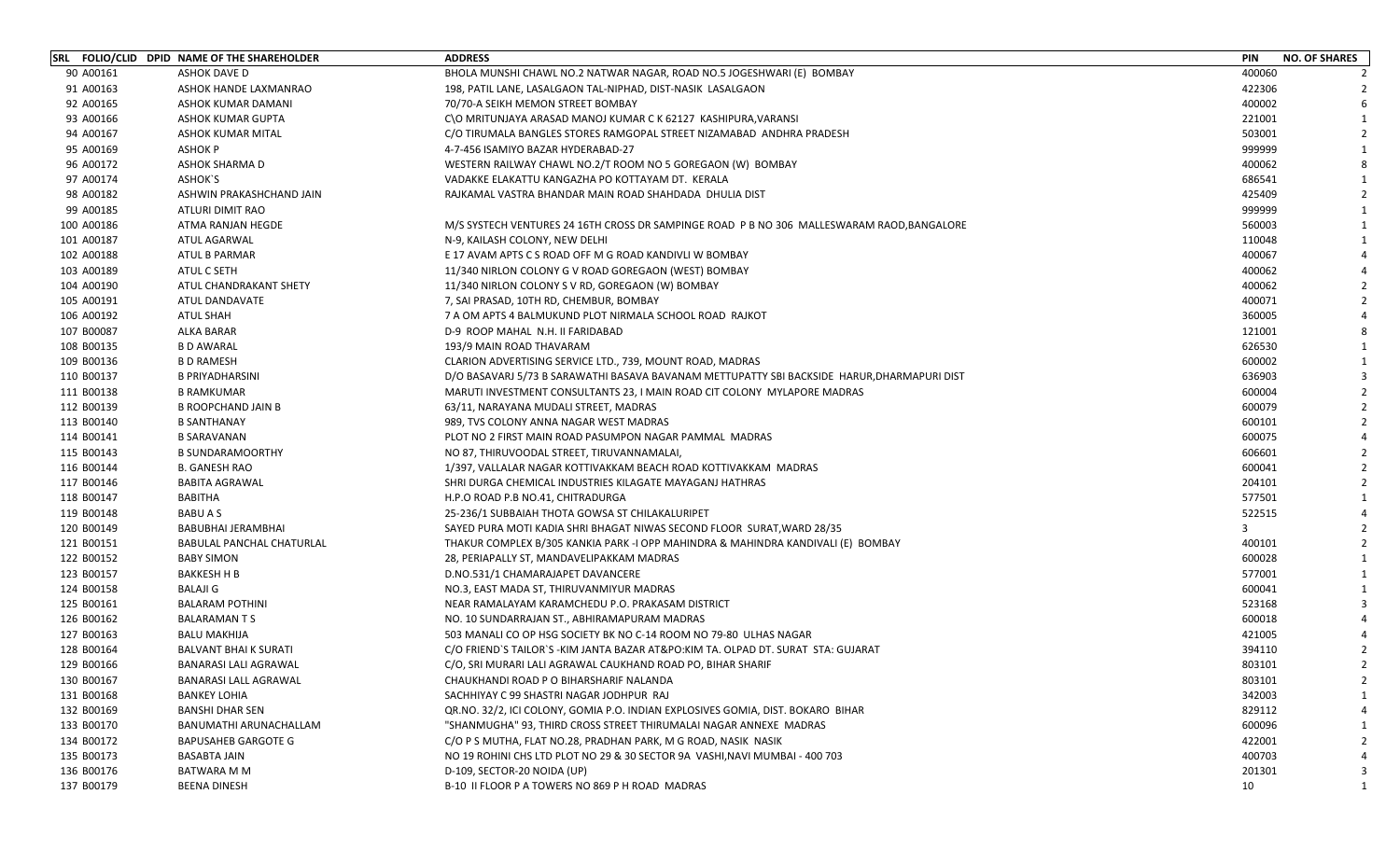|            | SRL FOLIO/CLID DPID NAME OF THE SHAREHOLDER | <b>ADDRESS</b>                                                                          | <b>PIN</b><br><b>NO. OF SHARES</b> |
|------------|---------------------------------------------|-----------------------------------------------------------------------------------------|------------------------------------|
| 138 B00182 | BENJAMIN FERNANDES W                        | SERENE VILLA, 16, KASHIBAI NAURANGE ROAD, BOMBAY                                        | 400007                             |
| 139 B00184 | BHAGIBAI N JADHWANI                         | 8, SHYAM NIKETAN 627, P D H MARG. KHAR, BOMBAY                                          | 400052                             |
| 140 B00188 | <b>BHAGWATI DEVI</b>                        | TYPE IV-22/6 PTPP COLONY P.O. PARICHHA JHANSI                                           | 284305                             |
| 141 B00189 | <b>BHAGYASHREE SHAH R</b>                   | C/O JAYANT MEDICAL STORES MAIN ROAD PIMPALGAON DIST NASIK NASIK                         | 422201                             |
| 142 B00191 | <b>BHAMINI SANAT PAREKH</b>                 | 105/6 MES QUARTERS KALINA SANTACURZ (E) BOMBAY                                          | 400098                             |
| 143 B00192 | <b>BHAMINI SANAT PAREKH</b>                 | 105/6, MES QUARTERS KALINA, SANTACRUZ (E) BOMBAY                                        | 400098                             |
| 144 B00196 | <b>BHANUMATI R KUMBLE</b>                   | 103 A JAY GANESH KRIPA CO-OP.HSG.SO OPP. K T VISION THEATRE VASAI (W) DT. THANE         | 401202                             |
| 145 B00198 | <b>BHANWARI DEVI</b>                        | C/O AMBIKA BROKERS B-4 MANDORE MANDE MANDORE JODHPUR(RAJ)                               | 999999                             |
| 146 B00209 | BHARTI JAGASIA M                            | 5-B-31, VIGYAN NAGAR, KOTA (RAJASTHAN) KOTA (RAJASTHAN)                                 | 324005                             |
| 147 B00210 | <b>BHARTI KOTHARI P.</b>                    | VARADHAN NAGAR NEAR JAIN UPASHRAYA MALEGAON NASIK                                       | 423203                             |
| 148 B00211 | BHAT H S                                    | LAXMI CLINIC K G HALLI BANGALORE                                                        | 45                                 |
| 149 B00212 | BHAT H S                                    | LAXMI CLINIC K G HALLI BANGALORE-45                                                     | 560045                             |
| 150 B00213 | <b>BHAVANA BHARAT PATEL</b>                 | 570 BHARAT YOG BHAVAN LAST VAS KHORAJ AHMEDABAD                                         | 382421                             |
| 151 B00214 | BHAVANA KAMLESHBHAI SHAH                    | RANCHHOD KRIPA BHAIJI DAROGA POLE BEHIND JUBILEE GARDEN RAOPURA BARODA                  | 310001                             |
| 152 B00215 | BHAVANI VIPENDRA SHAH                       | 24 GITANJALI 2ND FLOOR MARVE ROAD MALAD (W) BOMBAY                                      | 400064                             |
| 153 B00218 | <b>BHAVESHKUMAR SHAH</b>                    | C/O MONIKA TEXTILES CHOUDHURY MARKET L N B ROAD P.O & DIST NALBARI ASSAM                | 781335                             |
| 154 B00219 | <b>BHAVIK D CHANDRA</b>                     | PAVAN CHAKKI, NR CITY BUS GARAGE HINGLAGE CHOWK JAMNAGAR                                | 361005                             |
| 155 B00222 | BHAVNA KUMAR                                | <b>B-67 SARVODAYA ENCLAVE NEW DELHI</b>                                                 | 110017                             |
| 156 B00223 | <b>BHAVRILAL BAGRECHA R</b>                 | NEMINATH NAGAR, PIMPALGAON, BASWANT, DIST-NASIK NASIK                                   | 422209                             |
| 157 B00224 | BHAWARLAL JAIN A                            | 10-2 MANIGANDA IST STREET, OLD WASHARMENPET, MADRAS MADRAS                              | 600021                             |
| 158 B00225 | <b>BHUPATRAI NANALAL SONI</b>               | R.NO:69, 4TH FLOOR, ANAND BHUVAN, (HENDRE BLDG) MANGAL WADI, J S S RD, BOMBAY           | 400004                             |
| 159 B00228 | <b>BHUVANESWARI S</b>                       | C/O ESDEYEM & CO NO 15 SECOND LINK STREET CIT COLONY MYLAPORE, MADRAS                   | 600004                             |
| 160 B00229 | <b>BHUVANESWARI V</b>                       | 75 12TH STREET KALPAKKAM CHENGLEPUT TAMIL NADU                                          | 603102                             |
| 161 B00230 | <b>BHUVANESWARI V</b>                       | 32 NAGOJI RAO ST., TRIPLICANE MADRAS                                                    | 600005                             |
| 162 B00231 | <b>BHUVANESWARI V</b>                       | 32, NAGOOI RAO ST, TRIPLICANE, MADRAS                                                   | 600005                             |
| 163 B00232 | <b>BIJAY KUMAR AGARWAL</b>                  | 127, Ist FLOOR DAMJI SHAMJI UDYOG BHAWAN VEERA DESAI ROAD ANDHERI (W), MUMBAI           | 400053                             |
| 164 B00234 | <b>BIJAY KUMAR SHARMA</b>                   | C/O ALOK PRESS N T ROAD P.O.NALBARI DT. NALBARI, ASSAM                                  | 781335                             |
| 165 B00236 | <b>BINDESH KOTHARI</b>                      | BINDESH KUMAR KOTHARI 2 RATAN SADAN FAFEDTH RAIPUR (M P)                                | 482009                             |
| 166 B00238 | BIPIN O MADHAWANI                           | C/O JACARAM TV CENTER MADI BAZAR SAVARKUNDLA                                            | 364515                             |
| 167 B00239 | <b>BIPIN VORA J</b>                         | C/O NEW MAHARASHTRA ELECTRICALS, OLD AGRA ROAD, PIMPALGAON, BASWANT, DIST-NASIK NASIK   | 422201                             |
| 168 B00243 | <b>BRIJ GOPAL UPADHYA</b>                   | 15-8-103, BAGOM BAZAR HYDERABAD                                                         | 500012                             |
| 169 B00244 | <b>BRIJ KISHORE SARDA</b>                   | C/O P.L. SARDA, CHOUDHARY BAGAM, GARIKHANA  RANCHI,BIHAR                                | 834001                             |
| 170 B00246 | <b>BUPINDER KAUR</b>                        | 393, SHASTRI NAGAR, KOTA DADABARI                                                       | 320009                             |
| 171 B00247 | BUSSA LAKSHMI NARAYANA REDDY                | C/O SREE LAKSHMI FINANCE CORPN. (REGD.) 3-2-136, DARGA RD, NAYUDUPETA (A.P)             | 524126                             |
| 172 B00248 | BUVANA M                                    | H 851 SECOND FLOOR BHARATHIYAR APARTMENT ELLIS NAGAR P.O MADURAI                        | 625010                             |
| 173 C00029 | C DHANDAPANI                                | 576 MASILAMANIPURAM DINDIGUL TAMILNADU                                                  | 624005                             |
| 174 C00030 | <b>CIMERCY</b>                              | H NO 28/1317 NEAR GAS PLANT KADAVANTHARA COCHIN                                         | 682020                             |
| 175 C00031 | C SAROJANAMMA                               | B-4 TRIVENI COMPLEX 62 ALWARPET STREET MADRAS                                           | 600018                             |
| 176 C00032 | C SIVAKUMAR                                 | NO 84-A/KAMMATCHI AMMAN KOIL STREET TIRUVANNAMALAI                                      | 606601                             |
| 177 C00033 | C SUMATHI                                   | 9 A RAMANUJAM NAGAR NEAR P K G DYEINGS KARUR                                            | 639002<br>$\mathbf{1}$             |
| 178 C00035 | C.AMIRTHAVALLI                              | 14 MUNICIPAL COLONY GANDHI NAGAR VELLORE-6                                              | 999999                             |
| 179 C00038 | <b>CECILIA PEREIRA G</b>                    | 128/13 INDIAN AIRLINES COLONY KALING SANTACRUZ (E) BOMBAY                               | 400029                             |
| 180 C00040 | CH. SANTHI RANI                             | VISHNU CHILDREN'S HOSPITAL OPP.DURGA MAHAL, REGD NO.16987 MACHILIPATNAM                 | 521001                             |
| 181 C00041 | <b>CHAKRAPANI V</b>                         | NO.1, 19TH ST, THILLAI GANGA NAGAR MADRAS                                               | 600061                             |
| 182 C00042 | <b>CHANDA JAIN R</b>                        | SHITAL SONS GARMENTS, GALI NO.1, PLOT NO.5, MAHAVIR JAIN COLONY, SUNDER NAGAR, LUDHIANA | 999999                             |
| 183 C00044 | CHANDRA GANESAN D                           | 7/2 ANGALAMMAN KOIL STREET VEERAGANUR P O SALEM DIST TAMILNADU                          | 636116                             |
| 184 C00045 | <b>CHANDRA KUMARI</b>                       | 126, NEW PATLIPUTRA COLONY PO. PATLIPUTRA PATNA                                         | 800013                             |
| 185 C00047 | <b>CHANDRA SEKHAR T</b>                     | KRUTHIKA NILAYAM PARK ROAD GANDHI NAGAR CHALLAKERE                                      | 577522<br>2                        |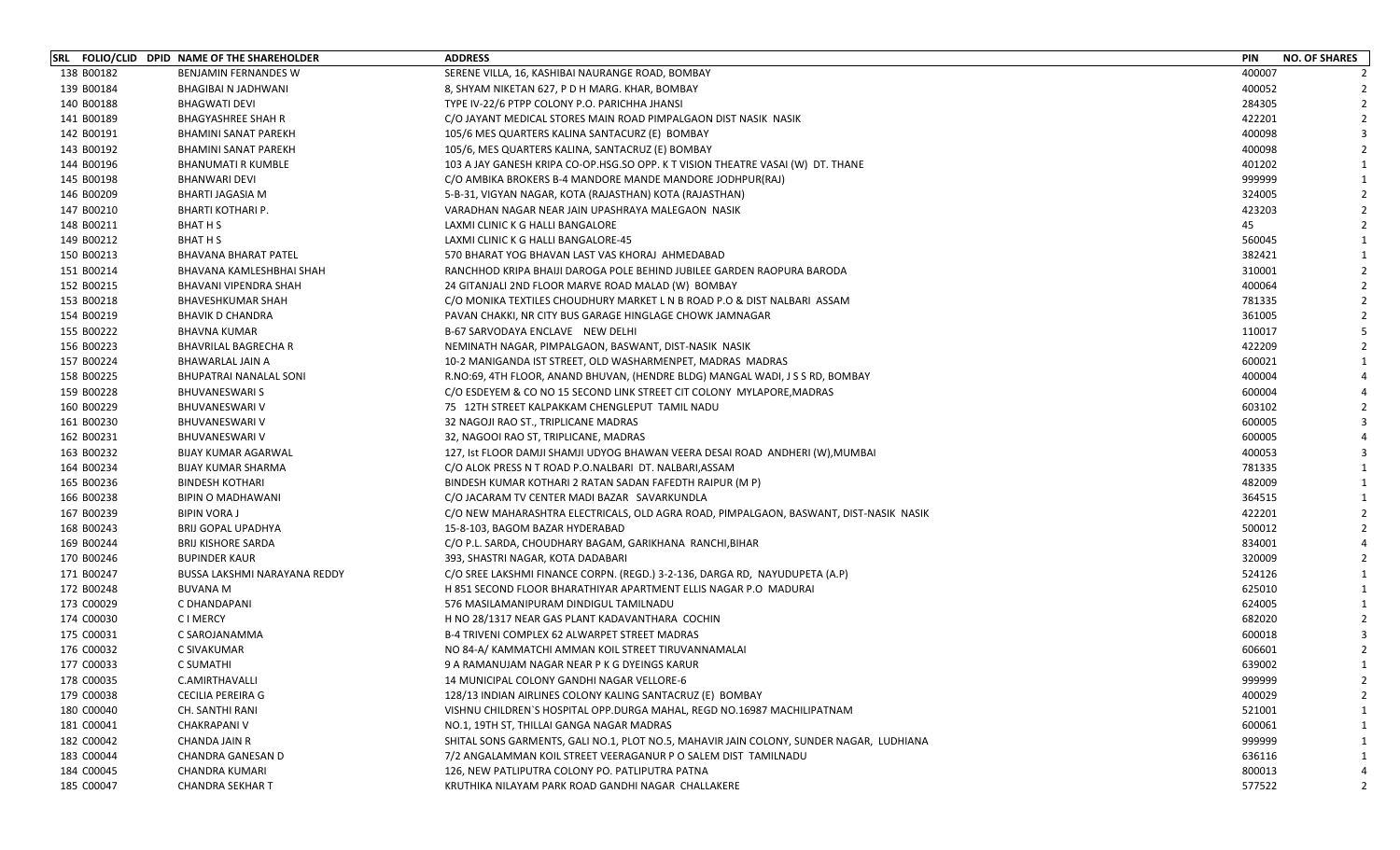|            | SRL FOLIO/CLID DPID NAME OF THE SHAREHOLDER | <b>ADDRESS</b>                                                                                 | <b>PIN</b><br><b>NO. OF SHARES</b> |
|------------|---------------------------------------------|------------------------------------------------------------------------------------------------|------------------------------------|
| 186 C00048 | CHANDRA SHEKAR REDDY K                      | CHANDRA COTTON CO., PLOT NO.16 RAJENDRA GUNJ RAICHUR                                           | 584102                             |
| 187 C00050 | <b>CHANDRAKANT GALA G</b>                   | 501-KANAN BUILDING, 109-B, SHETH MOTISH LANE, MAZGAON BOMBAY                                   | 400010                             |
| 188 C00051 | <b>CHANDRASEKAR A</b>                       | SUJA INVESTMENTS 2C, ROYAL COURT NO.41, VENKATANARAYANA RD, T.NAGAR, MADRAS                    | 600017                             |
| 189 C00052 | <b>CHANDRASEKAR S</b>                       | 5/109 ANGAMMAL NAGAR SALEM                                                                     | 636009                             |
| 190 C00053 | CHANDRASEKARAN P                            | GAYATHIRI ENTERPRISES 43 KONNUR HIGH ROAD, AYANAVARAM, MADRAS                                  | 600023                             |
| 191 C00055 | CHANDRASHEKAR HEGDE HUDLAMNE                | P O KALVE SIRSI                                                                                | 581402                             |
| 192 C00058 | <b>CHETAN WADWA</b>                         | 13A, TAYLORS RD, KILPAUK MADRAS                                                                | 600010                             |
| 193 C00066 | <b>CHITRA RM</b>                            | ANNAPURANI LEATHER INDUSTRIES HIDES AND SKIN MERCHANT POTHURIVARI THOTA GUNTUR, ANDHRA PRADESH | 522001                             |
| 194 C00068 | <b>CHITTITALLI P</b>                        | AMURUTHA PURAM P.O SABBAVARAM S.O VISAKHAPATNAM DIST ANDRA PRADESH                             | 531035                             |
| 195 C00070 | CI MERCY                                    | HOUSE NO 28/1317 NEAR GAS PLANT KADAVANTHARA COCHIN,KERALA                                     | 682020                             |
| 196 C00072 | COL R S SIDHU                               | COL NBC HQ ARTRAC SHIMLA HYMACHAL PRADESH, 171 003                                             | 643231                             |
| 197 D00050 | JUGAL KISHORE DAGA                          | DEEP JYOTI APARTMENT 638 DUM DUM PARK ROAD FLAT NO. 402 4TH FLOOR KOLKATA                      | 700055                             |
| 198 D00051 | SHREE KANTA DAGA                            | DEEP JYOTI APARTMENT 638 DUM DUM PARK ROAD FLAT NO. 402 4TH FLOOR KOLKATA                      | 700055                             |
| 199 D00057 | <b>KANAILAL DAS</b>                         | FLAT 2 658 BAISHNABGHATA PATULI GHOSHPARA KOLKATA                                              | 700094                             |
| 200 D00166 | RAJESH DAGA                                 | DEEP JYOTI APARTMENT 638 DUM DUM PARK ROAD FLAT NO. 402 4TH FLOOR KOLKATA                      | 700055                             |
| 201 D00241 | D C JAIN                                    | C/O BIMAL & ASSOCIATES NO 72 A M LANE B V K IYENGAR ROAD CROSS BANGALORE                       | 506053                             |
| 202 D00243 | D KISHAN CHAND JAIN D                       | N-15, RAM KRISHNA STREET, PORUR MADRAS                                                         | 600116                             |
| 203 D00245 | D RAJYA LAKSHMI                             | C/O SANJIVI CLINIC LAKSHMIPURAM 4TH LANE GUNTUR (A.P)                                          | 522007                             |
| 204 D00247 | D REDDI RANI                                | PLOT NO.45, FLAT 308 ABYUDAYA APARTMENTS HUDA COMPLEX, SAROOR NAGAR  HYDERABAD - 500 660       | 600029                             |
| 205 D00248 | D SAROJA                                    | C/O FRIENDS ELECTRONICS NO 42 NEW TANK ST OPP VALLUVAR KOTTAM CHARROT NUNGAMBAKKAM, MADRAS     | 600034                             |
| 206 D00249 | D SREENIVAS                                 | H NO 19 4 368/A S T V NAGAR TIRUPATI CHITTOOR DIST                                             | 999999                             |
| 207 D00250 | D SUYAMPURA                                 | C 176 KANNADASAN STREET ANNANAGAR TRICHY                                                       | 620017                             |
| 208 D00258 | DAMODARA H V                                | NO 4 MUTHURAMA MUDALI ST MYLAPORE MADRAS                                                       | 600004                             |
| 209 D00261 | DANPAT RAI AGARWAL                          | C/O GAJANAND RAMNIWAS 208 JAMUNA LAZ BAZAR STREET CALCUTTA                                     | 700007                             |
| 210 D00264 | DASARI VENKATA RAO                          | HIGH SCHOOL ROAD GANAPAVARAM VIA. CHILAKALURIPET                                               | 522619                             |
| 211 D00265 | DAULATRAO BHIKA BACHHAR                     | 201/D JEEVAN PREM BLDG PANEHPAKHADI THANE(W) OLD PIPE LINE ROAD PANCHPAKHADI THANE (W)         | 400602                             |
| 212 D00270 | DEEPA P GALA                                | A/303, RAVJI PREMJI APT., S V ROAD, NEAR UNION BANK, BORIVALI (W), BOMBAY                      | 400092                             |
| 213 D00274 | DEEPAK J KARANI                             | F-69 4TH FLOOR STAR APARTMENT S V ROAD BORIVALI (W) BOMBAY                                     | 400092                             |
| 214 D00276 | DEEPAK MEHTA K                              | 58 ELLAIMMAN COLONY 5TH CROSS STREET                                                           | 600086                             |
| 215 D00280 | DEEPANANDHINI T                             | D/6, LOTUS COLONY, CHAMIER`S ROAD, NANDANAM, MADRAS                                            | 600035                             |
| 216 D00281 | <b>DEEPTI SENGUPTA</b>                      | E/20/B/301 YOGI NAGAR BORIVALI (W) BOMBAY                                                      | 400091                             |
| 217 D00285 | DEVENDRA PASARI K                           | C/O D K STEEL INDUSTRIES PARATWADA                                                             | 444805                             |
| 218 D00289 | DEVIDAS MULAY M                             | 288 MULAY WADA TRIMBAKESHWAR DIST NASIK                                                        | 422212                             |
| 219 D00291 | DEVNDRA C PATEL                             | B/604 PARESH APARTMENT MANDPESHWAR ROAD BORIVALI WEST BOMBAY                                   | 400092                             |
| 220 D00292 | DHANALAKSHMI K                              | 2, II ST, KALIMEDU KANGAYAM                                                                    | 638701                             |
| 221 D00293 | DHANALAKSHMI R M                            | 11/3, THIYAGARAJA GRAMANI STREET T.NAGAR MADRAS                                                | 600017                             |
| 222 D00294 | DHANARAJ A                                  | 59, SUNDARAMOORTHY VINAYAKAR KOIL S TRIPLICANE MADRAS                                          | 600005                             |
| 223 D00303 | DHEERAJ KUMAR BAKREWAL                      | 241, KARNANI STREET 25 A, PART STREET, CALCUTTA                                                | 700016                             |
| 224 D00306 | DHIRAJLAL V MODI                            | A/1203 `SMINU` 12TH FLOOR OPP. GOKUL HOTEL OFF MANDPESHWAR ROAD BORIVALI (W), BOMBAY           | 400092                             |
| 225 D00307 | DHRUBA CHAKRABORTTY                         | D K RD, WARD NO.1 NEAR CONGRESS BHAVAN DHUBRI-ASSAM                                            | 783301<br>$\mathbf{1}$             |
| 226 D00308 | DILEEP ZUMBERLAL ABBAD                      | ZENDA CHOWK AT PO LASALGAON DIST NASIK                                                         | 422306                             |
| 227 D00311 | DILIP KUMAR AGARWAL                         | KHETRAJPUR RATILAL LANE NEAR DHARAMSALA SAMBALPUR                                              | 768003                             |
| 228 D00312 | DILIP KUMAR B S                             | NO.6/3, CENTRAL AVENUE KODAMBAKKAM MADRAS                                                      | 600024                             |
| 229 D00313 | DILIP KUMAR BORA SAMPATLAL                  | PESHVE PLOT, NEAR L.I.C YAVATMAL, YAVATMAL                                                     | 445001                             |
| 230 D00315 | DILIP VITHAL RANGNEKAR                      | 11/A/25 RAJAN NAGAR DAULAT NAGAR BORIVALI MUMBAI                                               | 400066                             |
| 231 D00316 | DILIPKUMAR J                                | NO.54 GANDHI ROAD PALANIPET ARAKKONAM                                                          | 631002                             |
| 232 D00317 | DILIPKUMAR SHANTILAL JAIN                   | OPP GUJRATI HIGH SCHOOL NEAR CITY POST OFFICE ITWARI NAGPUR                                    | 999999                             |
| 233 D00319 | DINDAYAL JOSHI                              | 41, VIDYA VIHAR PRATAP NAGAR NAGPUR                                                            | 440022                             |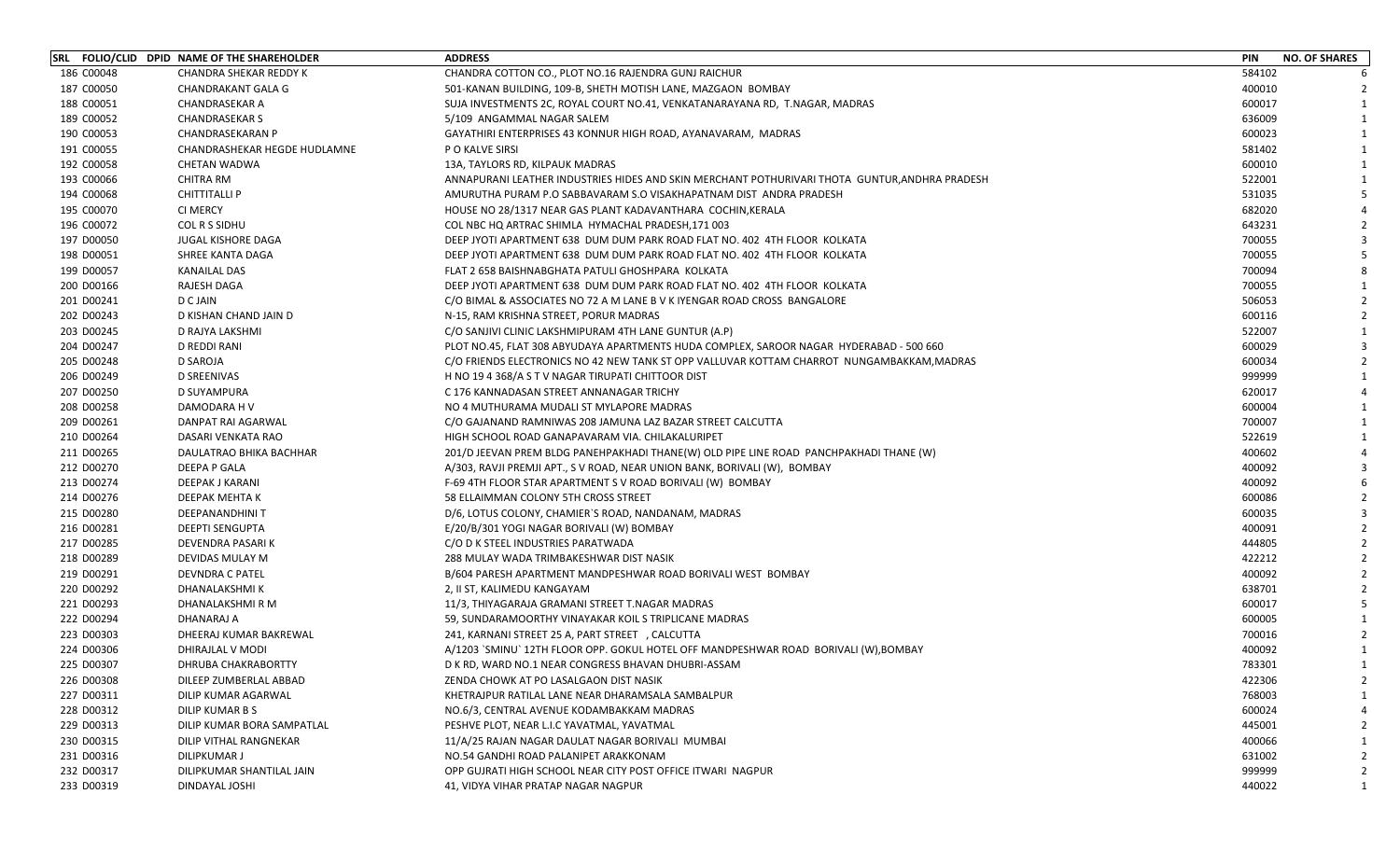|            | SRL FOLIO/CLID DPID NAME OF THE SHAREHOLDER | <b>ADDRESS</b>                                                                                  | <b>PIN</b>     | <b>NO. OF SHARES</b> |
|------------|---------------------------------------------|-------------------------------------------------------------------------------------------------|----------------|----------------------|
| 234 D00320 | DINESH CHAND AGARWAL                        | 28 PERIAPALLY STREET MANDAVELIPAKKAM MADRAS                                                     | 600028         | $\mathbf{1}$         |
| 235 D00321 | DINESH KOTHARI S                            | MAIN ROAD DARWHA DIST-YAVATMAL YAVATMAL                                                         | 999999         | 2                    |
| 236 D00322 | <b>DINESH KUMAR</b>                         | CENTURY CONSULTATNS H NO 3-5-814 OPP GIRIJAN CO-OP CORPORATION HYDERGUDA, HYDERABAD             | 999999         | 10                   |
| 237 D00323 | DINESH KUMAR CHANDAK                        | CHANDAK BHAWAN NAYABAS SUJANGARH                                                                | 331507         | $\overline{2}$       |
| 238 D00324 | DINESH KUMAR SINGH                          | PLOT NO 52 NAGAPPA NAGAR CHROMEPET MADRAS                                                       | 600044         |                      |
| 239 D00325 | DINESH MEHTA                                | M-5/11 BHANUMATHI BANGUR NAGAR GORGAON (WEST) BOMBAY                                            | 400090         |                      |
| 240 D00326 | DINESH R                                    | FLAT NO B-10 II FLOOR 869 POONAMALLE HIGH ROAD KILPAUK MADRAS                                   | 600010         |                      |
| 241 D00327 | <b>DINESH T</b>                             | THOTTAPPAYIL HOUSE P.O. BEYPORE CALICUT KERALA                                                  | 673015         |                      |
| 242 D00329 | DINESHKUMAR CHORDIYA P                      | C/O MAHAVIR GENERAL STORES, AT-POST-NIPHAD, DIST-NASIK NASIK                                    | 422303         |                      |
| 243 D00331 | DIPAK N SHAH                                | 302, CHANDAN BALA APARTMENTS NEAR BUS STAND KATARGAM SURAT                                      | 395004         |                      |
| 244 D00332 | DIPMA G PATEL                               | 21 MADHUVAN SOCIETY NEAR ELECTRIC HOUSE NEHRU ROAD SANTA CRUZ (E) BOMBAY                        | 400055         |                      |
| 245 D00333 | DIVAKAR SHETTY                              | 72, SECRETARIAT COLONY 8TH ST, MADRAS                                                           | 600010         |                      |
| 246 D00334 | DIVYA ROHIT SANGHAVI                        | 313/6932, ANAND LOK RAMNARAYAN NARKAR MARG GHATKOPAR EAST GHATKOPAR (E),BOMBAY                  | 400077         |                      |
| 247 D00336 | DIVYESH KAPADIA                             | 21 SAVAI BLDG., AMBEDKAR ROAD KINGS CIRCLE BOMBAY                                               | 400019         |                      |
| 248 D00338 | DR.CHANDRAKANT CHOPDA B                     | AT-POST-OJHAR (MIG) DIST-NASIK NASIK                                                            | 422206         |                      |
| 249 D00339 | DR.PRAKASH BHOKRE K                         | N32/P47/4, GANESH CHOWK, NEW CIDCO, NASIK NASIK                                                 | 422009         |                      |
| 250 D00343 | DULABHAI PATEL MATHURBHAI                   | C/O POPATLAL DEVCHAND DOSHI 15 BHAVANI NAGAR MATAWADI LAMBE HANUMAN ROAD SURAT                  | 395006         |                      |
| 251 D00344 | DURAISWAMI K                                | DCS PONNI SUGARS ERODE TAMIL NADU                                                               | $\overline{7}$ |                      |
| 252 D00346 | DUSHYANT AMRATLAL SHAH                      | `GOKUL` BLOCK NO.51, 5TH FLOOR, OPP. SHANKAR TEMPLE M G ROAD, BORIVLI (E) BOMBAY                | 400066         |                      |
| 253 D00347 | DWARAKANTHA REDDY P                         | DOOR NO 15-3-5 R R N COLONY MADANAPALLE 517 325 CHITTOOR DIST, AP                               | 517325         |                      |
| 254 E00003 | E KUMARESAN                                 | 221 N S K NAGAR ARUMBAKKAM MADRAS                                                               | 600106         |                      |
| 255 E00004 | E VIJAYALAKSHMI                             | 3 PERUMAL KOIL STREET AMINJIKARAI CHENNAI                                                       | 600029         |                      |
| 256 E00005 | EAPEN VARUGHESE E.                          | NO 9 SURESH BHAVAN NEAR NUTAN SCHOOL P O KATEMANIVIKI KALYAN (E), THANA 421 306                 | 421306         |                      |
| 257 E00006 | <b>EASWARI M</b>                            | 141 G P K ROAD KANGAYAM PERIYAR DT. T.N.                                                        | 638701         |                      |
| 258 E00007 | EDNA D'MELLO A                              | 102 VISHAL APARTMENTS, JANKI KUTIR, JUHU BOMBAY                                                 | 400049         |                      |
| 259 E00008 | EDWIN LAWRENCE S R                          | L 141 FIRST MAIN ROAD ANNA NAGAR EAST MADRAS                                                    | 600102         |                      |
| 260 E00009 | ELEANOR D'MELLO A                           | 102 VISHAL APARTMENTS, JANKI KUTIR, JUHU BOMBAY                                                 | 400049         |                      |
| 261 E00011 | ETERNAL LEATHERS PVT LTD                    | 1/208 PROFESSORS COLONY AGRA                                                                    | 282002         |                      |
| 262 E00012 | <b>EXCEL FINANCE LIMITED</b>                | TEMPLE TOWERS III FLOOR 476 ANNA SALAI NANDANAM MADRAS                                          | 600035         |                      |
| 263 F00001 | <b>FAISAL</b>                               | NO 107 B R GANJ ROORKEE UTTAR PRADESH                                                           | 247667         |                      |
| 264 F00003 | FATHIMA MOHAMED                             | KADBROS ESTATE BY PASS ROAD PONANI KERALA                                                       | 679577         |                      |
| 265 F00004 | <b>FELIX J A</b>                            | 35, GALAXY APARTMENT 42, PERUMAL KOIL STREET KOTURI CHENNAI, MADRAS                             | 600020         |                      |
| 266 G00055 | G KANNAN                                    | 4,4TH STREET K V COLONY MADRAS                                                                  | 600033         |                      |
| 267 G00056 | G KUMARASWAMY                               | 34 WEST CAR ST., TENKASI                                                                        | 627811         |                      |
| 268 G00067 | G. SWAMINATHAN                              | 201/4 MAIN STREET SUNDAR NAGAR THIRUNAGAR MADURAI                                               | 625006         |                      |
| 269 G00074 | <b>GAJUSINGH H H DODHIA</b>                 | 216 AJAY IND ESTATE 2ND FLOOR B-ANJIRWADI MAZAGAON BOMBAY-10                                    | 400010         |                      |
| 270 G00075 | <b>GANAPATHIS</b>                           | 4, SCHEME RD, MAHALINGAPURAM MADRAS                                                             | 600034         |                      |
| 271 G00076 | <b>GANAPATHY V V</b>                        | 14 A,ANNA NAGAR KARUR TAMIL NADU                                                                | 639002         | 15                   |
| 272 G00077 | <b>GANESAN A</b>                            | 124, RAJA ST, GANAPATHY (PO) COIMBATORE                                                         | 641006         |                      |
| 273 G00079 | <b>GANGABEN R GALA</b>                      | GANGABEN R GALA 4/303 RAVJI PREMJI APT S V ROAD NEAR UNION BANK BORIVALI W,BOMBAY               | 400092         | $\overline{2}$       |
| 274 G00081 | <b>GAYATHREE KRISHNA</b>                    | "SUBHA SHRI" 9 13TH CROSS STREET INDIRA NAGAR MADRAS                                            | 600020         |                      |
| 275 G00083 | <b>GEETA J PATEL</b>                        | 706, GLADIOLI, OFF YARI ROAD BEHIND AGA KHAN SOCIETY 7 BUNGALOW, VERSOVA ANDHERI (WEST), MUMBAI | 400061         |                      |
| 276 G00084 | <b>GEETA LALKA</b>                          | 17A/3 RAMNIVAS SEWRI WADALA ROAD MATUNGA BOMBAY                                                 | 400019         |                      |
| 277 G00085 | <b>GEETA PRASAD</b>                         | GOVT QR C-93 NAGARA TOLI RANCHI                                                                 | 834001         |                      |
| 278 G00086 | <b>GEETA UTTAMCHAND</b>                     | 25/407 ADARSH NAGAR 1ST FLR PRABHADEVI BOMBAY                                                   | 400025         |                      |
| 279 G00088 | <b>GEETADEVI AGRAWAL P</b>                  | A/88, MAHSUL COLONY, BEHIND BUS STAND, AKOLA                                                    | 444001         |                      |
| 280 G00091 | <b>GEETHA J</b>                             | P-16, IST CROSS SURYA GANDHI NAGAR MUTHIALPET PONDICHERRY                                       | 605003         |                      |
| 281 G00092 | <b>GEETHA LALKA</b>                         | 17A/3, RAMNIVAS, SEWRI WADALA ROAD-1 MATUNGA, BOMBAY                                            | 400019         |                      |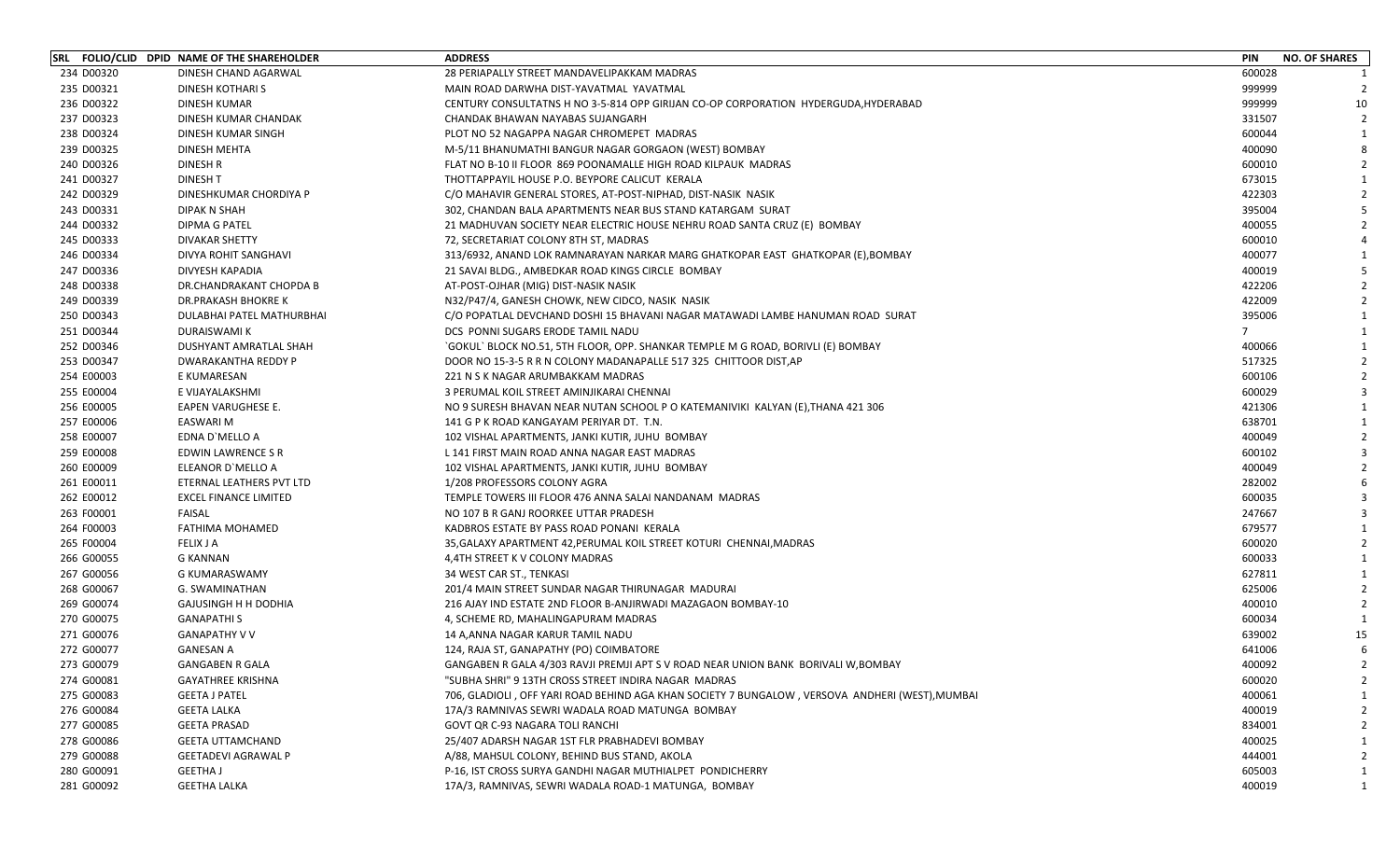|            | SRL FOLIO/CLID DPID NAME OF THE SHAREHOLDER | <b>ADDRESS</b>                                                                                | <b>PIN</b> | <b>NO. OF SHARES</b> |
|------------|---------------------------------------------|-----------------------------------------------------------------------------------------------|------------|----------------------|
| 282 G00093 | <b>GEETHAN</b>                              | C/O T N SUNDARAN SENIOR MANAGER CANARA BANK OTTAPALAM.KERALA STATE                            | 679101     |                      |
| 283 G00095 | <b>GEETHA VENKATARAMAN</b>                  | 3-73-B KASUKKARA STREET AMMAYAPPAN P.O NAGAPATINAM                                            | 613701     |                      |
| 284 G00097 | <b>GERRA RADHAKRISHNAN</b>                  | C/O M CHANDRA SEKHAR 12/153 DARGA BAZAR PRODDATUR                                             | 516360     |                      |
| 285 G00100 | <b>GIRIJA P</b>                             | C/O A V RAMALINGAM 43 ABIRAMAPURAM III RD STREET FIRST FLOOR CHENNAI                          | 600018     |                      |
| 286 G00101 | GIRIJA RAMACHANDRAN                         | NO 3 CANNAL BANK ROAD RAJA ANNAMALAIPURAM MADRAS                                              | 600028     |                      |
| 287 G00102 | <b>GIRIJA SURESH</b>                        | 19 PUSHPA NAGAR MAIN ROAD NUNGAMBAKKAM MADRAS                                                 | 600034     |                      |
| 288 G00104 | <b>GIRISH N UPADHYAY</b>                    | A-6/14, LIC COLONY 2 ND FLOOR, FLAT NO.28 ELIGIBLE CO-OP SOCIETY BORIVILI (W), MUMBAI         | 400103     |                      |
| 289 G00105 | <b>GIRISH SHIVANI</b>                       | PLOT NO 47 2ND FLOOR LANE G SECTOR 8 VASHI NEW BOMBAY                                         | 400703     |                      |
| 290 G00106 | <b>GLOBE SPINNING MILLS PVT LTD</b>         | 454 PARVATI MANSION CHIRABZAR BOMBAY                                                          | 400002     |                      |
| 291 G00108 | <b>GOMTIBAI AGRAWAL</b>                     | DEEPAN TRADERS LOHA OLI ITWARI NAGPUR                                                         | 440002     |                      |
| 292 G00109 | <b>GOPAL CHANDAK K</b>                      | P.W.SUB DN.NO.2, NEAR MAIN HOSPITAL, AKOLA                                                    | 444001     |                      |
| 293 G00114 | <b>GORAKHANATH PINJARI</b>                  | 21 RAJANNA CHAWL SAMBHAKI CHOWK NEW MILL ROAD KURLA WEST, BOMBAY                              | 70         |                      |
| 294 G00115 | <b>GORDHAN D MANGALANI</b>                  | C/O SHREE SAI ENTERPRISES 31, LAWYERS CHAMBERS 2ND FLOOR, PICKET RD, BOMBAY                   | 400002     |                      |
| 295 G00117 | <b>GOUTAM RAKSHIT</b>                       | 283/3 I C F NORTH COLONY MADRAS                                                               | 600038     |                      |
| 296 G00118 | <b>GOVIND PRASAD</b>                        | SHRI GOVIND DALL MILLS NAI-KA-NAGLA ROAD SADABAD GATE HATHRAS                                 | 204101     |                      |
| 297 G00119 | <b>GOVIND PRASAD</b>                        | TELE JAIHIND SHIR GOVIND DALL MILLS NAI KA NAGLA ROAD SADABAB GATE, HATHRAS                   | 204101     |                      |
| 298 G00120 | <b>GOVIND PRASAD</b>                        | SHRI GOVIND DALL MILLS NAI-KA-NAGLA ROAD SADABAD GATE HATHRAS                                 | 204101     |                      |
| 299 G00121 | <b>GOVNDI SAILONI</b>                       | 106 SHANTIVAN CHIKENGHAR KARHI ROAD KALYAN W DIST THANE                                       | 421301     |                      |
| 300 G00123 | <b>GUDDI RASTOGI</b>                        | S K RASTOGI ADVOCATE 197 198 NAYA BAZAR BEHIND CANTT HOSPITAL MEERUT CANTT                    | 250001     |                      |
| 301 G00124 | GUMMADI J SATHYANARAYANA                    | 27A 4TH MAIN ROAD R A PURAM MADRAS                                                            | 600028     |                      |
| 302 G00125 | <b>GUNASEKAR S</b>                          | NO.33, 3RD ST, EAST ABHIRAMAPURAM MYLAPORE MADRAS                                             | 600004     |                      |
| 303 G00126 | <b>GUNJAN T ADVANI</b>                      | FLAT NO 401 4TH FLOOR PLOT NO 471 MANGAL DEEP 16TH ROAD MUMBAI                                | 400052     |                      |
| 304 G00129 | <b>GURDEEP SINGH</b>                        | OPP DBN SCHOOL INDIRA COLONY TALAB TILLO JAMMU                                                | 180002     |                      |
| 305 G00132 | <b>GURUMURTHY C</b>                         | 108 VARADHAMUTHIAPPAN STREET MADRAS                                                           | 600001     |                      |
| 306 H00011 | DR HAMID SHAIKH A.                          | O-61, NEAR KTC, MIDC SATPUR NASIK                                                             | 422007     |                      |
| 307 H00012 | H ARUNA DEVI                                | NO 87 BIG STREET TIRUTTANI TAMILNADU                                                          | 631209     |                      |
| 308 H00013 | <b>H ESWARI</b>                             | 141/G P K ROAD KANGAYAM PERIYAR DIST                                                          | 638701     |                      |
| 309 H00015 | H RAJAGURU                                  | SHRI RAMALINGA MILLS LTD 212 RAMASAMY NAGAR ARUPPUKOTTAI                                      | 626159     |                      |
| 310 H00016 | H V SUBRAMANIAM                             | C 19 ANAND APARTMENTS 50 L B ROAD THIRUVANMIYUR MADRAS                                        | 600041     |                      |
| 311 H00017 | <b>HAMFI MOHD AMEES</b>                     | GHIGE EMPORIUM 383 DAILY MARKET CAMMT-AURANGABAD                                              | 431002     |                      |
| 312 H00019 | <b>HANS RAJ KATYAL</b>                      | J5/4 GOBIND COLONY RAJPURA                                                                    | 140401     |                      |
| 313 H00024 | HANSRAJ U BOKADIA                           | C/O LOTUS STEELS 331/333 MAULAND AZAD ROAD 3RD FLOOR BOMBAY                                   | 400004     |                      |
| 314 H00025 | HANSRAJ UDESHI                              | C/O M/S RAJ TRADERS POST BOX NO 342 AGRAWAL COMPLEX LOHAOLI, ITWARI, NAGPUR                   | 440002     |                      |
| 315 H00026 | HANUMANT PAWAR NIVARUTI                     | 18 ARYODAYA CO OP HSG SOCIETY MANPADA ROAD RAMCHANDRA NAGAR DOMBIVLI (E)  DIST THANE,DOMBIVIL | 421201     |                      |
| 316 H00032 | HARIHARA SUBRAMONI R                        | R HARIHARA SUBRAMONI INDIAN BANK 25 ARMENIAN STREET MADRAS                                    | 600001     | 16                   |
| 317 H00033 | HARISH BHARATKUMAR SHETH                    | 204, VINAYAK APTT., M G ROAD NEAR LIJJAT GODAVARI SOCIETY KANDIVLI (W), BOMBAY                | 400067     |                      |
| 318 H00035 | HARISHLAL KHUBCHANDANI                      | <b>350 JARIPATKA NAGPUR</b>                                                                   | 440014     | 12                   |
| 319 H00040 | HASMUKH PANCHAL BABULAL                     | THAKUR COMPLEX B/305 KANAKIA PARK-I OPP MAHINDRA & MAHINDRA KANDIVALI (E) BOMBAY              | 400101     |                      |
| 320 H00043 | HEERA CHAND BHANDARI                        | NIRAJ PARK GEETA NAGAR FATAK ROAD FLAT NO 306 OFF KAMALA PARK, BHYANDAR WEST (DIS             | 999999     |                      |
| 321 H00044 | <b>HEMA GANDHIN</b>                         | C/O MAHENDRA JWELLERS, SARAFA BAZAR, AMRAVATI                                                 | 444601     |                      |
| 322 H00045 | HEMA SURANA B.                              | 1362, ASHISH, OPP.NDCC BANK, OLD AGRA ROAD, NASIK                                             | 422001     |                      |
| 323 H00046 | <b>HEMALATHA T</b>                          | D/6, LOTUS COLONY, CHAMIER'S ROAD, NANDANAM, MADRAS                                           | 600035     |                      |
| 324 H00048 | HEMANT BHAT KANTILAL SHAH                   | 7 FIRST FLOOR ANANT RANGILDAS MEHTA STREET KAJI MEDAN GOPIPURA SURAT                          | 999999     |                      |
| 325 H00053 | HEMLATA CHAUDHARI ASHOK                     | DWEEP CO.OP.HSG.SOCIETY, OPP. HPT COLLEGE, NASIK                                              | 422005     |                      |
| 326 H00054 | <b>HEMLATA GARGOTE B</b>                    | C/O P S MUTHA, FLAT NO.28, PRADHAN PARK, NASIK NASIK                                          | 422001     |                      |
| 327 H00057 | HINENDRA KUMAR JAIN                         | NIKHIL BANKERS 37-2-23 MARKET STREET KAKINADA E.G. DIST (A.P)                                 | 533001     |                      |
| 328 H00058 | HIRJI SATRA NANJI                           | SHREE BHAVAN METAL MART 120 KANSARA CHAWL KALBADEVI ROAD BOMBAY                               | 400002     |                      |
| 329 H00060 | HITENDRA M SHETH                            | NO 50 4TH CROSS ROAD 1ST FLOOR NEHRU NAGAR BANGALORE                                          | 560020     |                      |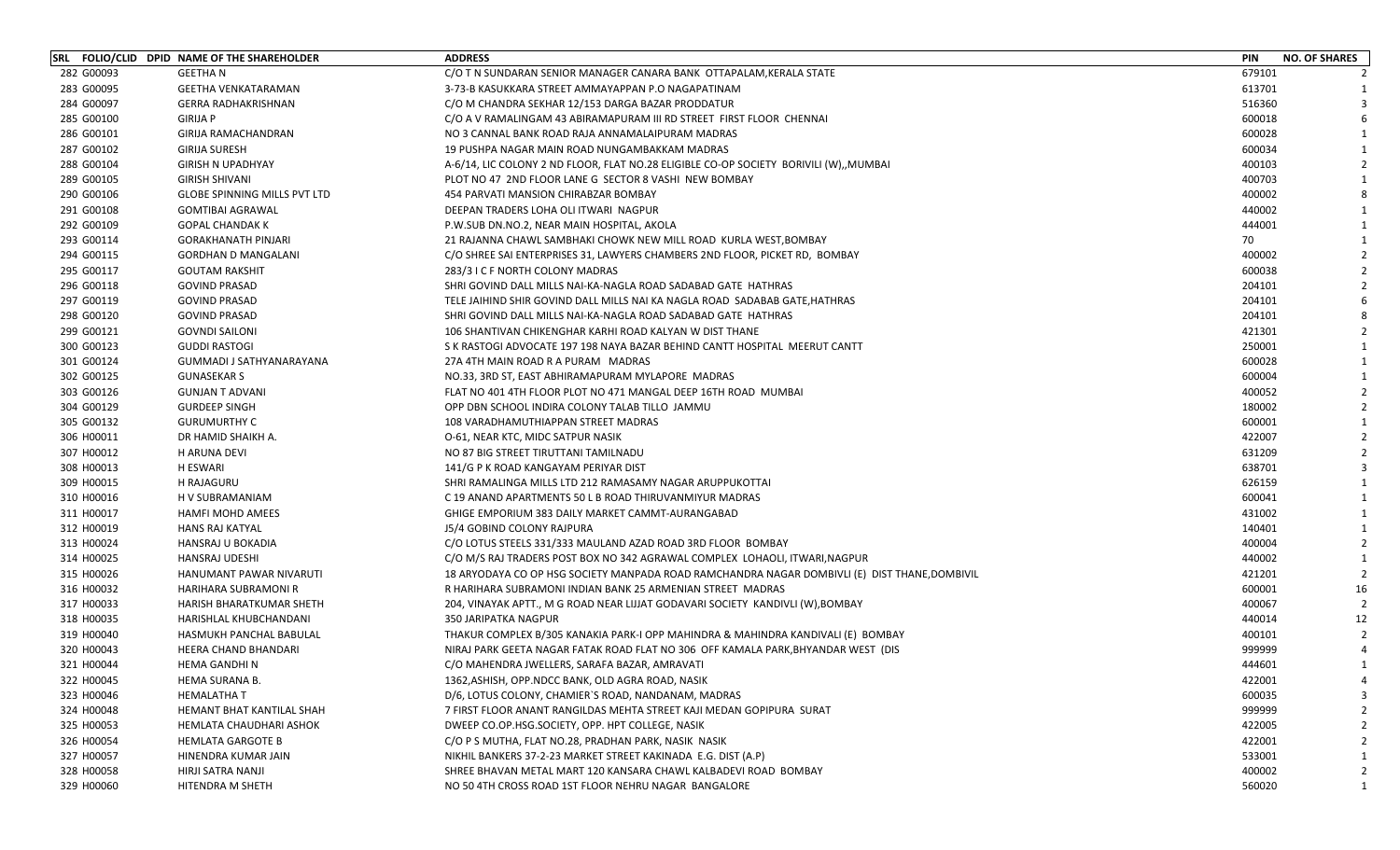|            | SRL FOLIO/CLID DPID NAME OF THE SHAREHOLDER | <b>ADDRESS</b>                                                                              | <b>PIN</b> | <b>NO. OF SHARES</b>     |
|------------|---------------------------------------------|---------------------------------------------------------------------------------------------|------------|--------------------------|
| 330 H00063 | <b>HITESH V KAMDAR</b>                      | 13 SHRI RAM VIHAR BRIJ NAGAR ROKADIA LANE BORIVLI (W) BOMBAY                                | 400092     |                          |
| 331 H00065 | HUSEMI ABBASBHAI POONAWALA                  | 931 NEW BUDHWAR PETH PUNE                                                                   | 411002     |                          |
| 332 H00066 | <b>HUSSAINY SAIFUDDIN</b>                   | C/O FIDA ALI & SONS 23 VENKATACHALA MUDALI STREET, P O BOX 549 PARK TOWN MADRAS             | 600003     |                          |
| 333 100004 | <b>IDRISBHAI MOOSANI</b>                    | C/O MD. HASSAN & SONS 7-7697 GANDHI GUNJ NILAMABAD (AP)                                     | 999999     |                          |
| 334 100005 | <b>IFTEKHAR AHMAD</b>                       | SAVA SPORTS BUXIPUR GORAKHPUR                                                               | 273001     |                          |
| 335 100006 | <b>IFTEKHAR AHMAD</b>                       | C/O SAVA SPORTS BUXIPUR GORAKHPUR                                                           | 273001     |                          |
| 336 100007 | ILABEN H KANZARIA                           | ASHOK 10 SAURASHTRA KALA KENDRA SOCIETY RAIYA ROAD B/H BRHAHAM SAMAJ RAJKOT                 | 360007     | $\mathcal{L}$            |
| 337 100009 | <b>INAMDAR NV</b>                           | BLDG 4B, FLAT 1203, DAMODAR PARK, GHATKOPAR (W) BOMBAY                                      | 400086     |                          |
| 338 100010 | INAMPUDI VENKATA LAKSHMI                    | 7-30 NIDAMANURU VIJAYAWADA RURAL                                                            | 521104     | $\mathcal{P}$            |
| 339 100013 | <b>INDIRANI K</b>                           | SATYABALA FINANCIAL SERVICES NO.35 PILLAYAR KOIL ST., PALLAVARAM MADRAS                     | 600043     |                          |
| 340 100017 | <b>INDU AGARWAL</b>                         | NO. 8, HOCHI MINH SARANI HARRINGTON MANSION 3RD FLOOR, FLAT NO.28 SUITE NO. 3,,CALCUTTA     | 700071     |                          |
| 341 100020 | ISHWARCHAND SATIJA                          | 204 DEEPALI PITAMPURA DELHI                                                                 | 110034     |                          |
| 342 100021 | ISKWARBHA K VACIHASIA                       | 7 OM APPARTMENT BALMUKUND PLOTS NIRMALA SCHOOL ROAD RAJKOT                                  | 360005     | 3                        |
| 343 J00023 | JAYANTILAL HARIKISONDAS                     | 16 INDIA EXCHANGE PLACE KOLKATA                                                             | 700001     | 100                      |
| 344 J00029 | J M V RATNAM                                | 159 A LINE ROAD GUGAI SALEM                                                                 | 636006     |                          |
| 345 J00032 | J. GEETHA                                   | NO.6, 49TH STREET ASHOK NAGAR MADRAS                                                        | 600083     |                          |
| 346 J00033 | J. GOWRI                                    | 9, PETER NAGAR PONDICHERRY                                                                  | 605013     |                          |
| 347 J00035 | JAGADEESAN S                                | KALIMEDV PALAPATTY PO. PARAMATHI - VELUR TK. SALEM DT.                                      | 637017     | $\mathcal{P}$            |
| 348 J00036 | JAGASHREE RAO S                             | 4 SECOND CROSS STREET SEETHAMAL COLONY EXTN TEYNAMPET CHENNAI                               | 600018     | $\mathcal{P}$            |
| 349 J00043 | JAGI INVESTMENTS PVT LTD                    | NO 10 SINGARAM STREET T NAGAR MADRAS                                                        | 600017     | 21                       |
| 350 J00045 | JAI BALAJI K                                | UNITED INDIA INSURANCE CO LTD JAVALI STREET PALAMANER PO                                    | 999999     | -1                       |
| 351 J00048 | JAI PRAKASH BHARTIA                         | C/O.BHARTIA TALKIES N T ROAD P.O.NALBARI DT. NALBARI,ASSAM                                  | 781335     |                          |
| 352 J00051 | <b>JAI SINGH MEGI</b>                       | LABOUR OFFICER PROJECTS RAMPUR BUSHAR DIST SHIMLA HIMACHAL PRADESH                          | 172001     | $\overline{\phantom{0}}$ |
| 353 J00053 | JAIN POONAM CHAND HARAK CHAND               | POST. BADOLI TA. IDAR DT. S K N. GUJARAT                                                    | 383410     |                          |
| 354 J00054 | JAIPAL B JAIN                               | DEVENDRA CHANDRA MODI 3RD FLOOR, 479 MINT STREET CHENNAI                                    | 600079     |                          |
| 355 J00055 | JAISHREE RANGA S                            | 21 SARCAR BYE LANE                                                                          | 700007     |                          |
| 356 J00056 | JALAJ KUMAR GUPTA                           | JALAJ KUMAR GUPTA RAMESHWAR NILAY ADARSH NAGAR P O MODI NAGAR, DIST DHAZIABAD (201          | 201301     |                          |
| 357 J00057 | JALPA N MEHTA                               | 13-B GELDA SADAN GOLIBAR ROAD GHATKOPAR WEST BOMBAY                                         | 400086     |                          |
| 358 J00059 | <b>JAMES M MANI</b>                         | T C 5/1960 KOWDAR P O TRIVANDRUM                                                            | 695003     |                          |
| 359 J00063 | <b>JANAKIRAMAN R</b>                        | NO.27, 4TH MAIN RD, BESANT NAGAR MADRAS                                                     | 600090     | $\mathbf{1}$             |
| 360 J00064 | JANARDHAN V                                 | 6-7-590 SRIPURAM COLONY TIRUPATI                                                            | 517507     |                          |
| 361 J00065 | JANARDHANA A                                | H NO 1-1-229 SRINIVASAPURA COLONY OLD PALONCHA KHAMMAN DIST                                 | 507115     |                          |
| 362 J00066 | JANARTHANAM G                               | ASHOK SILICATE INDUSTRIES 28, SATHANKADU VILLAGE, KALADIPET, MADRAS                         | 600019     |                          |
| 363 J00067 | JASBIN M BODELIWALA                         | PATHAN FALIA NEAR BRHANI MASJID, TOWER ROAD GODHRA GUJARAT                                  | 389001     |                          |
| 364 J00069 | JASPER C                                    | NO.2 GANESH STREET GOPALAPURAM MADRAS                                                       | 600086     |                          |
| 365 J00071 | <b>JASWANT SINGH</b>                        | LT COL JASWAT SINGH 3 UP ARMD SQU NCC BHU, VARANASI                                         | 999999     |                          |
| 366 J00075 | JATIN M TURAKHIA                            | 33, MIASTRY PARK ANNEXURE 77, WARDEN ROAD BEACH CANDY MUMBAI                                | 400026     |                          |
| 367 J00076 | JAUFER SADIQ                                | A-5 RATNADEEP COLONY L B S MARG BHANDUR (N) BOMBAY                                          | 400078     |                          |
| 368 J00077 | JAWAHAR JAIN N                              | SARAFA BAZAR, C/O MAHENDRA JWELLERS, AMRAVATI                                               | 444601     |                          |
| 369 J00080 | JAYACHANDRAN T S                            | B-11/81, LUZ CHURCH RD, MYLAPORE MADRAS                                                     | 600004     | 1                        |
| 370 J00084 | JAYARAJ S                                   | III 145-1-C2 KADIRI ROAD MADANAPALLE                                                        | 517325     | $\mathcal{P}$            |
| 371 J00088 | JAYASHREE BURAD M                           | 317, MAIN ROAD, PIMPALGAON, BASWANT, DIST-NASIK NASIK                                       | 422209     |                          |
| 372 J00091 | JAYESH CHORDIA C                            | C/O MAHAVIR STEEL CENTRE, SADAR BAZAR, PARATWADA PARATWADA                                  | 444805     |                          |
| 373 J00093 | JAYESH NAVNITLA PATEL                       | 13 14 RAJHANS SOCIETY NEAR JARIYA TALAO ANAND VIDYANAGAR ROAD VALLABH VIDYNAGAR, GUJARAT    | 388120     |                          |
| 374 J00096 | JAYSHREE DUSHYANT SHAH                      | `GOKUL` BLOCK NO.51, 5TH FLOOR, OPP. SHANKAR TIMPLE, M G ROAD, BORIVLI (E) BOMBAY           | 400066     |                          |
| 375 J00097 | JAYSHREE MADUKAR BHUJBAL                    |                                                                                             | 999999     |                          |
| 376 J00099 | JAYSUKH GALA G                              | `D` BLOCK SHANTI SANDAN, OPP.PATIDAR SAMAJ WADI, FRENCH BRIDGE, BOMBAY                      | 400007     |                          |
| 377 J00101 | JEEVAN ANANTH                               | APT. NO.C-1/203, R.M.V.CLUSTERS APARTMENTS, DEVI NAGAR, SAHAKARA NAGAR POST,,BANGALORE - 56 | 560094     | 2                        |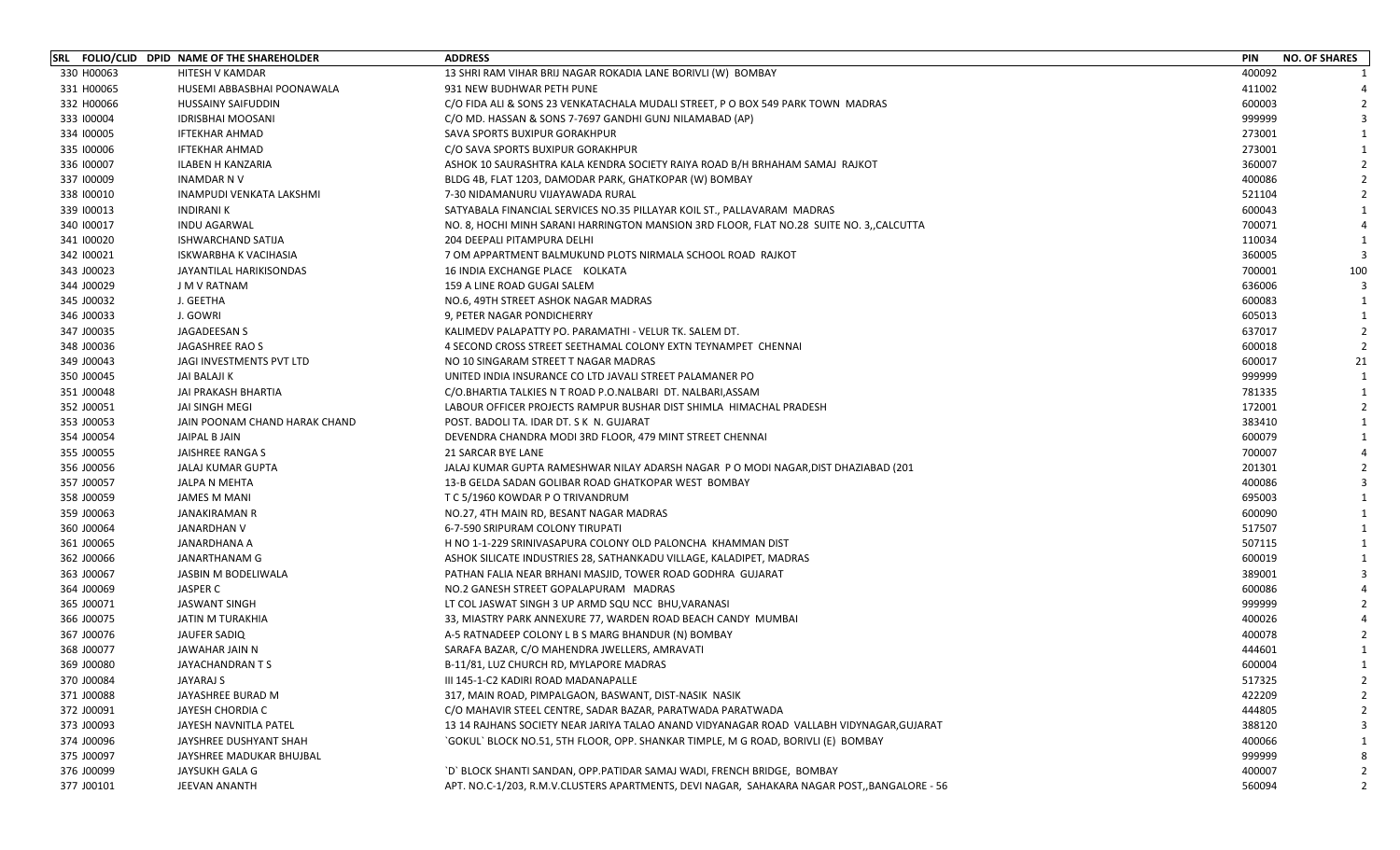|            | SRL FOLIO/CLID DPID NAME OF THE SHAREHOLDER | <b>ADDRESS</b>                                                                                | <b>PIN</b><br><b>NO. OF SHARES</b> |
|------------|---------------------------------------------|-----------------------------------------------------------------------------------------------|------------------------------------|
| 378 J00102 | <b>JENAMBHAI HATIMBHAI</b>                  | C/O A M SONS OPP PATHIKASHRAM BHAVNAGAR                                                       | 365001                             |
| 379 J00107 | JETHALAL U KARANI                           | F-69 4TH FLOOR STAR APARTMENT S V ROAD BORIVALI (W), BOMBAY                                   | 400092                             |
| 380 J00109 | JETHMAL MISHRIMALJI JAIN                    | 29, HARI OM MARKET, REVDI BAZAAR, AHMADABAD - 2.                                              | 999999                             |
| 381 J00112 | JIGNESH J MOVANI                            | REPRO PLATE SERVICE 700, ANNA SALAI "MALLI`S BUILDING" 2ND FLOOR, MADRAS                      | 600006                             |
| 382 J00113 | JIGNESH P SANGANI                           | 27/51 DIVYA DARSHAN JAGDUSHA NAGAR GHATKOPAR WEST BOMBAY                                      | 86                                 |
| 383 J00114 | JITENDER SINGH PAL                          | FLAT NO.404, MAHATEE NIKETAN APARTM BARKATPURA, HYDERANAD BARKATPURA                          | 500028                             |
| 384 J00115 | JITENDRA JAIN H                             | LILAWATI BHATT CHAWL, R.NO.1, SHANKAR WADI, JOGESHWARI (E) BOMBAY                             | 400060                             |
| 385 J00119 | <b>JOHN KURIAN P</b>                        | TRANSMISSION EXECUTIVE ALL INDIA RADIO CALICUT KERALA                                         | 673032                             |
| 386 J00120 | JOHN THAMPI                                 | SHARON VILLA MANTHUKA P O (VIA) KULANADA PTA (DIST) KERALA                                    | 689519                             |
| 387 J00121 | JOHN VELLAKKAN J                            | JOB COTTAGE 20 SHENBAGAM NAGAR PALAYAMKOTTAI  TIRUNELVELI                                     | 627002                             |
| 388 J00122 | <b>JOSEPH CHOKKATTU</b>                     | 45 GILL NAGAR FIRST STREET MADRAS                                                             | 600094                             |
| 389 J00124 | JOSHI PRAVINCHANDRA REVASHAKAR              | B 203 PADMAVATI NAGAR FILM CITY ROAD GOREGAON EAST BOMBAY                                     | 400063                             |
| 390 J00126 | <b>RUPAK ROY</b>                            | GD 309 SECTOR 111 SALT LAKE CITY CALCUTTA                                                     | 700091                             |
| 391 J00127 | <b>JYOTI KERKAR</b>                         | B-2, DEEP RAJ APTS. GAANDEVI RD, KALWA WEST MANA                                              | 400605                             |
| 392 K00075 | PAYAL KOTHARI                               | GANGA NIWAS BG-99 RABINDRA PALLY KRISHNA PUR KOLKATA                                          | 700101                             |
| 393 K00079 | K B NARAYANA                                | HYBRID RICE INTERNATION LTD 8-1-364/30 DELUXE COLONY TOLICHOWKI HYDERABAD                     |                                    |
| 394 K00081 | K GANAPATHI RAMAN                           | NO-14, WEST ROD WEST C J T.NAGAR MADRAS                                                       | 600035                             |
| 395 K00084 | K K AMMINI                                  | JAS COTTAGE KUTHERAVATTAM KOZHIKODE KERALA                                                    | 673016                             |
| 396 K00085 | K L MANJUNATH                               | NO 851 17TH MAIN ROAD BANASHANKARI 11 STAGE BANGALORE                                         | 560070                             |
| 397 K00090 | <b>K PONNU</b>                              | 8 2 180 KUMMARGUDA SECUNDERABAD A.P                                                           | 500003                             |
| 398 K00095 | <b>K RAMASAMY</b>                           | LAB ASSISTANT S C S M POLYTOCHNIC MOHANUR SALEM DE TAMIL NADR                                 | 637015                             |
| 399 K00097 | K S JAGADISH                                | K S JAGADISH NO 31, DHARMSREE N H C S LYOUL 24TH CROSS, GOVINDARAJ NAGAR BANGALORE            | 560079                             |
| 400 K00098 | K S NAGARAJ                                 | KRG ENTERPRISE SANTHEPET ARSIKERE                                                             | 573103                             |
| 401 K00099 | <b>K SARASWATHY</b>                         | DHARANI SUGARS 3/182 COLUMBIA AVENUE DHARANI NAGAR NELLAI KOTTABOMMAN DIST,TAMILNADU 6        | 626117                             |
| 402 K00100 | <b>K SAVITHRI</b>                           | 26 PONNUSAMY STREET ROYAPETTAH MADRAS                                                         | 600014                             |
| 403 K00101 | K SHANTHI                                   | NO 9 THIRD STREET MANNARGUDI NAGA QUAIDE WILLETH DIST TAMILNADU                               | 614001                             |
| 404 K00103 | K USHA REDDY                                | SENA SWAGATH NO.1, II FLOOR, BLOCK A, NO.43, PONDICHERY ROAD KOTTUR, CHENNAI                  | 600085                             |
| 405 K00105 | K. RAM NARAYANAN                            | NO.A-18, GALAXY APARTMENTS LAKE VIEW ROAD 42, PERUMAL KOIL STREET KOTTUR, MADRAS              | 600085                             |
| 406 K00107 | K.VENUGOPALAN                               | H-36-D MANTHOPPU COLONY ASHOK NAGAR MADRAS                                                    | 600083                             |
| 407 K00108 | KAILASH AGARWAL PRASAD                      | MANGALCHAND PAWANKUMA NEHRU ROAD, SILIGURI                                                    | 999999                             |
| 408 K00109 | KAILASH CHAND NEGI                          | ADARSH APT. NO.1 1ST FLOOR 103 PAKHADI KHAREGAON KALWA, DT. THANE                             | 400605                             |
| 409 K00112 | <b>KALAVATHI K</b>                          | 32 I CROSS ROAD SUNDAR NAGAR MADRAS                                                           | 600097                             |
| 410 K00113 | KALAVATIBEN SHAH                            | C/O SHANTILALJI SHAH BLOCK NO 9 2ND FLOOR SAMBHAV APARTMENT VARDHAMAN NAGAR MALEGAON MALEGAON | 423203                             |
| 411 K00119 | KALPANA YADAV                               | SE-23 TGFCC TOWNSHIP INDUSTRIAL AREA JAGDISHPUR DIST SULTANPUR                                | 227817                             |
| 412 K00120 | KALPATARU CORPORATE SERVICES LTD            | KALPATARU CORPORATE SERVICES LTD D-51A(LGF) HAUZ KHAS NEWDELHI                                | 110016                             |
| 413 K00121 | <b>KALPESH P JAIN</b>                       | 31 VASAIGHARA BLDG 1ST FLOOR 3RD MARINE STREET BOMBAY-2                                       | 400002                             |
| 414 K00122 | KALYAN BHATTACHARJEE                        | 14 CHOUDHARI PARA 1ST BYE LANE HOWRAH WEST BENGAL                                             | 711104                             |
| 415 K00124 | KALYANI KRISHNAN                            | E-12 CLARION PARK D P ROAD NEAR AUNDH TELEPHONE EXCHANGE Aundh PUNE                           | 411007                             |
| 416 K00126 | KAMAL KUMAR CHHAJER                         | NO 1 SHADULLA STREET T NAGAR MADRAS                                                           | 600017                             |
| 417 K00128 | <b>KAMAL SHAH T</b>                         | 11 GEETANJALI MANCHUBHAI ROAD MALAD(E) BOMBAY                                                 | 400097<br>$\overline{2}$           |
| 418 K00130 | <b>KAMALA S</b>                             | 1/15 A AGRAHARAM GOVINDAPURAM POST VIA ADUTHURAI                                              | 612101                             |
| 419 K00132 | KAMALAKAR MAHAJAN PUNDLIK                   | PARVATI SMURTI KULKARNI PLOT BHUSAWAL                                                         | 425201                             |
| 420 K00134 | KAMLA DEVI KHURANA                          | H-28 HARILOK COLONY JWALAPUR HARDWAR UTTARACHAL STATE                                         | 999999<br>15                       |
| 421 K00135 | KAMLESH BALDEV                              | 5/B "SHREE" APARTMENT UNIVERSITY ROAD RING ROAD JALARAM-3, RAJKOT                             | 360005                             |
| 422 K00138 | KAMLESH M PATEL                             | 272/7, JAWAHAR NAGAR, ROAD 12, GOREGAON (W) BOMBAY                                            | 400062                             |
| 423 K00140 | KANAIYALAL JAISWAL B                        |                                                                                               | 400063                             |
| 424 K00141 | <b>KANAN RAMAN</b>                          | 199/5, ASIAD COLONY ANNANAGAR WEST MADRAS                                                     | 600101                             |
| 425 K00146 | <b>KANNAN V</b>                             | NO.9, PADMANABHA NAGAR I ST, ADYAR MADRAS                                                     | 600020                             |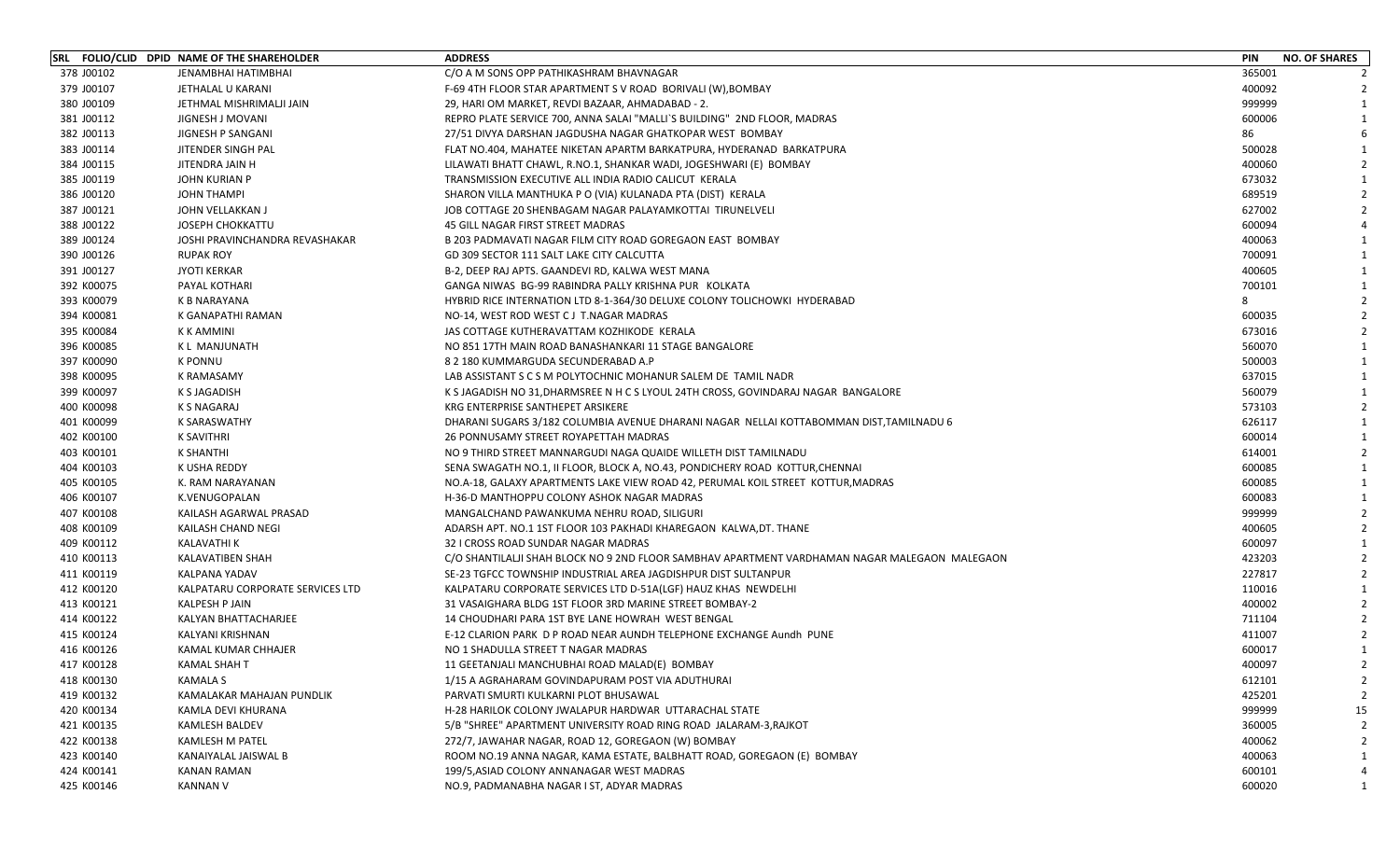|            | SRL FOLIO/CLID DPID NAME OF THE SHAREHOLDER | <b>ADDRESS</b>                                                                                 | <b>PIN</b> | <b>NO. OF SHARES</b> |                |
|------------|---------------------------------------------|------------------------------------------------------------------------------------------------|------------|----------------------|----------------|
| 426 K00147 | <b>KANTA DAVI</b>                           | KANTA DAVI M 11 MAHESH COLONY TANK PAHRAK JAIPUR                                               | 302015     |                      |                |
| 427 K00148 | <b>KANTA DEVI</b>                           | AMBIKA BROKERS B-4, MANDORE MANDI MANDORE JODHPUR(RAJ)                                         | 999999     |                      |                |
| 428 K00150 | <b>KANTIBHAI M PATEL</b>                    | 11 SANSTHAVASAHAT RAOPURA NEAR NAVRANG COMPLEX BARODA                                          | 390001     |                      |                |
| 429 K00153 | KANWAL B S                                  | ADVOCATE STATE BANK ROAD DASUYA DIST- HASIARPUR                                                | 744205     |                      |                |
| 430 K00155 | KASTURI MUTHA V                             | 95 GUNROCK ENCLAYE SECUNDERABAD                                                                | 500003     |                      |                |
| 431 K00156 | KATHU ROSE LAXMANA CHARY                    | H NO 6-1-96/2 SARAGAMMA STREET JAGTIAL A P                                                     | 505327     |                      |                |
| 432 K00157 | KATHUROSE LAXMANA CHARY                     | HOUSE NO 6-1-96/2 SARGAMMA STREET JAGTIAL K N R, ANDRA PRADESH                                 | 505327     |                      |                |
| 433 K00159 | KAUSHIK CHAMPAKLAL SHETH                    | 6 SEJAL KAJAL RAM MINDIR ROAD GOREGAON W BOMBAY-104                                            | 400104     |                      | 1              |
| 434 K00161 | <b>KAVITHA S BHAT</b>                       | BHEEMANAKONE SAGARA SHIMOGA KARNATAKA                                                          | 577417     |                      |                |
| 435 K00162 | KELI BAI                                    | SANJAYA INVESTMENTS OPP. CHURCH ASHOK ROAD MYSORE                                              | 570001     |                      |                |
| 436 K00165 | KESHAVLAL DOSHI JAGJIVANDAS                 | C/O SANJAY HOSIERY STORE, MATAWADI, LAMBE HANUMAN ROAD, SURAT                                  | 395006     |                      |                |
| 437 K00167 | KETAN JOSHI R                               | 29-28-19, DASARIVARI STREET, SURYARAOPET, VIJAYWADA                                            | 520002     |                      |                |
| 438 K00168 | <b>KHALID S M</b>                           | SECRETARY HIGH COURT RANCHI                                                                    | 834002     |                      |                |
| 439 K00169 | KHANDE PITCHAIAH                            | QR NO.D-11 AG`S STAFF QUARTERS YOUSUFGUDA HYDERABAD                                            | 500045     |                      |                |
| 440 K00172 | KHUSHAL GADA NARSHI                         | R K BLDG., SECOND FLOOR, R NO.34, TAIKALWADI, MATUNGA BOMBAY                                   | 400016     |                      | $\overline{2}$ |
| 441 K00174 | KIRAN DAVID                                 | 3B/DEBONAIRE APARTMENTS, ALMEIDA ROAD, CHANDANWADI, THANE THANE                                | 400601     |                      |                |
| 442 K00176 | KIRAN R S                                   | NO.7, 5TH ST, PADMANABHA NAGAR ADYAR MADRAS                                                    | 600020     |                      |                |
| 443 K00177 | KIRIT S SHUKLA                              | 20 LAXMAN JHULA M P ROAD VISHNU NAGAR DOMBIVILI WEST                                           | 421202     |                      |                |
| 444 K00180 | <b>KISHOR BOTHRA</b>                        | H.NO 1606, SECTOR 15 PANCHKULA HARYANA                                                         | 134109     |                      |                |
| 445 K00182 | KISHOR MEHTA                                | ANKUR INSIDE GUPTA MKT. K G RD, BANGALORE                                                      | 560009     |                      |                |
| 446 K00188 | KISHORI SHARMA R                            | B.M.ENTERPRISES, SEVOKE ROAD, SILIGURI, SILIGURI (W.B)                                         | 734401     |                      |                |
| 447 K00191 | KORUKONDA RAO SRINIVAS                      | SRI SRINIVSA GENERAL STORE 401-1, LUBBI PETA MOGALRAJ BUS STOP X VIJAYWADA VIJAYWADA           | 520010     |                      |                |
| 448 K00192 | KOSHAL BATRA R                              | C-2/11 HARI RATAN SOCIETY, BANGUR NAGAR, GOREGAON (W) BOMBAY                                   | 400090     |                      |                |
| 449 K00193 | KOTHARI GOKULCHAND                          | AT-POST-KOPERGAON POST BOX NO 14 NAZARTAL KOPERGAON                                            | 423601     |                      |                |
| 450 K00194 | KOUSALYA K                                  | C-47 BHEL TOWN SHIP RANIPET N.A.A.DT. T.N.                                                     | 632406     |                      |                |
| 451 K00195 | <b>KRISHAN GOPAL</b>                        | C/O. M/S SHIV SHANKAR SHAWL EMPORIU MOCH PURA BAZAR, BHALLA MARKET, LUDHIANA                   | 141008     |                      |                |
| 452 K00196 | <b>KRISHAN KUMAR</b>                        | 54/3 HANUMAN ROAD NEW DELHI                                                                    | 110001     |                      |                |
| 453 K00200 | KRISHNA PRASAD REDDY PUNURI                 |                                                                                                | 999999     |                      |                |
| 454 K00201 | <b>KRISHNAMURTHY R</b>                      | 3, VEDACHALA GARDEN MANDAVELI MADRAS                                                           | 600028     |                      |                |
| 455 K00203 | <b>KRISHNAMURTHY V</b>                      | FLAT-5, NO.4 I MAIN RD, GANDHI NAGAR, ADYAR MADRAS                                             | 600020     |                      |                |
| 456 K00208 | KRISHNARAO MOTIRAM SHIRBHATE                |                                                                                                | 999999     |                      |                |
| 457 K00210 | KRUBA SUBRAMANIAN                           | OMSAKTHI PLOT NO.11, E B COLONY 3RD ST, ADAMBAKKAM MADRAS                                      | 600088     |                      |                |
| 458 K00211 | KU DEEP MALA GOYAL                          | GOYAL MEDICAL STORE LOHA MANDI GWALIOR MADHYA PRADESH                                          | 474003     |                      |                |
| 459 K00212 | <b>KUBERAN V</b>                            | NO 10 RAJAJI STREET SAIDAPET MADRAS                                                            | 600015     |                      |                |
| 460 K00217 | KUMAR AVINASH                               | C/O SRI A K AMBASTA DFO STATE TRADING (WEST) AT & PO HAZARIBAG BIHAR                           | 825301     |                      |                |
| 461 K00222 | KUMKUM RAJKHOWA                             | C/O SRI TAPAN RAJKHOWA NR. CHITRAKUT GAS CO. `S OFFICE CHALIHA NAGOR P.O & DT. TINSUKIA, ASSAM | 786125     |                      |                |
| 462 K00223 | KUNHIKANNAN NAIR P T                        | 54 ALAKANANDA ANUSHAKTINAGAR BOMBAY                                                            | 400094     |                      |                |
| 463 K00224 | KUNTHI R                                    | W-22/A P & T QUARTERS WEST ANNA NAGAR MADRAS                                                   | 600040     |                      |                |
| 464 L00016 | RATAN DEVI LAKHOTIA                         | C/O. G.D.LAKHOTIA M/S. USHA BELTRON LTD. 2A SHAKESPEARE SARANI MANGAL KALASH. KOLKATA          | 700071     |                      |                |
| 465 L00027 | <b>LAJWANTI G</b>                           | G S INTERNATIONAL 64, WALLTAX RD, MADRAS                                                       | 600079     | $\mathbf{1}$         |                |
| 466 L00029 | LAKSHMI A                                   | 12 TEMPLE ROAD MEDAVAKKAM TANK COLONY KILPAUK MADRAS                                           | 600019     |                      |                |
| 467 L00031 | LAKSHMI RABINDRANATH                        | 5, SRIRANGAM AVE, 53, PARTHEON RD, EGMORE MADRAS                                               | 600008     |                      |                |
| 468 L00032 | LAKSHMINARAYANA B K                         | NO 534 KEMPEGOWDA ROAD BHEL 2ND STAGE EXTN PATTANAGERE RAJARAJESHWARI NAGAR BANGALORE          | 560098     |                      |                |
| 469 L00035 | <b>LALITHA DEVI</b>                         | 526 MAULANA AZAA ROAD NULLBAZAR SECOND FLOOR RNO 31,39,42 BOMBAY                               | 400004     |                      |                |
| 470 L00040 | LALITHA SURESH                              |                                                                                                | 999999     |                      |                |
| 471 L00047 | LATA INANI K                                | C/O INANI TRADING CORPORATION, 156, VASTRALATAA VIJAYWADA                                      | 520001     |                      |                |
| 472 L00049 | LATA RAVAL HARISH                           | 20 SHREE BHAVAN GANGA WADI ROAD L B S MARG, GHATKOPAR (W) BOMBAY                               | 400088     |                      |                |
| 473 L00050 | LATHA RAMESH                                | C-471 SECTOR 2 KUDREMUKH KARNATAKA                                                             | 577142     |                      |                |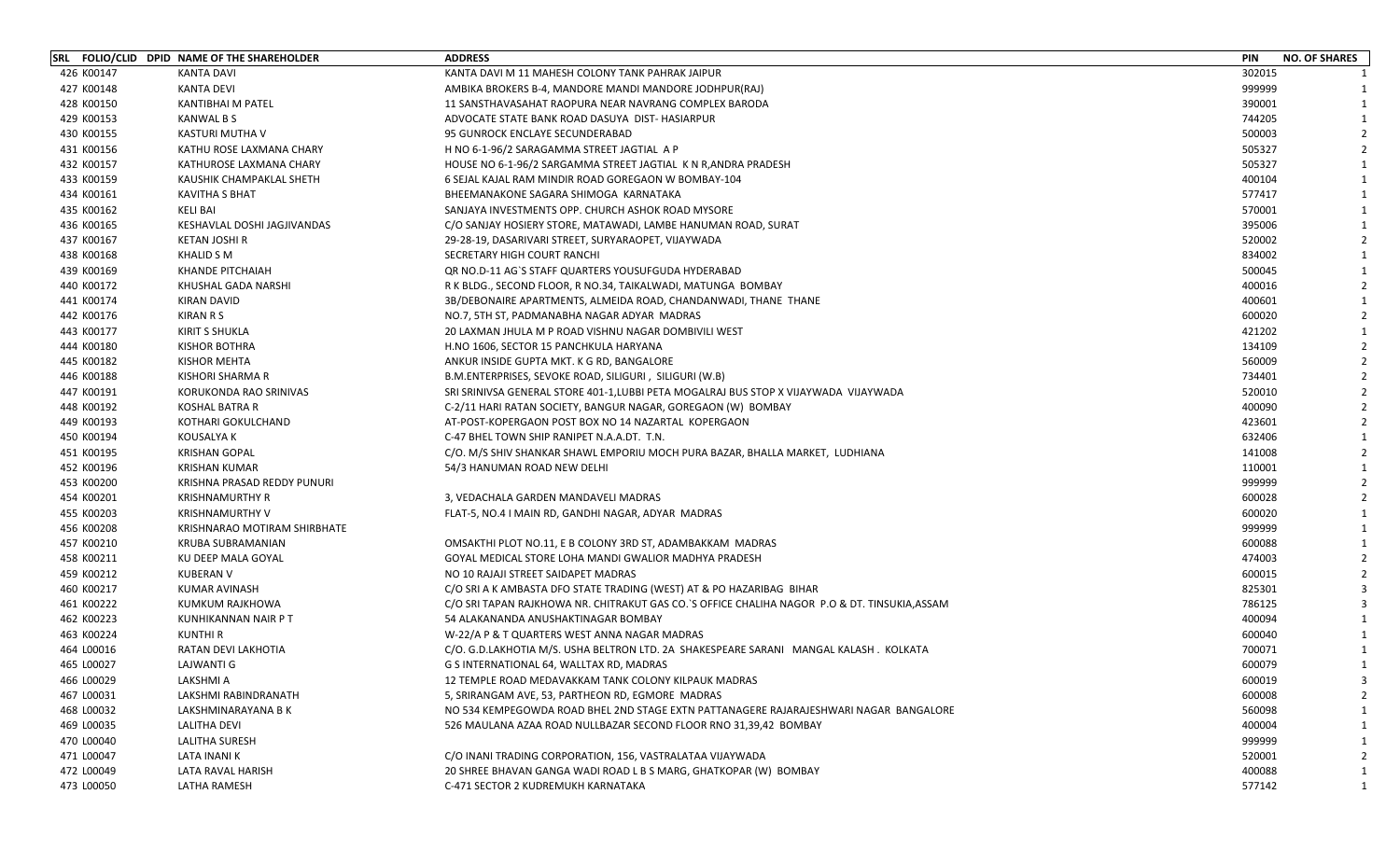| 474 L00051<br>LATIFA HATIMBHAI<br>C/O A M SONS OPP PATHIKASHANAM BHAVNAGAR<br>475 L00052<br>C/O BACCAROSE PERFUMES & BEAUTY PRO PLOT NO.3/1 SECTOR - III KANDLA FREE TRADE ZONE GANDHIDHAM<br>LAXMAN N MALKANI<br>476 L00053<br>LAXMI CHAND MITTAL<br>C/O. R.P. PORULAL & CO. 276. SHOPPING CENTRE KOTA - 7, (RAJASTHAN)<br>477 L00054<br>BAHETY NANGLOW COLLEGE ROAD POST MALEGAON DIST NASIK<br>LAXMI DEVI MUNDHRA S<br>478 L00060<br>LILABAI BHUTADA B<br>438, MAIN ROAD, PIMPALGAON, BASWANT, DIST-NASIK NASIK<br>479 L00061<br>LILADHAR HIRALAL BHOJANI<br>T-4 DEV KRUPA NATHPAI NAGAR GHATKOPAR (E) BOMBAY<br>480 L00064<br>LOKASH KUMAR JAJOO<br>LOKASH KUMAR JAJOO KHOJA GATE RAOD BUNDI RAJASTHAN | 365001<br>370230<br>999999<br>423203<br>422201<br>400077<br>999999<br>482001<br>141008<br>517567<br>516360 | 400            |
|------------------------------------------------------------------------------------------------------------------------------------------------------------------------------------------------------------------------------------------------------------------------------------------------------------------------------------------------------------------------------------------------------------------------------------------------------------------------------------------------------------------------------------------------------------------------------------------------------------------------------------------------------------------------------------------------------------|------------------------------------------------------------------------------------------------------------|----------------|
|                                                                                                                                                                                                                                                                                                                                                                                                                                                                                                                                                                                                                                                                                                            |                                                                                                            |                |
|                                                                                                                                                                                                                                                                                                                                                                                                                                                                                                                                                                                                                                                                                                            |                                                                                                            |                |
|                                                                                                                                                                                                                                                                                                                                                                                                                                                                                                                                                                                                                                                                                                            |                                                                                                            |                |
|                                                                                                                                                                                                                                                                                                                                                                                                                                                                                                                                                                                                                                                                                                            |                                                                                                            |                |
|                                                                                                                                                                                                                                                                                                                                                                                                                                                                                                                                                                                                                                                                                                            |                                                                                                            |                |
|                                                                                                                                                                                                                                                                                                                                                                                                                                                                                                                                                                                                                                                                                                            |                                                                                                            |                |
|                                                                                                                                                                                                                                                                                                                                                                                                                                                                                                                                                                                                                                                                                                            |                                                                                                            |                |
| 481 M00039<br><b>GOPAL KRISHNA MAITRA</b><br>KUSUMIKA 401 NAPIER TOWN PT KUNJILAL DUBEY MARG JABALPUR (M.P.)                                                                                                                                                                                                                                                                                                                                                                                                                                                                                                                                                                                               |                                                                                                            |                |
| 482 M00128<br>DR. MANVIR GUPTA P<br>RASIDENT DEPT. OF MEDICINE, CMC & BROWN HOSPITAL, BROWN ROAD, LUDHIANA                                                                                                                                                                                                                                                                                                                                                                                                                                                                                                                                                                                                 |                                                                                                            |                |
| 483 M00130<br>M HARI PRASAD<br>K V PURAM VILLAGE POST CHITTOOR IDST AP                                                                                                                                                                                                                                                                                                                                                                                                                                                                                                                                                                                                                                     |                                                                                                            |                |
| 484 M00131<br>M K DANGI<br>C/O M CHANDRA SEKHAR 12/153, DARGA BAZAR PRODDATUR                                                                                                                                                                                                                                                                                                                                                                                                                                                                                                                                                                                                                              |                                                                                                            |                |
| 485 M00133<br>M LAKSHMI<br>22, RAM NAGAR. ROUND ROAD, DINDIGUL MANNAR THIRUMALAI DT. DINDIGUL 624 005                                                                                                                                                                                                                                                                                                                                                                                                                                                                                                                                                                                                      | 624005                                                                                                     |                |
| 486 M00134<br>M MADANLAL<br>86/1 C T STREET IST FLOOR BANGALORE                                                                                                                                                                                                                                                                                                                                                                                                                                                                                                                                                                                                                                            | 560002                                                                                                     |                |
| 487 M00137<br>M N SHIVAKUMAR GOURI NLLAYA 8TH CROSS ASHOKA NAGAR TUMKUR KARNATAKA<br>M N SHIVAKUMAR                                                                                                                                                                                                                                                                                                                                                                                                                                                                                                                                                                                                        | 572102                                                                                                     |                |
| 488 M00140<br>M RAJESWARI<br>C/O ESDEYEM & CO NO 7, C V RAMAN ROAD ALWARPET, MADRAS                                                                                                                                                                                                                                                                                                                                                                                                                                                                                                                                                                                                                        | 600018                                                                                                     | 13             |
| 489 M00141<br>M S SUBRAMANIAM<br>5 PARK AVENUE KESAVAPERUMALPURAM GREENWAYS ROAD CHENNAI                                                                                                                                                                                                                                                                                                                                                                                                                                                                                                                                                                                                                   | 600028                                                                                                     |                |
| 490 M00142<br>M SEKAR<br>73, BIG CHETTY STREET CHENGALPATTU                                                                                                                                                                                                                                                                                                                                                                                                                                                                                                                                                                                                                                                | 603001                                                                                                     | 12             |
| 491 M00144<br>M. PANNEERSELVAM<br>80-B, TYPE III QUARTERS, BLOCK 12, NEYVELI                                                                                                                                                                                                                                                                                                                                                                                                                                                                                                                                                                                                                               | 607803                                                                                                     | $\overline{2}$ |
| 492 M00145<br>M.G. RAGHUNANDANA<br>D.NO. 720, PLD BANK ROAD, T. NARASIPURA MYSORE                                                                                                                                                                                                                                                                                                                                                                                                                                                                                                                                                                                                                          | 571124                                                                                                     | $\mathbf{1}$   |
| 493 M00147<br><b>MAAYUR Z SANGHANI</b><br>109, RAMACHANDRA RD, R S PURAM COIMBATORE                                                                                                                                                                                                                                                                                                                                                                                                                                                                                                                                                                                                                        | 641002                                                                                                     |                |
| 494 M00149<br><b>MADHAVAN B</b><br>C/O P S BALACHANDRAN NO 11 BALAKRISHNA MUDALI STREET WEST MAMBALAM CHENNAI,600 033                                                                                                                                                                                                                                                                                                                                                                                                                                                                                                                                                                                      | 560005                                                                                                     |                |
| 495 M00150<br><b>MADHAVAN B</b><br>C/O P S BALACHANDRAN NO 11 BALA KRISHNA MUDALI STREET WEST MAMBALAM CHENNAI,600 033                                                                                                                                                                                                                                                                                                                                                                                                                                                                                                                                                                                     | 560005                                                                                                     |                |
| 496 M00151<br><b>MADHAVAN B</b><br>C/O P S BALACHANDRAN NO 11 BALAKRISHNA MUDALI STREET WEST MAMBALAM CHENNAI 600 033                                                                                                                                                                                                                                                                                                                                                                                                                                                                                                                                                                                      | 560005                                                                                                     |                |
| 497 M00152<br>MADHAVI MAHENDRA SHAH<br>`GOKUL` BLOCK NO.51, 5TH FLOOR, OPP. SHANKAR TEMPLE, M G ROAD, BORIVLI (E)  BOMBAY                                                                                                                                                                                                                                                                                                                                                                                                                                                                                                                                                                                  | 400066                                                                                                     |                |
| 498 M00153<br><b>MADHU BALA TOMAR</b><br>25 RAYMONDS COLONY MDIE JALGAON                                                                                                                                                                                                                                                                                                                                                                                                                                                                                                                                                                                                                                   | 999999                                                                                                     |                |
| 499 M00156<br><b>MADHU H PATEL</b><br>C/O. NEW CITY GOLE BAZAR SAMBALPUR                                                                                                                                                                                                                                                                                                                                                                                                                                                                                                                                                                                                                                   | 768001                                                                                                     |                |
| 500 M00162<br><b>MADHURI SINHA</b><br>C/O CHAUDHARY MEDICO PHUSBUNGLOW P.O-BHAGA DHANBAD                                                                                                                                                                                                                                                                                                                                                                                                                                                                                                                                                                                                                   | 828301                                                                                                     |                |
| 501 M00163<br><b>MADHUSOOD</b><br>28-B GOBIND NAGAR AMBALA CANTT                                                                                                                                                                                                                                                                                                                                                                                                                                                                                                                                                                                                                                           | 133001                                                                                                     |                |
| 502 M00164<br><b>MADHVI J</b><br>D NO 8/71-2A PRAKASH NAGAR DONGALA CHERUVU CUDDAPAH AP                                                                                                                                                                                                                                                                                                                                                                                                                                                                                                                                                                                                                    | 516004                                                                                                     |                |
| 503 M00165<br>MAFATLAL CHIMANLAL SHAH<br>CHANDAN VILA MAHAVIR SOCIETY B M D LAXMY TALKIES ANAND(GUJ)                                                                                                                                                                                                                                                                                                                                                                                                                                                                                                                                                                                                       | 388001                                                                                                     |                |
| 504 M00166<br>MAGANTHY VEDAVATHI<br>7-1-48/5/1 AMEERPET HYDERABAD                                                                                                                                                                                                                                                                                                                                                                                                                                                                                                                                                                                                                                          | 500016                                                                                                     |                |
| 505 M00168<br>MAHASUKHLAL B KAMDAR<br>SANGITA B-16 S V ROAD BORIVLI WEST BOMBAY                                                                                                                                                                                                                                                                                                                                                                                                                                                                                                                                                                                                                            | 400092                                                                                                     |                |
| 506 M00169<br>MAHAUJR PRASAD AGARWAL<br>PADAM CHAND MAHAVIR PARSAD 9/135 JATI KATRA PHATHAK MOTI KATRA, AGRA (UP)                                                                                                                                                                                                                                                                                                                                                                                                                                                                                                                                                                                          | 400062                                                                                                     |                |
| 507 M00172<br>MAHAVEER R JAIN<br>LATHIWALA APARTMENT 2ND FLOOR, FLAT NO.6 TULSIWADI, MAZGAON BOMBAY                                                                                                                                                                                                                                                                                                                                                                                                                                                                                                                                                                                                        | 400010                                                                                                     |                |
| 508 M00173<br>MAHAVEER SANKLECHA C.<br>SANKLECHA BHAVAN MAKRANA MOHALLA JODHPUR                                                                                                                                                                                                                                                                                                                                                                                                                                                                                                                                                                                                                            | 342003                                                                                                     |                |
| 509 M00177<br>MAHENDRA AMRATLAL SHAH<br>`GOKUL` BLOCK NO.51, 5TH FLOOR, OPP. SHANKAR TEMPLE, M G ROAD, BORIVLI (E) BOMBAY                                                                                                                                                                                                                                                                                                                                                                                                                                                                                                                                                                                  | 400066                                                                                                     |                |
| 510 M00178<br>MAHENDRA JAIN<br>1428 NAPIER TOWN NEAR MADAN MAHAL STATION JABALPUR (M.P)                                                                                                                                                                                                                                                                                                                                                                                                                                                                                                                                                                                                                    | 482001                                                                                                     |                |
| 511 M00179<br>B/7 KASICHETTY STREET SOWCARPET MADRAS<br>MAHENDRA KUMAR MAGANLAL                                                                                                                                                                                                                                                                                                                                                                                                                                                                                                                                                                                                                            | 600079                                                                                                     |                |
| 512 M00182<br>MAHENDRAPRATAP SINGH.<br>396/303, SHRINIVAS APARTMENT, KANTINAGAR, (J,B. NAGAR) ANDHERI (E) BOMBAY                                                                                                                                                                                                                                                                                                                                                                                                                                                                                                                                                                                           | 400059                                                                                                     |                |
| <b>MAHESH G</b><br>513 M00183<br>28C-IN. C RD, EGMORE MADRAS                                                                                                                                                                                                                                                                                                                                                                                                                                                                                                                                                                                                                                               | 600105                                                                                                     |                |
| 514 M00185<br>MAHESH JAJU RAMRATAN<br>OPP. SWAMINARAYAN TEMPLE, H.NO.165, SOMWARPETH, MALEGAON MALEGAON                                                                                                                                                                                                                                                                                                                                                                                                                                                                                                                                                                                                    | 423203                                                                                                     |                |
| 515 M00188<br><b>MAHESH KUMAR RATHI</b><br>135 MAIN ROAD A/P PIMPILGAON BASWANT DIST NASIK                                                                                                                                                                                                                                                                                                                                                                                                                                                                                                                                                                                                                 | 422209                                                                                                     |                |
| 516 M00190<br>3D302 DAMODAR PARK GHATKOPAR (W) BOMBAY<br><b>MALATHI RAMTHILAK</b>                                                                                                                                                                                                                                                                                                                                                                                                                                                                                                                                                                                                                          | 400086                                                                                                     |                |
| 517 M00192<br>MALLIKA B<br>28 B FOREST ROAD 6TH CROSS STREET THENI                                                                                                                                                                                                                                                                                                                                                                                                                                                                                                                                                                                                                                         | 625531                                                                                                     |                |
| 518 M00194<br><b>MANASA V</b><br>4/114 NAGARAJPET CUDDAPAH                                                                                                                                                                                                                                                                                                                                                                                                                                                                                                                                                                                                                                                 | 516001                                                                                                     |                |
| 519 M00195<br>302 NANDINI COMPLEX MOZAM JAHI MARKET HYDERABAD<br><b>MANDAKINI SHETKAR</b>                                                                                                                                                                                                                                                                                                                                                                                                                                                                                                                                                                                                                  | 500195                                                                                                     |                |
| 520 M00196<br>MANDHARLAL LADDA R<br>C/O RAJ JEWELERS 11 42 55 RAMGOPAL STREET VIJAYWADA                                                                                                                                                                                                                                                                                                                                                                                                                                                                                                                                                                                                                    | 520001                                                                                                     |                |
| 521 M00200<br>MANGAYARKARASI P<br>41, "MANGAI" THIRUNAGAR COLONY B K PUDUR, COIMBATORE T N                                                                                                                                                                                                                                                                                                                                                                                                                                                                                                                                                                                                                 | 641008                                                                                                     |                |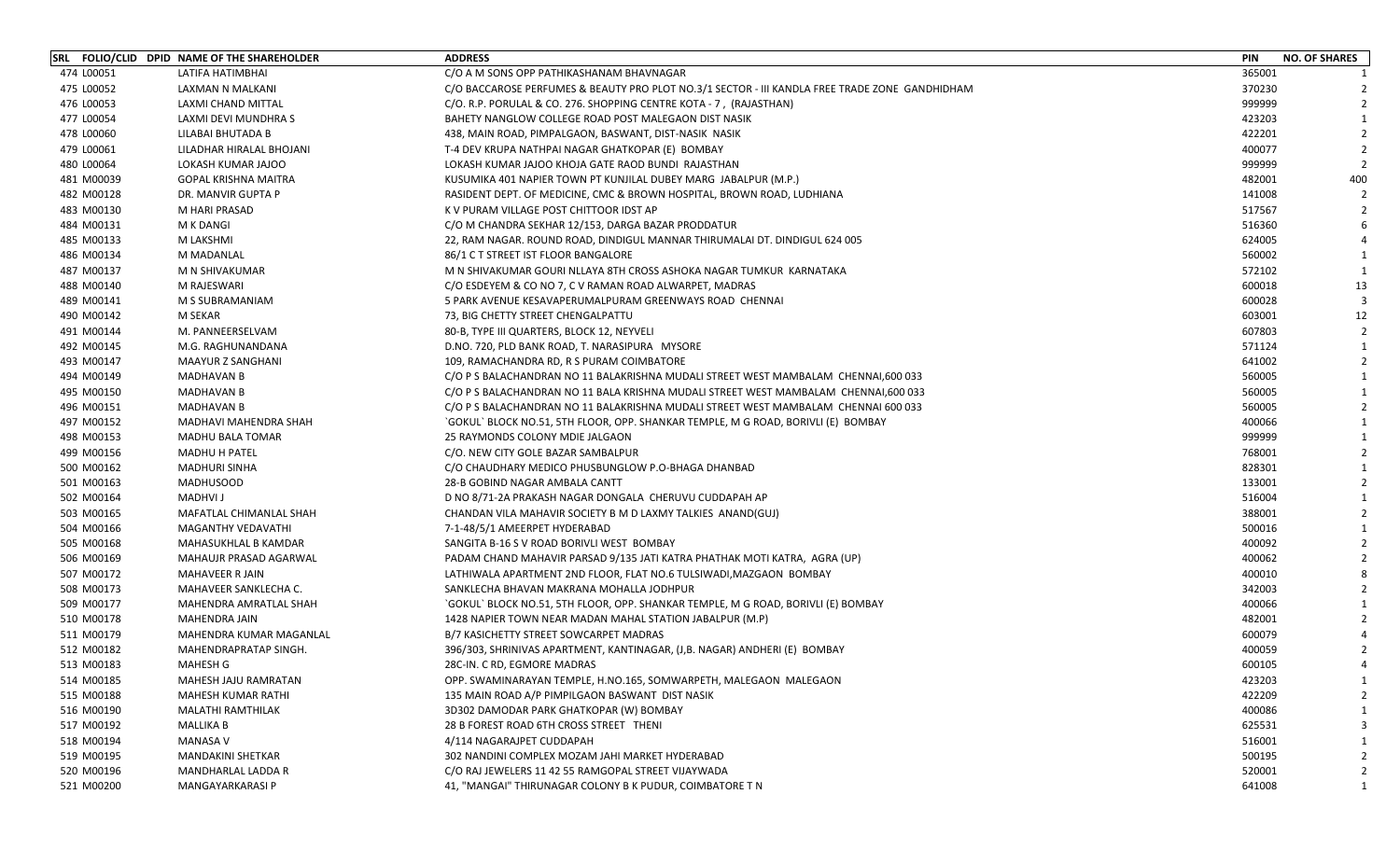|            | SRL FOLIO/CLID DPID NAME OF THE SHAREHOLDER | <b>ADDRESS</b>                                                                                                | <b>PIN</b><br><b>NO. OF SHARES</b> |
|------------|---------------------------------------------|---------------------------------------------------------------------------------------------------------------|------------------------------------|
| 522 M00202 | <b>MANI GARG</b>                            | C/O ASHOK GARG (DENTAK SURGEON) WESTERN KUTCHERY ROAD MEERUT                                                  | 250001                             |
| 523 M00203 | <b>MANIN</b>                                | 141 G P K RD, KANGAYAM (TN)                                                                                   | 638701                             |
| 524 M00206 | <b>MANILAL FURIA M</b>                      | C-2 / 607 ASHOK NAGAR B VAZIRA NAKA BORIVALI(W) MUMBAI                                                        | 400092                             |
| 525 M00210 | <b>MANISH S SHAH</b>                        | 6 NEEM CHHAYA M G ROAD JOSHI LANE GHATKAPORE E BOMBAY                                                         | 77                                 |
| 526 M00211 | <b>MANISH SHAH M</b>                        | MEHTA DYE CHEM CORPORATION 104 GOVINDAPPA NAICKEN STREET MADRAS                                               | 600001                             |
| 527 M00213 | MANISHA D KARANI                            | F-69 4TH FLOOR STAR APARTMENT S V ROAD BORIVALI (W), B BAY                                                    | 400092                             |
| 528 M00214 | MANISHA JAIN                                | 5-B-31, VIGYAN NAGAR, KOTA (RAJASTHAN) KOTA                                                                   | 324005                             |
| 529 M00217 | MANJU DEVI JAIN                             | NO 17, ERULAPPAN STREET SOWCARPET CHENNAI                                                                     | 600079                             |
| 530 M00218 | MANJU DEVI KANKARIYA                        | ADARSH TEXTILE MILLS B-179 II PHASE INDUSTRIAL AREA BALOIRA                                                   | 344022                             |
| 531 M00219 | MANJUDEVI KANKARIYA                         | ADARSH TEXTILE MILLS 179, II PHASE, INDUSTRIAL AREA BALOTRA                                                   | 344022                             |
| 532 M00222 | MANOJ KANTILAL SHAH                         | 4/73, MOLOD CO-OP. HSG. SOC. PODDAR PARK, MALOD (E) BOMBAY                                                    | 400097                             |
| 533 M00223 | MANOJ KUMAR AGARWAL                         | M/S MAHARAJA TRADE AGENCY TAMBAKU PATTI CHAIBASA WEST SINGHBHUM (BIHAR)                                       | 833201                             |
| 534 M00224 | MANOJ KUMAR AGARWAL                         | M/S MAHARAJA TRADE AGENCY TAMBAKU PATTI CHAIBASA WEST SINGHBHUM, BIHAR                                        | 833201                             |
| 535 M00225 | MANOJ KUMAR JAIN K                          | 5-B-31, VIGYAN NAGAR, KOTA (RAJASTHAN) KOTA                                                                   | 324005                             |
| 536 M00226 | MANOJ KUMAR MALOO                           | M/S. VARIETY EMPORIUM PO-SUJANGARH DIST- CHURU (RAJ)                                                          | 331507                             |
| 537 M00227 | MANOJ LOYA B                                | C/O RAJENDRA COLLECTION MOHANPEER LANE MALEGAON NASIK MALEGAON                                                | 423203                             |
| 538 M00230 | MANOJ VASTANI J.                            | SADAR BAZAR, PARATWADA                                                                                        | 444805                             |
| 539 M00232 | MANORAMA N SHUKLA                           | 29/2 BHAUJARATH SOCIETY CHHNIJAKAT NAKA BARODA-2                                                              | 999999                             |
| 540 M00233 | <b>MANORAMA PAL R</b>                       | 404-B SECTOR-7 UKUNAGARAM V S P STEEL TOWNSHIP VISHAKAPARNAM                                                  | 530031                             |
| 541 M00234 | <b>MANSUR B KADIYAR</b>                     | MOMIN ROAD BHANVAD DIST JAMNAGAR                                                                              | 360510                             |
| 542 M00235 | MANU S SHANDADPURI                          | 3/58 NEO SHASTRI NAGAR MULUND COLONY MULUND WEST BOMBAY                                                       | 400082                             |
| 543 M00236 | MANUBHAI PANWALA AIMARAM                    | 3 NILKANTH PARK ROAD NO 5 RAJAWADI GHATKOPAR (E) BOMBAY                                                       | 400077                             |
| 544 M00237 | <b>MANUEL PILLAY M</b>                      | C/O MANI TAILOR OPP SAMACHAR PRESS MAYDANAAD AHMEDNAGAR                                                       | 414001                             |
| 545 M00239 | <b>MARAPPAN VK</b>                          | GOVINDAMMAL RICE MILL KALARA MANI GOBICHETTIPPALAYAM                                                          | 638476                             |
| 546 M00240 | <b>MARARJI KHERAJ</b>                       | 1/16 DALAMEL TOWER 211 WASEMAN POUB BOMBAY                                                                    | 400021                             |
| 547 M00242 | MARIA ROSINHA SEQUEIRA                      | 14 VIVIANI ROAD FIRST FLOOR RICHARDS TOWN BANGALORE                                                           | 560005                             |
| 548 M00243 | MARIAMMA JACOB                              | VADAKKEVEETLIL THUMPAMAN PO KERALA                                                                            | 689502                             |
| 549 M00245 | MARY GRACE CJ                               | MULAKAYATH HOUSE ELAMKULAM COCHIN KERALA                                                                      | 682020                             |
| 550 M00246 | <b>MARY ZACHARIAH</b>                       | D-68 FRIENDS COLONY ANNA NAGAR (E) MADRAS                                                                     | 600102                             |
| 551 M00248 | <b>MATHURADAS K PATEL</b>                   | 703 GOKUL APARTMENT SECTOR NO 2 ANAND NAGAR DAHISAR EAST BOMBAY                                               | 400068                             |
| 552 M00249 | MAYA M KARNI                                | F-69 4TH FLOOR STAR APARTMENT S V ROAD BORIVALI (W), BOMBAY                                                   | 400092                             |
| 553 M00250 | <b>MAYABEN SHELAT S</b>                     | 11, BHAGWANI APARTMENTS, RAMBAG NO.5, KALYAN                                                                  | 421301                             |
| 554 M00252 | MEENA A JAIN                                | 101 SHEEL PULALE DUTTAPADU CROOS RD NO1 BROVALI E BOMBAY                                                      | 999999                             |
| 555 M00253 | MEENA BURAD M                               | 317, MAIN ROAD, PIMPLAGAON, BASWANT, DIST-NASIK NASIK                                                         | 422209                             |
| 556 M00255 | MEENA PANDE KAMALKISHORE                    | C/O SANJAY SHARMA DATTA COLONY NO 10 NEAR GORAKSHAN ROAD AKOLA                                                | 444004                             |
| 557 M00256 | <b>MEENA S PUROHIT</b>                      |                                                                                                               | 999999                             |
| 558 M00261 | MEENU AJAYKUMAR CHHAJED                     | MAC CONSULTANCY NEAR R R HIGH SCHOOL OPP PANDEY DAIRY JITHA PETH, JALGAON                                     | 425001                             |
| 559 M00263 | <b>MEERA REDDY</b>                          | 39 NOWROJI ROAD CHETPUR MADRAS                                                                                | 999999                             |
| 560 M00265 | MEGHANA VAIDYA M.                           | HOUSE NO.640, BALWANT KRIPA, ABHONKAR LANE, RAVIWAR PETH, NASIK NASIK                                         | 422001                             |
| 561 M00273 | MOHAMMAD KHAN SADIQ ALI                     | DILIP OPTICAL CO., OPP.RAM MANDIR, ELURU ROAD, VIJAYWADA                                                      | 520002                             |
| 562 M00274 | <b>MOHAN R</b>                              | RAJI SHARE CONSULTANTS 337/3, HIG FLAT SUNSHINE APPARTMENTS II AVENUE ANNA NAGAR, MADRAS                      | 600040                             |
| 563 M00276 | <b>MOHAN V</b>                              | 33/3, VENKATESAN ST, T.NAGAR MADRAS                                                                           | 600017                             |
| 564 M00277 | <b>MOHANAMBAL T</b>                         | W/O C THIRUVENGADAM V P (OPERATIONS)SUGAR DIVISION EMPEE SUGARS & CHEMICAL LTD 59 MARRIS ROAD PURUPET CHENNAI | 600002                             |
| 565 M00278 | <b>MOHANDAS</b>                             | KRISHNA MANSION NO.10, VENKATACHALA LANE RATAN BAZAR MADRAS                                                   | 600003                             |
| 566 M00281 | <b>MOHANLAL R</b>                           | C/O MANDOTH SALES CORPORATION 226 A S CHARI STREET BANGALORE                                                  | 560053                             |
| 567 M00283 | MOHD WASEEM                                 | HOTEL TAJ 52 HAMIDA ROAD BHOPAL M P                                                                           | 462001                             |
| 568 M00288 | <b>MOHNISH MATHUR</b>                       | MOHNISH MUKESHCHAND MATHUR 702-JYOTI, 68 NEPEAN SEA ROAD, BOMBAY                                              | 400008                             |
| 569 M00290 | MOTILAL NAHAR P                             |                                                                                                               | 999999<br>3                        |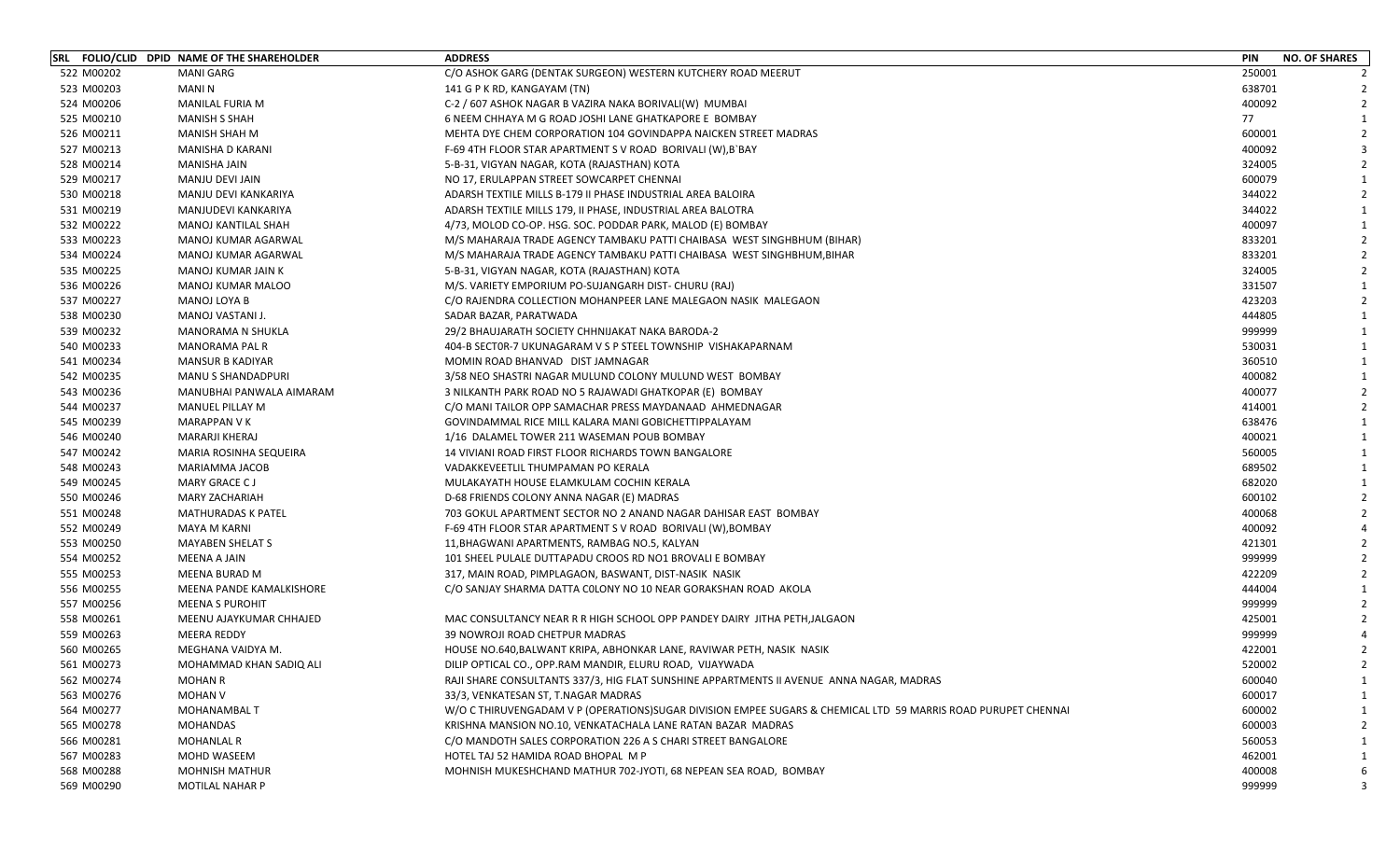|            | SRL FOLIO/CLID DPID NAME OF THE SHAREHOLDER | <b>ADDRESS</b>                                                                   | <b>PIN</b><br><b>NO. OF SHARES</b> |                |
|------------|---------------------------------------------|----------------------------------------------------------------------------------|------------------------------------|----------------|
| 570 M00291 | <b>MOTILAL R GALA</b>                       | A/303 RAVJI PREMJI APT. S V ROAD NEAR UNION BANK BORIVALI (W),BOMBAY             | 400092                             |                |
| 571 M00292 | <b>MOTWANI HEERO N</b>                      | GURUKRIPA APTS PHASE II FLAT NO 4 NEAR BHATNAGAR, PIMPRI PUNE                    | 17                                 |                |
| 572 M00293 | <b>MRADULA PATODI</b>                       | 64/3 MALHARGANJ INDORE M P                                                       | 452002                             |                |
| 573 M00294 | MUKESH KUMAR BHATTAD                        | CIVIL LINE C/O MADUKAR BOBATE KA HOUSE CHANDRAPUR                                | 442401                             |                |
| 574 M00296 | MUKESH KUMAR P JAIN                         | 9 11 3 KAZI STREET RAJAHMUNDRY                                                   | 533101                             |                |
| 575 M00301 | MUMTAZ SHAIKH IQBAL                         | MARIYA VILLA (WARDEN BLDG) 2ND VICTORIA X LANE 3RD FLOOR BYCULLA BOMBAY          | 400027                             |                |
| 576 M00302 | <b>MUNDHRASS</b>                            | 904 RAJENDRA RATNA SOCIETY MAHESH NAGAR S V ROAD GOREGAON WEST, BOMBAY           | 62                                 |                |
| 577 M00303 | <b>MURALIL</b>                              | 319 KRISHNAMA RAJA STREET PACHAIMADAM RAJAPALAYAM                                | 626117                             |                |
| 578 M00305 | <b>MURALIDHARAN S</b>                       | 23 NEER MANIAKARAR ST., RAMANATHAPURAM COIMBATORE T.N.                           | 641045                             |                |
| 579 M00306 | MURUGA BOOPATHI T                           | B 3 ANAND FLATS 33 PERIYAR SALAI TEYNAMPET MADRAS                                | 600018                             |                |
| 580 M00307 | <b>MURUGAN P</b>                            | ESDEYEM & CO. NO.7 C V RAMAN ROAD, ALWARPET MADRAS                               | 13<br>600018                       |                |
| 581 M00308 | MURUGESAN V                                 | <b>18 KOLANTHANOOR KARUR</b>                                                     | 639004<br>11                       |                |
| 582 M00311 | MUTHU KUMAR G                               | IIND FLOOR NO 6 MILLERS ROAD KILPAUK MADRAS                                      | 600010                             | $\overline{2}$ |
| 583 M00313 | MUTJUGOPAL G                                | 34 A DR VARADARAJAN STREET VEDACHALAM NAGAR CHENGALPATTU TAMILNADU               | 603001                             | 1              |
| 584 N00007 | N GANESH                                    | 148, MOONGAPADI STREET, GUGAI, SALEM TAMILNADU                                   | 636006                             |                |
| 585 N00008 | N MANI                                      | 13A, PYKARA OFFICE ROAD TATABAD COIMBATORE                                       | 641012                             |                |
| 586 N00010 | N S RAJAGOPALAN                             | 28, MANGADU SWAMY STREET, NUNGAMBAKKAM, MADRAS                                   | 600034                             |                |
| 587 N00011 | N SELVARANI                                 | <b>B-353 BHEL TOWNSHIP RANIPET</b>                                               | 632406                             |                |
| 588 N00013 | N SUBRAMANIYAN                              | KAUSIKA NO 19 X- BLOCK VI MAIN ROAD ANNA NAGAR, CHENNAI                          | 600040                             |                |
| 589 N00017 | <b>NACHIAPPAN V</b>                         | BANK OF MADURA LTD 758 ANNA SALAI CHENNAI - 600 002                              | 600083                             |                |
| 590 N00018 | NACHIMUTHU M                                | 20/TYPE V RAIL COACH FACTORY KAPURTHALA - 144 602. PUNJAB                        | 600040                             |                |
| 591 N00019 | NAGA MANOHAR S S                            | SEGU INVESTMENTS SEGU MARKET CHINTAMANI                                          | 563125                             |                |
| 592 N00021 | <b>NAGANATHAN S R</b>                       | C/O ARANGAN BUSINESS ASSOCIATES 81/4 CHERAN TOWERS ARTS COLLEGE ROAD COIMBATORE  | 641018                             |                |
| 593 N00025 | <b>NAGESH SHET S</b>                        | NEAR B G SCHOOL KODIALBAIL MANGALORE                                             | 575003                             |                |
| 594 N00026 | NAGESWARA RAO RAVULAPALLI                   | H.NO.I-7-14/3, CHAITANYAPURI HYDERABAD                                           | 500060                             |                |
| 595 N00027 | NAGESWARA RAO V                             | 153, SAKTHIVEL NAGAR PERAVALLUR MADRAS                                           | 600082                             |                |
| 596 N00028 | NAGESWARA RAO V                             | 153, SAKTHIVEL NAGAR, PERAVALLUR MADRAS                                          | 600082                             |                |
| 597 N00029 | NAGINBHAI CHHITEBHAI PARMAR                 | AT KIM BAZAR PO KIM TQ OLPAD DIST SURAT                                          | 394110                             |                |
| 598 N00030 | NAJMA ZARINA KHAN                           |                                                                                  | 999999                             |                |
| 599 N00032 | <b>NALINI P</b>                             | 5 MAIN ROAD ZACKRIA COLONY CHOOLAIMEDU MADRAS                                    | 600094                             |                |
| 600 N00034 | NALINI S CHANDILYA                          | 13, III TRUST CROSS STREET, MANDAVELI PAKKAM MADRAS                              | 600028                             |                |
| 601 N00035 | NAMITA U MEHTA                              | NIMISH MEHTA & CO 202 LINGHI CHETTY STREET SAFAIYA MANZIL MADRAS                 | 600001                             |                |
| 602 N00036 | <b>NANCY KAVL</b>                           | C/O SOBHRAJ LALWANI 493-C ASHOK CHOWK ADARSH NAGAR, JAIPUR                       | 302004                             |                |
| 603 N00038 | NANDHINI DEVARAJAN                          | 141 FORTH STREET SECRETARIAT COLONY KILPAUK MADRAS                               | 600010                             |                |
| 604 N00039 | <b>NANDINI B P</b>                          | SR.ASST. (ADMN) O/O E.E.(P) KPCL, RTPS, SHAKTINAGAR POST RAICHUR                 | 584170                             |                |
| 605 N00040 | NANDYALA BALARAMA REDDY                     | STATE BANK OF INDIA NARASARAOPET GUNTUR (DT) ANDHRA PRADESH                      | 522601                             |                |
| 606 N00043 | <b>NARAYAN K</b>                            | C/O R N GOYAL 300 ADARSH NAGAR GALI NO 1 BEAWAR (RAJ)                            | 305901                             |                |
| 607 N00044 | NARAYAN NIKAM DAMODHAR                      | GANESH BHAVAN BEGIND KILLA AT POST LASALGAON DIST NASIK LASALGAON                | 422306                             |                |
| 608 N00045 | NARAYANA CHETTY G                           | <b>32 MINT ST MADRAS</b>                                                         | 600079                             |                |
| 609 N00048 | <b>NARAYANAN H</b>                          | FLAT NO 5 NO 4 FIRST MAIN ROAD GANDHI NAGAR ADYAR,MADRAS                         | 600020                             | $\mathbf{1}$   |
| 610 N00049 | NARAYANAN POTTI R                           | EDAMANA ARUVIKKARA PO. KARAKULAM TRIVANDRUM KERALA                               | 695564                             | $\mathcal{L}$  |
| 611 N00053 | NARENDRA DHOLAKIA                           | 15 VEERA BLDG. DATTA PADA X ROAD NO.3 BORIVLI (E) BOMBAY                         | 400066                             |                |
| 612 N00060 | NARESH CHAND KOTHARI K                      | C/O CANESH DAS PADAMCHAND KOTHARI KHAJANCHI MARKET BEAWAR (RAJ)                  | 305901                             |                |
| 613 N00061 | NARESH MATTA                                | 2\11 VERSOVA VIEW CHS LTD NO 4 BUNGLOWS ANDHERI WEST BOMBAY                      | 400053                             |                |
| 614 N00064 | NASEEMA DAFADAR A                           | 304, COZY APTS. 3RD FLOOR, YARI ROAD, VERSOVA, BOMBAY                            | 400061                             |                |
| 615 N00065 | NATARAJ H K                                 | BASAOA JYOTHI NILAYA M B S LAY OUT K.R.EXT. TIPTUR                               | 999999                             |                |
| 616 N00067 | NATWERLAL PRANJIRAN GOKANI                  | G S G C LTD., 1-10-38/2, PRAKASHAM NAGAR PLOT.NO.13&14, BEGUMPET HYDERABAD (A P) | 500016                             |                |
| 617 N00068 | NAUNIHAL GILL SINGH                         | D3/21-22, GREEN FIELDS, OFF.MAHAKALI CAVES ROAD, ANDHERI (E) BOMBAY              | 400093                             |                |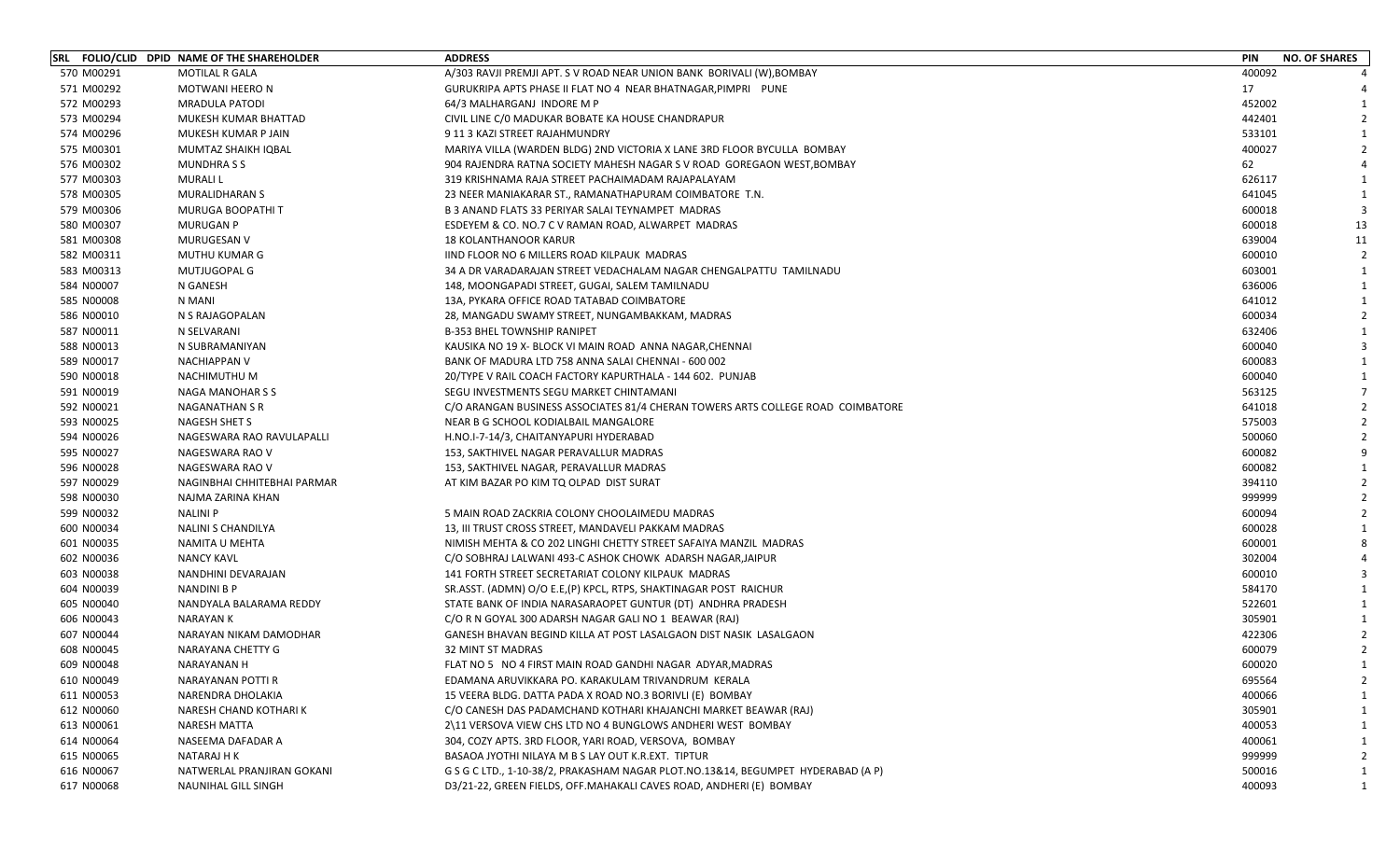|            | SRL FOLIO/CLID DPID NAME OF THE SHAREHOLDER | <b>ADDRESS</b>                                                                                    | <b>PIN</b><br><b>NO. OF SHARES</b> |
|------------|---------------------------------------------|---------------------------------------------------------------------------------------------------|------------------------------------|
| 618 N00070 | NAVEEN KUMAR GRANDHI                        | SAMATA NURSING HOME CHKAKALURIPET ANDHRA PRADESH                                                  | 522616                             |
| 619 N00071 | NAVEEN KUMAR GRANDHI                        | SAMATA NURSING HOME CHILAKALURIPET ANDRA PRADESH                                                  | 522616                             |
| 620 N00073 | <b>NAYAN MANHAR</b>                         | 60, ZAVER ROAD, SHRI NIWAS, OPP. KHOTHARI NIWAS, MULUND (W) BOMBAY                                | 400080                             |
| 621 N00075 | NEEL KAMAL GUPTA                            | C/O.SHRI.SANJAY KUMAR GUPTA N C YARN (P) LTD. MAPUR ROAD, NEAR TAR FACTORY, P O GULAND  GHAZIABAD | 201303                             |
| 622 N00078 | NEELAM PRASAD                               | C/O RAMESH PRASAD OH-51 (NEW) D V C CTPS AT/POST CHANDRAPURA JHARKHAND DIST BOKARO                | 825303                             |
| 623 N00080 | <b>NEERAJ H BHAUSAR</b>                     | G 16-A ARBEWADI GIRGAUM BOMBAY                                                                    | 400004                             |
| 624 N00081 | NEERAJ H BHAUSAR                            | G,16-A, AMBEWADI GIRGAON BOMBAY                                                                   | 400004                             |
| 625 N00082 | NEERAJ M BHAUSAR                            | G,16-A AMBEWADI GIRGAUM BOMBAY                                                                    | 12<br>400004                       |
| 626 N00085 | NEETA PATHAK P                              | PLOT NO.6, AMBIKA NAGAR KAMATWADE NASIK 422 010.                                                  | 422009                             |
| 627 N00087 | NEHAL P MASHRUWALA                          | NO 330/1 JAWAHAR NAGAR GOREGAON WEST MUMBAI                                                       | 400062                             |
| 628 N00089 | NIKHIL J SAMPAT                             | B/11, SWATANTRA APART, SANT TUKARAM RD, MUIUND (E) BOMBAY                                         | 400081                             |
| 629 N00090 | NIKUNJ PANWALA MANUBHAI                     | 3 NILKANTH PARK ROAD NO 5 RAJAWADI GHATKOPAR (E) BOMBAY                                           | 400077                             |
| 630 N00096 | NIRANJANA K KATHIRA                         | 28 PANDURANG NIWAS 2NDFLOOR N S ROAD MULUND WEST, MUMBAI                                          | 400080                             |
| 631 N00097 | NIRMAL KUMAR BUCHA JAIN                     | SAJAWAT PAN BAZAR GUWAHATI                                                                        | 781001                             |
| 632 N00099 | NIRMAL KUMAR M                              | F.NO.701, RANJIT APTS 38, JERMIAH ROAD, VEPERY MADRAS                                             | 600007                             |
| 633 N00102 | NIRMALA DEVI                                | C/O AMITABH SHUKLA CHALIHANAGAR TINSUKIA ASSAM                                                    | 786125                             |
| 634 N00104 | NIRMIT PANDYA                               | 47 KAILASH PARK NR WATER TANK AKOTA BARODA                                                        | 390020                             |
| 635 N00105 | NISARAG HASMUKH SANGHVI                     | 35/37 HAMAM STREET OPP. HAMAM HOUSE, 1ST FLOOR FORT, BOMBAY                                       | 400001                             |
| 636 N00108 | NISHITA BHINDA                              | D-303, SUBHSHANTI COMPLEX MAHATMA GANDHI ROAD, KANDIVALI (W) BOMBAY                               | 400069                             |
| 637 N00112 | NITI A JAVERI                               | "GULMOHUR" 2ND FLOOR FLAT NO.6 S V ROAD VILE-PARLE (W) BOMBAY                                     | 400056                             |
| 638 N00114 | NUTAN CHITALIA                              | 402 NEW VANDANA CO-OP. HSG. LTD. EKSAR ROAD BORIVLI (W) BOMBAY                                    | 400091                             |
| 639 000001 | <b>OM PRAKASH</b>                           | 21A, TYPE-C BHEL COLONY SECTOR-17 NOIDA (U.P)                                                     | 201301                             |
| 640 000003 | OMPRAKASH GODHANI                           | PLOT NO 167 NEAR JANTA HOSPITAL JARIPATKA NAGPUR                                                  | 440014                             |
| 641 P00006 | <b>SUJIT PAL</b>                            | P.O. R K PALLI VIA SONARPUR 24 PARGANAS (S) KOLKATA                                               | 700150                             |
| 642 P00032 | <b>SUJIT PAL</b>                            | P.O. R K PALLI VIA SONARPUR 24 PARGANAS (S) KOLKATA                                               | 700150                             |
| 643 P00046 | P BHASKER                                   | 1 B, SHREYAS APARTMENTS IV SEAWARD ROAD VALMIKINAGAR MADRAS 600 041.                              | 600090                             |
| 644 P00047 | P CHANDRA SHEKHAR                           | 2, PATNOOL SARDAR JUNG STREET, PERIAMET, MADRAS                                                   | 600003                             |
| 645 P00049 | P GANESH                                    | 14B KRISHNAPURAM CHOOLAIMEDU MADRAS TAMIL NADU                                                    | 600094                             |
| 646 P00050 | P JAYA LAKSHMI                              | FLAT NO Q-6 LOTUS COLONY NANDANAM MADRAS                                                          | 600035<br>31                       |
| 647 P00053 | P RAJU                                      | 7, MILLERS ROAD MADRAS                                                                            | 600010<br>1                        |
| 648 P00054 | P ROJA                                      | 5-3-848 SOORYA MAHAL MOZAMZAHI MARKET HYDERABAD                                                   | 500195                             |
| 649 P00055 | P S RAGOTRAMAN                              | 1, MADURAI VEERAN KOIL ST, T.NAGAR MADRAS                                                         | 600017                             |
| 650 P00056 | P SANKARANKUTTY MENON                       | ASWATHY KOTTAPURAM ROAD PUNKUNNAM TRICHUR                                                         | 680002                             |
| 651 P00060 | P V RAJA RAO                                | 1-1-11 TEMPLE ST., NAYUDUPET                                                                      | 524126                             |
| 652 P00061 | P V RAMARREDDI                              | 18-13-11 HOUSE NO 9 S B I COLONY SYAMALA NAGAR RAJAHMUNDRY                                        | 533103                             |
| 653 P00062 | P VENKATA SIVA REDDY                        | Q-6, LOTUS COLONY NANDANAM MADRAS                                                                 | 600035                             |
| 654 P00063 | P VIJAYA SEKHAR REDDY                       | FLAT NO. Q-6, LOTUS COLONY NANDANAM MADRAS                                                        | 600035                             |
| 655 P00065 | P. SANKARAMMA                               | NO.3. FIRST LANE, PRAKASAM STREET, T. NAGAR, CHENNAI                                              | 600017                             |
| 656 P00066 | P.PSUBRAMANIJA SURESH                       | 14, 1ST MAIN ROAD IIIRD STREET, JAI NAGAR ARUMBAKKAM MADRAS                                       | 600106                             |
| 657 P00068 | PADAM KISHAN SOOD                           | SOOD ST, MALER KOTLA                                                                              | 148023<br>$\overline{2}$           |
| 658 P00070 | PADMA LODHA                                 | HINDUSTHAN INDUSTRIAL TRADERS LALJI HIRJI ROAD RANCHI (BIHAR)                                     | 834001<br>$\mathcal{L}$            |
| 659 P00071 | PADMAJA S                                   | NO 8 10TH EAST CROSS ROAD ANDHI NAGAR KATPADI VELLORE                                             | 632006                             |
| 660 P00073 | PADMANABHA REDDY GANAPTHI REDDY             | 2/295 FIRST FLOOR BALAJI NAGAR CUDDAPAH                                                           | 516003                             |
| 661 P00074 | PADMANABHAN K S                             |                                                                                                   | 999999                             |
| 662 P00077 | PADMAVATI AGRAWAL S                         | THAPAR BLDGS. OPP. RAILWAY STATION, MANMAD, DIST-NASIK MANMAD                                     | 423104                             |
| 663 P00079 | PALANIAPPAN P T                             | 40-41 HOSPITAL STREET KOTTAIYUR P M T DIST TAMIL NADU                                             | 630106                             |
| 664 P00082 | PAMIDI MALLIKARJUNARAO                      | 3/1168 SETTY GUNTA ROAD J.P. STREET, NELLORE 2                                                    | 524002                             |
| 665 P00084 | PANKAJ KUMAR GANDHI G                       | 16/04, SHEETLA GALI, AGRA AGRA                                                                    | 282003                             |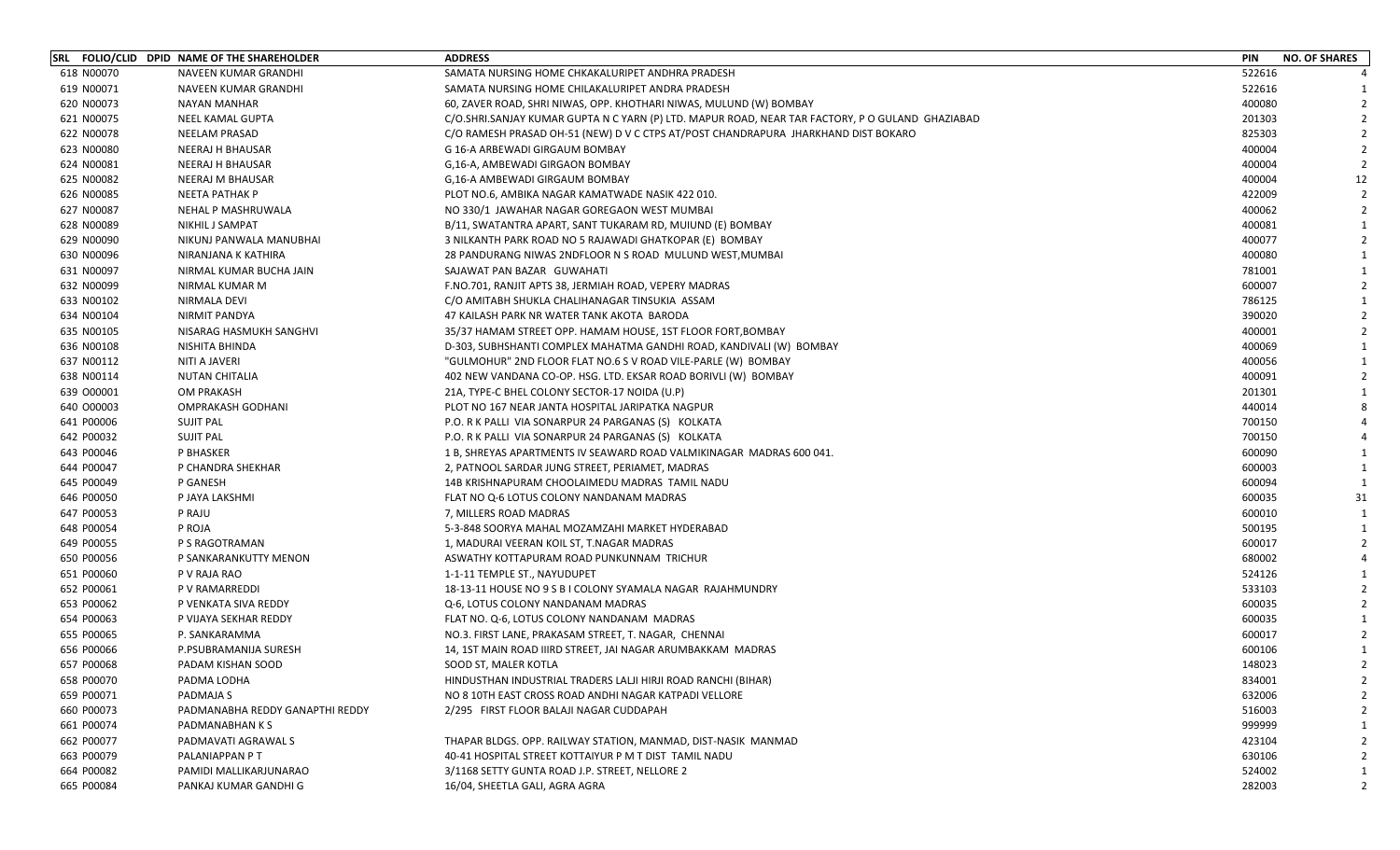|            | SRL FOLIO/CLID DPID NAME OF THE SHAREHOLDER | <b>ADDRESS</b>                                                                        | <b>PIN</b><br><b>NO. OF SHARES</b> |
|------------|---------------------------------------------|---------------------------------------------------------------------------------------|------------------------------------|
| 666 P00086 | PANKAJ OSWAL R                              | C/O JAIN INVESTMENTS SADAR BAZAR PARATWADA                                            | 444805                             |
| 667 P00088 | PANNEERSELVAM V                             | NO 12 SARAVANAPERUMAL STREET PURASAVALKAM CHENNAI                                     | 600084                             |
| 668 P00093 | PARIMALA P NAMANNA                          | 6, BHAGYODYA BLDG. MITHAGAR ROAD MULUND (E) BOMBAY                                    | 400081                             |
| 669 P00095 | PARIMI ARUNA                                | C/O PROF P VENKATARAMAIAH B-4 STAFF QUTRS 832 B DECCAN GYMKHANA PUNE                  | 411004                             |
| 670 P00096 | PARO LEASING FINANCE LTD                    | 54 SEMBUDOSS STREET MADRAS                                                            | 600001                             |
| 671 P00098 | PARUL DILIP MEHTA                           | GODANRI NIWAS OGHADBHAI LANE, MG ROAD GHATKOPAR (EAST) BOMBAY                         | 400077                             |
| 672 P00100 | PATANKAR P GANESH                           | 264/1 SHANIWAR PETH PUNE                                                              | 411030                             |
| 673 P00101 | PATEL PARSHOTTAM KALIDAS                    | AT.PO. BADOLI NEAR CHHAKI TA-IDAR, DT.SABARKAMTHA NORTH (RAJ)                         | 383410                             |
| 674 P00103 | <b>PAUL GONSALVES</b>                       | TERESA COLLEGE, ST.AUGUSTINE NAGAR, VASAI ROAD, DIST-THANE VASAI                      | 401202                             |
| 675 P00104 | PAVITHRAN K                                 | KELVINO ELECTRONICS NO 1/68 WEST HILL CHUNGAM KOZHIKODE, KERALA                       | 673005                             |
| 676 P00105 | PAWAN KUMAR                                 | TYPE IV-22/6 PTPP COLONY P.O. PARICHHA JHANSI                                         | 284305                             |
| 677 P00106 | PAWAN KUMAR                                 | CLASSICA DISTRIBUTORS R K BHATTACHARYA ROAD PATNA                                     | 800001                             |
| 678 P00110 | PAWANKUMAR JAIN B                           | JAIN AUTO WORKS K R B ROAD, BHARALUMUKH, GAWHATI, GAUHATI                             | 781009                             |
| 679 P00113 | PENTAPATI NAGESWARA RAO                     | SRI JAYALAKSHMI TRADERS P W MARKET VIZINAGARAM                                        | 531201                             |
| 680 P00116 | PHERWANI N S                                | 6, KALASHETRA AVENUE THIRUVANMIYUR MADRAS                                             | 600041                             |
| 681 P00118 | PHOOTERMAL                                  | MANSI FANCY STORE 1/2, KASI CHETTY LANE, GUPTA MARKET, FIRST FLOOR, MADRAS            | 600079                             |
| 682 P00120 | PINNAKA KALPANARAMARAO                      | HIG II-156, SAGARNAR VISAKHAPATNAM ANDHRA PRADESH                                     | 530043                             |
| 683 P00121 | PL PONNAZHAGU                               | SRI VETRIVEL STOCKS 19 THAMBU CHETTY STREET FIRST FLOOR MADRAS                        | 600001                             |
| 684 P00122 | PL PONNAZHAGU                               | SRI VETRIVEL STOCKS 19 THAMBU CHETTY STREET FIRST FLOOR MADRAS                        | 600001                             |
| 685 P00123 | PL RADHA                                    | 3149, EAST THIRD STREET PUDUKOTTAI                                                    | 622001                             |
| 686 P00124 | PONNAZHAGU P L                              | SRI VETRIVEL STOCKS 19 THAMBU CHETTY STREET FIRST FLOOR MADRAS                        | 600001                             |
| 687 P00126 | POONAM AGARWAL                              | HOUSE OF CAPT J PRASAD NAGESHWAR COLONY BORING ROAD PATNA                             | 800001                             |
| 688 P00129 | POTLURI RAMAMOHAN RAO                       | LAKSHMI MEDICALS GANDHI NAGAR KAZAVARI STREET TENALI,A.P.                             | 522201                             |
| 689 P00133 | PRABHAVATHY                                 | NO.11, 7TH CROSS STREET, INDRANAGAR ADYAR MADRAS                                      | 600020<br>$\overline{2}$           |
| 690 P00135 | <b>PRABHJIT SINGH</b>                       | BIRLA MANSION NO 2 GROUND FLOOR BENHAM HALL LANE BOMBAY                               | 400004                             |
| 691 P00136 | PRABHU DAYAL PUROHIT                        | GURUJI DELIGHT. PLOT NO.50, EVER SHINE NAGAR, NEAR KANDELWAL COMPLEX MALAD (W),BOMBAY | 400064                             |
| 692 P00137 | PRADEEP K                                   | 9-14--297 GROUND FLOOR OPP KALIKAMBA TEMPLE LOWERT CAR STREET MANGALORE               | 575001                             |
| 693 P00138 | PRADEEP KUMAR AGARWALLA                     | C/O M/S `ANCHAL` P.O. KARANJIA DT.MAYURBHANJ ORISSA                                   | 757037                             |
| 694 P00144 | PRAFUL T BHANSALI                           | SADAR BAZAR PARATWADA DIST AMRAVATI                                                   | 444805                             |
| 695 P00150 | PRAKASA RAO Y S                             | 2ND FLOOR PLOT NO.45 ROAD NO.5 JUBILEE HILLS HYDERABAD                                | 500033                             |
| 696 P00151 | PRAKASH AGARWALLA                           | C/O JAGADAMBA CHIRA MILL P.O RAHA DT. NAGAON ASSAM                                    | 782103                             |
| 697 P00152 | PRAKASH BHERUMAL MANSUKHANI                 | SHUBHAM PARK BUILDING NO.11, FLAT NO.13 AMBAD LINK ROAD NASHIK, MAHARASHTRA           | 422010                             |
| 698 P00155 | PRAKASH H N                                 | MYTHRI NO 346 OPP TO HM NAGARAJANIAH KEROSENE BUNK SALAGAME ROAD HASSAN               | 573201                             |
| 699 P00156 | PRAKASH JADHAV R                            | AT-POST-KAKASAHEB NAGAR, TAL-NIPHAD, DIST-NASIK NASIK (MAHARASHTRA)                   | 422308                             |
| 700 P00157 | PRAKASH KUMAR D SHAH                        | 305, DIVYA SWAPANA APTS. KAJI`S MEDAN GOPIPURA SURAT                                  | 395001                             |
| 701 P00164 | PRAMOD AGARWAL                              | C/O 306 ANKUR APARTMENT NO 1 JUNTA NAGAR BHATAR ROAD SURAT                            | 999999                             |
| 702 P00165 | PRAMOD B SHAH                               | 502, SHREE LAXMI APTS 3 rd KSTURBHA ROAD BORIVELI (E) MUMBAI                          | 400066                             |
| 703 P00166 | PRAMOD GIRI R                               | C/O DR.R S MUTHA, 164, MAIN ROAD, PIMPALGAON, BASWANT DIST-NASIK PIMPALGAON           | 422209                             |
| 704 P00168 | PRAMOD KOTHARI N.                           | SHANIT SADAN GOLF BUILDING, JODHPUR                                                   | 342003                             |
| 705 P00171 | PRAMOD SAHASTANUDHE G                       | N 10/N 3/17/3, GANESH CHOWK NEW CIDCO NASIK                                           | 422009<br>$\overline{2}$           |
| 706 P00173 | PRANAV RAVAL HARISH                         | 20 SHREE BHUVAN GANGA WADI ROAD L B S MARG GHOTKOPAR (W) BOMBAY                       | 400088<br>-1                       |
| 707 P00175 | PRANITA JAIN                                | C/O CHIRANJI LAL JAIN GOPAL BAZAR PO. NALBARI DT. NALBARI ASSAM                       | 781335                             |
| 708 P00177 | PRASHANT GUJAR RAMDAS                       | 44/3, VELENKAR SHOPPING CENTRE, MITRAMANDLE, PARVATI POST OFFICE, PUNE                | 411009                             |
| 709 P00179 | PRATHIBHA RANI P                            | 14-44D, UPSTAIRS T N NAGI REDDY ST, MADANAPALLI                                       | 517325                             |
| 710 P00180 | PRATIBHA GHOLAP                             | 135, NARAYAN PETH, VINAYAK APARTMENTD SITAFAL BAG PUNE                                | 411030                             |
| 711 P00181 | PRATIMA SAHU                                | QRT NO C-99 HAL TOWNSHIP SUNABEDA 2 KORAPIT ORISSA                                    | 999999                             |
| 712 P00184 | PRAVIN CHANDRA C PATEL                      | BLOCK NO 42/1 GH TYPE SECTOR 28 GANDHINAGAR GUJARAT                                   | 382028                             |
| 713 P00186 | PRAVIN R GUPTA                              | 17/200 SHELL COLOCY CHEMBUR BOMBAY                                                    | 400071<br>1                        |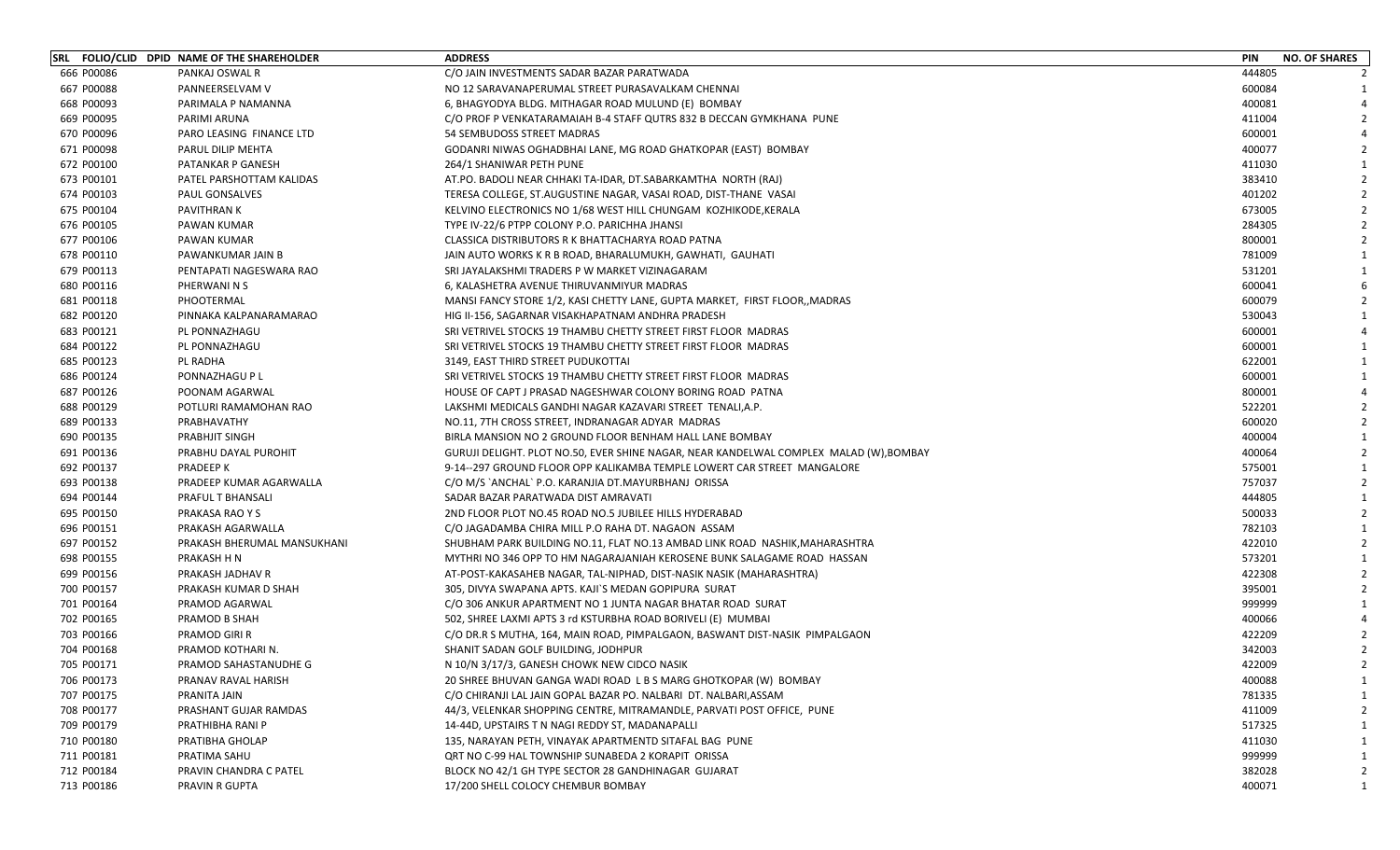|            | SRL FOLIO/CLID DPID NAME OF THE SHAREHOLDER | <b>ADDRESS</b>                                                                              | <b>PIN</b> | <b>NO. OF SHARES</b> |
|------------|---------------------------------------------|---------------------------------------------------------------------------------------------|------------|----------------------|
| 714 P00187 | PRAVIN V KOTYANKAR                          | 6, GITANJALI, 35, UNION PARK SION TROMBAY RD, CHEMBUR, BOMBAY                               | 400071     |                      |
| 715 P00188 | PREM CHAND                                  | 6, CHANDRAPPA MUDALI STREET, SOWCARPET, MADRAS                                              | 600079     |                      |
| 716 P00190 | PREMA ALVA                                  | FLAT NO.1, IST, FLOOR, 6TH CROSS, II MAIN ROAD DINNUR, R.T. NAGAR BANGLORE                  | 400032     |                      |
| 717 P00191 | PREMAJA P                                   | 8 DHANASEKARAN ST KODAMBAKKAM MADRAS                                                        | 600024     |                      |
| 718 P00192 | PREMAVATHI SRINIVASAN                       | 15/4, LAKSHMINARAYANAN ST, WEST MAMBALAM MADRAS                                             | 600033     |                      |
| 719 P00194 | PREMJI R GALA                               | A/303, RAVJI PREMJI APT., S V ROAD, NEAR UNION BANK, BORIVALI (W) BOMBAY                    | 400092     |                      |
| 720 P00195 | PREMJI R GILA                               | A/303 RAVJI PREMJI APT, S V ROAD NEAR UNION BANK BORIVALI W BOMBAY                          | 400092     |                      |
| 721 P00197 | PRITHVIRAJ CHORDIYA A                       | C/O MAHAVIR GENERAL STORES, AT-POST-NIPHAD, DIST-NASIK NASIK                                | 422303     |                      |
| 722 P00198 | PRITI PICHA TARACHAND                       | AT POST GHOTI TAL IGATPURI POST BOX NO 8 NASIK                                              | 422402     |                      |
| 723 P00200 | PUNITHAVATHI T                              | 343, 6TH ST, GANDHIPURAM COIMBATORE                                                         | 641012     |                      |
| 724 P00201 | <b>PUNNOSE P P</b>                          | 16/A, Sakthi Nagar, 1 st Street Choolaimedu Chennai                                         | 600094     |                      |
| 725 P00202 | PURISMS                                     | 1502/1 SECTOR 43 CHANDIGARH                                                                 | 160022     |                      |
| 726 P00204 | PURNACHAND R                                | SPARTEK CERAMICS (I) LTD NARASINGAPURAM (P.O) CHITTOOR DIST ANDHRA PRADESH                  | 999999     |                      |
| 727 P00208 | PURUSHOTTAM BHATE R                         | 484/10, MITRA MANDAL COLONY, PARVATI POONA, POONA                                           | 411009     |                      |
| 728 P00209 | <b>PUSHPA</b>                               | 140 OPP SIDDARAMASETTY HOUSE MARUTI NAGAR ARSIKERE                                          | 573103     |                      |
| 729 P00212 | PUSHPA DEVI KEJRIWAL S                      | 12-B, RUSSELL STREET, CALCUTTA CALCUTTA                                                     | 700071     |                      |
| 730 P00213 | PUSHPA KEJRIWAL L                           | 12-B RUSSEL STREET, CALCUTTA CALCUTTA                                                       | 700071     |                      |
| 731 P00214 | PUSHPA LOLGE C                              | 678 RAVIWAR PETH TELI GALLT NASIK                                                           | 422001     |                      |
| 732 P00216 | <b>PUSHPALATHA E S</b>                      | 13, SEENU MUDALY STREET, MADRAS                                                             | 600001     |                      |
| 733 P00217 | PUSHPAM KAVAGARAJ                           | 7 PARALI NELLAYAPPAR STREET EAST TAMBARAM MADRAS                                            | 600059     |                      |
| 734 R00031 | MANABENDRA NATH ROY                         | VILLAGE: BANGHADANGA P.O.-GANGNAPUR NADIA                                                   | 741233     |                      |
| 735 R00032 | MANABENDRA NATH ROY                         | VILLAGE: BANGHADANGA P.O.-GAUGNAPUR NADIA                                                   | 741233     |                      |
| 736 R00039 | R HEMALATHA                                 | AE/130, SHANTHI COLONY ANNA NAGAR, MADRAS                                                   | 600040     |                      |
| 737 R00041 | R LALITHA                                   | 55/H BHARATADASAN COLONY K K NAGAR MADRAS                                                   | 600078     |                      |
| 738 R00044 | R P SITANI                                  | 8G CENTURY PLAZA 560 MOUNT ROAD TEYNAMPET CHENNAI                                           | 600006     | 12                   |
| 739 R00048 | R SETHULAKSHMI                              | GANESH FLATS FLAT C PLT 1 B AMARAVATHY AVENUE PONNI AMMAN KOIL STREET MADIPAKKAM, MADRAS-91 | 600091     |                      |
| 740 R00049 | R SUNDAR                                    | NO 64/4 THYAGAPPA STREET KILPAUK MADRAS                                                     | 600010     |                      |
| 741 R00051 | R V RAJA REDDY                              | GOVT DEGREE COLLEGE FOR WOMEN MADANAPALLE CHITTOOR DT. A.P.                                 | 517325     |                      |
| 742 R00054 | R VENU GOPAL                                | 3/253 COLLEGE ROAD KURNOOL                                                                  | 518001     |                      |
| 743 R00056 | R. VASUDEVAN                                | NO.8, VASUDEVAPURAM STREET WEST MAMBALAM MADRAS                                             | 600033     |                      |
| 744 R00057 | R.PRABHAKAR NAIDU                           | 24/1820-94, MILITARY COLONY DARGAMITTA NELLORE                                              | 524004     |                      |
| 745 R00059 | RACHMA SHARMA                               | 3/1081, R K PURAM NEW DELHI                                                                 | 110022     |                      |
| 746 R00060 | RADHAKRISHNAN V                             | T-77A,29TH CROSS ROAD BESANT NAGAR MADRAS                                                   | 600090     |                      |
| 747 R00064 | <b>RAGHUNATH GADRE V</b>                    | 673, RAVIWAR PETH, GADRE ROAD, NASIK                                                        | 422001     |                      |
| 748 R00067 | RAHUL SHAH                                  | A-1, ARIHANT KALIDAS CO-OP. SOC. SHIVAJI NAGAR, PEMPALAGAON (BASWANT) NASIK                 | 422209     |                      |
| 749 R00068 | RAHUMATHULLA M                              | 18, SAROJINI ST, T.NAGAR MADRAS                                                             | 600017     |                      |
| 750 R00069 | <b>RAI SINGH SAINI</b>                      | 22 SAINI ENCLAVE NEAR KARKAR DOOMA DELHI                                                    | 110092     |                      |
| 751 R00070 | RAIESH L KAMBLE                             | SANJIVANI CLINIC MAHAVIR NAGAR OPP RLY STATION THANE                                        | 400612     |                      |
| 752 R00071 | RAIKAR DINESH BALARK                        | 262 MEHTA ESTATE BLOCK D-6 THAKURDWAR ROAD BOMBAY                                           | 400002     |                      |
| 753 R00072 | RAJA MOHAN REDDY                            | INDIAN BARYTES & CHEMICALS LTD., VANGUARD HOUSE, 48, SECOND LINE BEACH, MADRAS 600 001.     | 600001     |                      |
| 754 R00074 | RAJAGOPALAN V                               | CANARA BANK, ADVANCES SECTION CBA CIRCLE OFFICE, SCO 80.84, SECTOR 34 CHANDIGARH            | 160022     |                      |
| 755 R00075 | RAJAGOPALAN V C                             | 24, KRISHNA RAO NAIDU ST, T.NAGAR MADRAS                                                    | 600017     |                      |
| 756 R00076 | RAJALAKSHMI K                               | 2, VEDACHALA GARDEN MANDAVELI MADRAS                                                        | 600028     |                      |
| 757 R00077 | RAJAM RAMANUJAM                             | 70, STATE BANK COLONY II ST, VIRUGAMBAKKAM MADRAS                                           | 600092     |                      |
| 758 R00079 | RAJAN MEHTA                                 | ESCORTS FARMS KASHIPUR NAINITAL (U.P)                                                       | 244713     |                      |
| 759 R00083 | RAJAT KEJRIWAL S                            | 12-B, RUSSELL STREET, CALCUTTA CALCUTTA                                                     | 700071     |                      |
| 760 R00085 | RAJEEV DESAI D                              | 1/A GAJANAN COLONY, JAWAHAR NAGAR, GOREGAON (W) BOMBAY                                      | 400062     |                      |
| 761 R00086 | RAJEEV KHIRWAL                              | KHIRWAL MARKET P O CHAIBASA DIST SINGHBHUM (W) BIHAR                                        | 833201     |                      |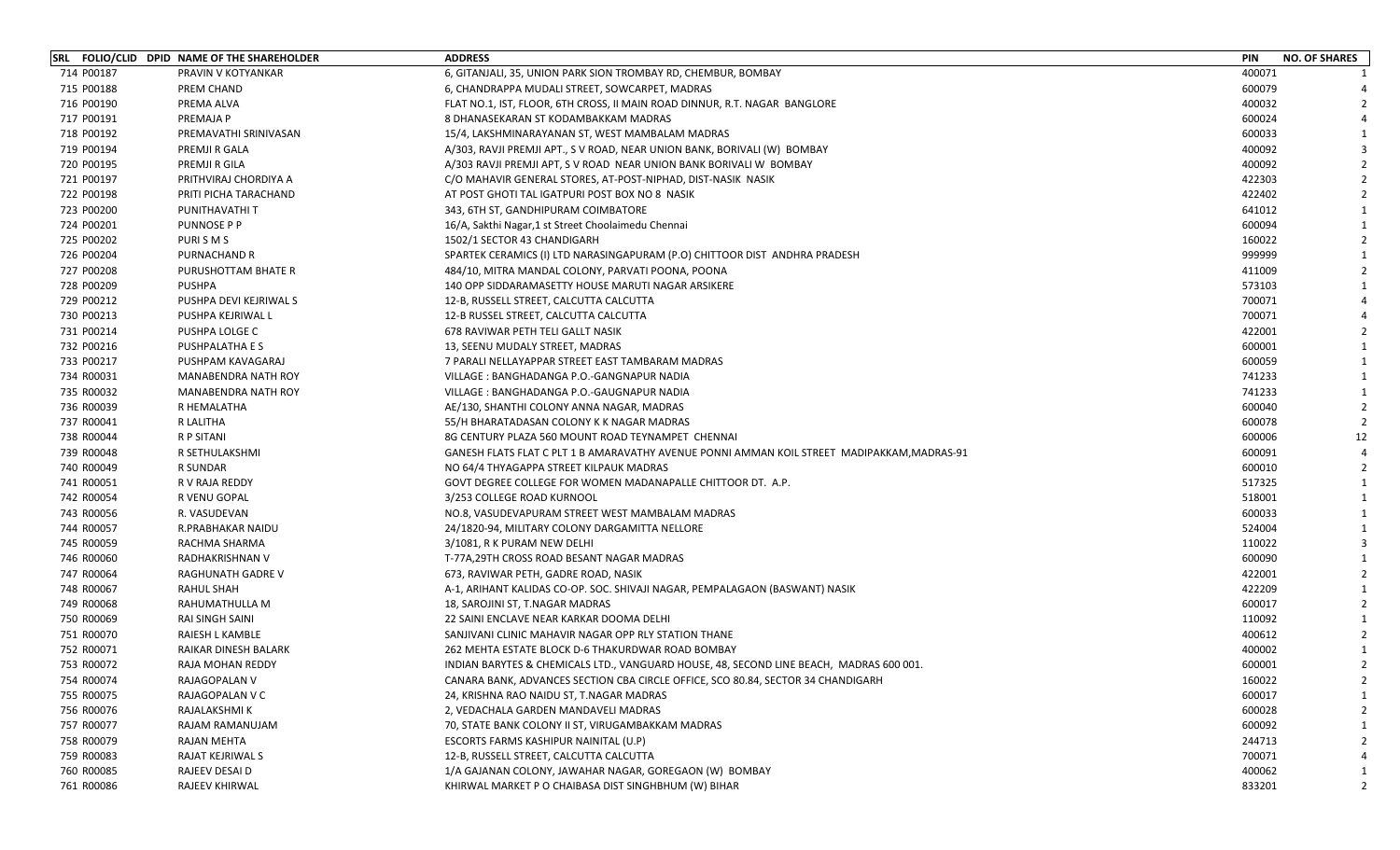| 444805<br>762 R00089<br>RAJENDRA JAIN J<br>C/O RAJENDRA JAYKUMAR JAIN SADAR BAZAR, PARATWADA<br>763 R00090<br>834001<br>RAJENDRA KUMAR LODHA<br>HINDUSTHAN INDUSTRIAL TRADERS LALJI HIRJI ROAD RANCHI (BIHAR)<br>764 R00091<br>422001<br>RAJENDRA MUTHA<br>MUTHA & ASSOCIATES 303,3RD FLOOR SARDA SANKUL M G ROAD NASIK<br>765 R00092<br>400063<br>RAJENDRA P TYAGI<br>401 A-WING YASHODHARA YASHODHAM GOREGAON EAST,BOMBAY<br>766 R00093<br>211003<br>RAJENDRA PRASAD SAHU<br>C/O SRI B L GUPTA 28A/3/1 ALLAPUR ALLAHABAD UP<br>767 R00101<br>35<br>RAJESH JAIN<br>C/O FREELANCE CORP 12 PRINTING PRESS AREA BEHIND PUNJAB KESRI WAZIRPUR,NEW DELHI<br>560053<br>768 R00105<br><b>RAJESH KOTHARI</b><br>MAHAN DYE CHEM 114, VENKU SANUJI LANE CHICKPET, BANGLORE<br>769 R00106<br>RAJESH KUMAR<br>C/O M/S RAJESH KUMAR SHIV KUMAR BUDHLADA<br>151502<br>770 R00108<br>110006<br>RAJESH KUMAR MITTAL<br>C/O MITTAL BORS. 1845 KATRA KASHI NATH KHARI BAOLI DELHI<br>771 R00109<br>850 RAIPUR YAN STREET JAGADHRI HARYANA<br>135003<br>RAJESH KUMARI<br>772 R00111<br>999999<br><b>RAJESH S PARIKH</b><br>773 R00113<br>RAJESWARI<br>600020<br>NO.5, 6TH MAIN RD, KASTHURI BAI NAGAR ADYAR, MADRAS<br>774 R00114<br>RAJESWARI M<br>600050<br>C/O MURUGAN P 1147 MUGAPPER T S K NAGAR ANNA NAGAR WEST EXTENSION, MADRAS<br>775 R00115<br>RAJESWARI M<br>600050<br>1210 MOGAPPAIR ANNA NAGAR WEST EXT MADRAS<br>776 R00117<br>440018<br>RAJIV J MAHESHWARI<br>33-34 GEETA COMPLEX SUBHASH ROAD NAGPUR<br>777 R00118<br>600044<br>RAJIV KUMAR<br>PLOT NO 52 NAGAPPA NAGAR GHROMPER MADRAS<br>778 R00121<br>160036<br>RAJIV SHARMA<br>1288 SECTOR 42 B CHANDIGARH<br>779 R00122<br>RAJKUMAR AGRAWAL<br>HOUSE NO.1674, GIRRAJ COLONY HATHRAS (UP)<br>204101<br>780 R00125<br>RAJKUMAR PENDHARI S<br>444805<br>PENSIONPURA PARATWADA PARARWADA<br>781 R00126<br>RAJKUMARI JAIN<br>700007<br>C/O. LUXMINARAYAN MULCHAND 28. RATAN SARKAR GARDEN ST., 2ND FLOOR CALCUTTA<br>782 R00132<br>RAJU BANSAL<br>400068<br>C/O H L INVESTMENT CONSULTANCY SHOP NO 3 CHANDRALAK SHOPPING CENTR J S ROAD DAHISE WEST BOMBAY<br>783 R00134<br>400036<br>RAJUL B MODI<br>46 J RAJDA HOUSE 3RD FLOOR NEAR MAHAVIR JAIN VIDHYALAY A K MARG MUMBAI<br>784 R00136<br>600001<br>RAKESH J MEHTA<br>SUDHA TEXTILES, WHOLE SALE PIECE GOODS MERCHANTS 60/3-A, GODOWN STREET, CHENNAI<br>999999<br>785 R00137<br>RAKESH KUMA GOEL<br>B-X-705, IKBAL GUNJ, LUDHIANA<br>786 R00146<br><b>RAMADEVIS</b><br>50 YADAVA STREET NAGAPATTINAM<br>611001<br>787 R00147<br><b>RAMAKRISHNA S M</b><br>CENTRAL STORES DEPT KIOCL KUDREMUKH KARNATAKA<br>577142<br>625020<br>788 R00148<br><b>RAMAKRISHNAN S</b><br>4/400-A SRIRAMPRIYA SIDHI VINAYAGAR KOIL STREET THASILDAR NAGAR MADURAI<br>789 R00150<br>600010<br>RAMAMURTHY K S<br>C/O M VENKATESAN FIVE PLUS NINE ENTERPRISES 17, ORMES RD, III CROSS ST, KILPAUK, MADRAS<br>790 R00151<br>533104<br>RAMANAIDU GORANTALA<br>COASTAL PEPERS LTD 11-10-7 RIVERDALE G T ROAD RAJAMUNDRY<br>791 R00153<br>560078<br>RAMAPPRASAD R M<br>839 23RD MAIN RD J P NAGAR PHASE II BANGALORE<br>792 R00155<br><b>RAMARATHINAM S</b><br>600034<br>ELITE FINANCE 33 JAMBULINGAM STREET NUMGAMBAKKAM MADRAS<br>600034<br>793 R00156<br>RAMARATHINAM S<br>C/O ELITEE FINANCE 33, JAMBULINGAM ST, NUNGAMBAKKAM MADRAS<br>794 R00158<br>600093<br>RAMAVIDYA DHARANI M<br>T-3, SSR APARTMENTS 24, ARUNACHELAM RD, SALIGRAM MADRAS<br>999999<br>795 R00159<br><b>RAMAVTAR BHATTAR</b><br>SILK INDIA CORPORATION J-2050, 1ST FLOOR, SURAY TAXTILE MARKET, SURAT - 2<br>796 R00161<br>600112<br>RAMESH BABU T<br>21, SATTANNA ST, CHOOLAI MADRAS<br>797 R00162<br>421201<br>RAMESH BHANSALI VANMALI DAS<br>1/5, TULSHI VIHAR, OPP.BANK OF BARODA, RAM NAGAR, DOMBIVLI (E) DIST-THANE DOMBIVLI<br>798 R00166<br>C/O BAFNAJWELLERS 112 BHARANI PETH SARAB BAZAR JALGAOM<br>425001<br>RAMESH KARSAN GUJRATHI<br>600093<br>799 R00169<br>RAMESH S<br>S-10, SECOND FLOOR, ANUBAV SSR PANKAJAM ENCLAVE, NO.24, ARUNACHALAM ROAD, SALIGRAMAM, MADRAS<br>800 R00170<br>401202<br>RAMESH S KUMBLE<br>A-103 JAYA GANESH KRIPA CO-OP HSG S OPP K J VISION THEATRE VASAI WEST THANE,MAHASHTRA<br>801 R00171<br><b>RAMESH SV</b><br>C/O VIKRAM SNACK BAR, 15/146, BROADWAY MADRAS<br>600108<br>$\mathbf{1}$<br>802 R00172<br>RAMESHKUMAR DAGA S<br>C/O GOODWILL TRADERS, 363-B, BRS NAGAR, LUDHIANA<br>423203<br>803 R00176<br>400092<br>RAMJI B GALA<br>RAMJI B GALA A/303 RAVJI PREMJI APT S V ROAD NEAR UNION BANK BORIVALI W,BOMBAY<br>804 R00178<br>110059<br>RAMKALI MALIK<br>B-27 SAINIK NAGAR NAJAFGARH ROAD PO UTTAM NAGAR NEW DELHI<br>805 R00180<br>462001<br>RAMO AGARWAL<br>1, KARWALA ROAD, NEAR KASANA BUNGLOW BHOPAL<br>806 R00182<br>642126<br>RAMU RM<br>SRI KRISHNA & CO STOCK AND SHARE BROKER NO 9-A VENKATAKRISHNA ROAD UDUMALPET<br>807 R00183<br>560004<br>RAMU S<br>NO 29/2 S K LANE CHIKKAMAVALLY BANGALORE<br>808 R00187<br>RANGASAMY KANNAN<br>NO 28 N G G O NAGAR MOOLAPPALAYAM ERODE TAMILNADU<br>638002<br>809 R00189<br><b>RANGASWAMY K</b><br>3-6-733/2, UPSTAIRS ST, NO.12, HIMAYATNAGAR HYDERABAD<br>500029 | SRL FOLIO/CLID DPID NAME OF THE SHAREHOLDER | <b>ADDRESS</b> | <b>PIN</b> | <b>NO. OF SHARES</b> |
|-------------------------------------------------------------------------------------------------------------------------------------------------------------------------------------------------------------------------------------------------------------------------------------------------------------------------------------------------------------------------------------------------------------------------------------------------------------------------------------------------------------------------------------------------------------------------------------------------------------------------------------------------------------------------------------------------------------------------------------------------------------------------------------------------------------------------------------------------------------------------------------------------------------------------------------------------------------------------------------------------------------------------------------------------------------------------------------------------------------------------------------------------------------------------------------------------------------------------------------------------------------------------------------------------------------------------------------------------------------------------------------------------------------------------------------------------------------------------------------------------------------------------------------------------------------------------------------------------------------------------------------------------------------------------------------------------------------------------------------------------------------------------------------------------------------------------------------------------------------------------------------------------------------------------------------------------------------------------------------------------------------------------------------------------------------------------------------------------------------------------------------------------------------------------------------------------------------------------------------------------------------------------------------------------------------------------------------------------------------------------------------------------------------------------------------------------------------------------------------------------------------------------------------------------------------------------------------------------------------------------------------------------------------------------------------------------------------------------------------------------------------------------------------------------------------------------------------------------------------------------------------------------------------------------------------------------------------------------------------------------------------------------------------------------------------------------------------------------------------------------------------------------------------------------------------------------------------------------------------------------------------------------------------------------------------------------------------------------------------------------------------------------------------------------------------------------------------------------------------------------------------------------------------------------------------------------------------------------------------------------------------------------------------------------------------------------------------------------------------------------------------------------------------------------------------------------------------------------------------------------------------------------------------------------------------------------------------------------------------------------------------------------------------------------------------------------------------------------------------------------------------------------------------------------------------------------------------------------------------------------------------------------------------------------------------------------------------------------------------------------------------------------------------------------------------------------------------------------------------------------------------------------------------------------------------------------------------------------------------------------------------------------------------------------------------------------------------------------------------------------------------------------------------------------------------------------------------------------------------------------------------------------------------------------------------------------------------------------------------------------------------------------------------------------------------------------------------------------------------------------|---------------------------------------------|----------------|------------|----------------------|
|                                                                                                                                                                                                                                                                                                                                                                                                                                                                                                                                                                                                                                                                                                                                                                                                                                                                                                                                                                                                                                                                                                                                                                                                                                                                                                                                                                                                                                                                                                                                                                                                                                                                                                                                                                                                                                                                                                                                                                                                                                                                                                                                                                                                                                                                                                                                                                                                                                                                                                                                                                                                                                                                                                                                                                                                                                                                                                                                                                                                                                                                                                                                                                                                                                                                                                                                                                                                                                                                                                                                                                                                                                                                                                                                                                                                                                                                                                                                                                                                                                                                                                                                                                                                                                                                                                                                                                                                                                                                                                                                                                                                                                                                                                                                                                                                                                                                                                                                                                                                                                                                                                                         |                                             |                |            |                      |
|                                                                                                                                                                                                                                                                                                                                                                                                                                                                                                                                                                                                                                                                                                                                                                                                                                                                                                                                                                                                                                                                                                                                                                                                                                                                                                                                                                                                                                                                                                                                                                                                                                                                                                                                                                                                                                                                                                                                                                                                                                                                                                                                                                                                                                                                                                                                                                                                                                                                                                                                                                                                                                                                                                                                                                                                                                                                                                                                                                                                                                                                                                                                                                                                                                                                                                                                                                                                                                                                                                                                                                                                                                                                                                                                                                                                                                                                                                                                                                                                                                                                                                                                                                                                                                                                                                                                                                                                                                                                                                                                                                                                                                                                                                                                                                                                                                                                                                                                                                                                                                                                                                                         |                                             |                |            |                      |
|                                                                                                                                                                                                                                                                                                                                                                                                                                                                                                                                                                                                                                                                                                                                                                                                                                                                                                                                                                                                                                                                                                                                                                                                                                                                                                                                                                                                                                                                                                                                                                                                                                                                                                                                                                                                                                                                                                                                                                                                                                                                                                                                                                                                                                                                                                                                                                                                                                                                                                                                                                                                                                                                                                                                                                                                                                                                                                                                                                                                                                                                                                                                                                                                                                                                                                                                                                                                                                                                                                                                                                                                                                                                                                                                                                                                                                                                                                                                                                                                                                                                                                                                                                                                                                                                                                                                                                                                                                                                                                                                                                                                                                                                                                                                                                                                                                                                                                                                                                                                                                                                                                                         |                                             |                |            |                      |
|                                                                                                                                                                                                                                                                                                                                                                                                                                                                                                                                                                                                                                                                                                                                                                                                                                                                                                                                                                                                                                                                                                                                                                                                                                                                                                                                                                                                                                                                                                                                                                                                                                                                                                                                                                                                                                                                                                                                                                                                                                                                                                                                                                                                                                                                                                                                                                                                                                                                                                                                                                                                                                                                                                                                                                                                                                                                                                                                                                                                                                                                                                                                                                                                                                                                                                                                                                                                                                                                                                                                                                                                                                                                                                                                                                                                                                                                                                                                                                                                                                                                                                                                                                                                                                                                                                                                                                                                                                                                                                                                                                                                                                                                                                                                                                                                                                                                                                                                                                                                                                                                                                                         |                                             |                |            |                      |
|                                                                                                                                                                                                                                                                                                                                                                                                                                                                                                                                                                                                                                                                                                                                                                                                                                                                                                                                                                                                                                                                                                                                                                                                                                                                                                                                                                                                                                                                                                                                                                                                                                                                                                                                                                                                                                                                                                                                                                                                                                                                                                                                                                                                                                                                                                                                                                                                                                                                                                                                                                                                                                                                                                                                                                                                                                                                                                                                                                                                                                                                                                                                                                                                                                                                                                                                                                                                                                                                                                                                                                                                                                                                                                                                                                                                                                                                                                                                                                                                                                                                                                                                                                                                                                                                                                                                                                                                                                                                                                                                                                                                                                                                                                                                                                                                                                                                                                                                                                                                                                                                                                                         |                                             |                |            |                      |
|                                                                                                                                                                                                                                                                                                                                                                                                                                                                                                                                                                                                                                                                                                                                                                                                                                                                                                                                                                                                                                                                                                                                                                                                                                                                                                                                                                                                                                                                                                                                                                                                                                                                                                                                                                                                                                                                                                                                                                                                                                                                                                                                                                                                                                                                                                                                                                                                                                                                                                                                                                                                                                                                                                                                                                                                                                                                                                                                                                                                                                                                                                                                                                                                                                                                                                                                                                                                                                                                                                                                                                                                                                                                                                                                                                                                                                                                                                                                                                                                                                                                                                                                                                                                                                                                                                                                                                                                                                                                                                                                                                                                                                                                                                                                                                                                                                                                                                                                                                                                                                                                                                                         |                                             |                |            |                      |
|                                                                                                                                                                                                                                                                                                                                                                                                                                                                                                                                                                                                                                                                                                                                                                                                                                                                                                                                                                                                                                                                                                                                                                                                                                                                                                                                                                                                                                                                                                                                                                                                                                                                                                                                                                                                                                                                                                                                                                                                                                                                                                                                                                                                                                                                                                                                                                                                                                                                                                                                                                                                                                                                                                                                                                                                                                                                                                                                                                                                                                                                                                                                                                                                                                                                                                                                                                                                                                                                                                                                                                                                                                                                                                                                                                                                                                                                                                                                                                                                                                                                                                                                                                                                                                                                                                                                                                                                                                                                                                                                                                                                                                                                                                                                                                                                                                                                                                                                                                                                                                                                                                                         |                                             |                |            |                      |
|                                                                                                                                                                                                                                                                                                                                                                                                                                                                                                                                                                                                                                                                                                                                                                                                                                                                                                                                                                                                                                                                                                                                                                                                                                                                                                                                                                                                                                                                                                                                                                                                                                                                                                                                                                                                                                                                                                                                                                                                                                                                                                                                                                                                                                                                                                                                                                                                                                                                                                                                                                                                                                                                                                                                                                                                                                                                                                                                                                                                                                                                                                                                                                                                                                                                                                                                                                                                                                                                                                                                                                                                                                                                                                                                                                                                                                                                                                                                                                                                                                                                                                                                                                                                                                                                                                                                                                                                                                                                                                                                                                                                                                                                                                                                                                                                                                                                                                                                                                                                                                                                                                                         |                                             |                |            |                      |
|                                                                                                                                                                                                                                                                                                                                                                                                                                                                                                                                                                                                                                                                                                                                                                                                                                                                                                                                                                                                                                                                                                                                                                                                                                                                                                                                                                                                                                                                                                                                                                                                                                                                                                                                                                                                                                                                                                                                                                                                                                                                                                                                                                                                                                                                                                                                                                                                                                                                                                                                                                                                                                                                                                                                                                                                                                                                                                                                                                                                                                                                                                                                                                                                                                                                                                                                                                                                                                                                                                                                                                                                                                                                                                                                                                                                                                                                                                                                                                                                                                                                                                                                                                                                                                                                                                                                                                                                                                                                                                                                                                                                                                                                                                                                                                                                                                                                                                                                                                                                                                                                                                                         |                                             |                |            |                      |
|                                                                                                                                                                                                                                                                                                                                                                                                                                                                                                                                                                                                                                                                                                                                                                                                                                                                                                                                                                                                                                                                                                                                                                                                                                                                                                                                                                                                                                                                                                                                                                                                                                                                                                                                                                                                                                                                                                                                                                                                                                                                                                                                                                                                                                                                                                                                                                                                                                                                                                                                                                                                                                                                                                                                                                                                                                                                                                                                                                                                                                                                                                                                                                                                                                                                                                                                                                                                                                                                                                                                                                                                                                                                                                                                                                                                                                                                                                                                                                                                                                                                                                                                                                                                                                                                                                                                                                                                                                                                                                                                                                                                                                                                                                                                                                                                                                                                                                                                                                                                                                                                                                                         |                                             |                |            |                      |
|                                                                                                                                                                                                                                                                                                                                                                                                                                                                                                                                                                                                                                                                                                                                                                                                                                                                                                                                                                                                                                                                                                                                                                                                                                                                                                                                                                                                                                                                                                                                                                                                                                                                                                                                                                                                                                                                                                                                                                                                                                                                                                                                                                                                                                                                                                                                                                                                                                                                                                                                                                                                                                                                                                                                                                                                                                                                                                                                                                                                                                                                                                                                                                                                                                                                                                                                                                                                                                                                                                                                                                                                                                                                                                                                                                                                                                                                                                                                                                                                                                                                                                                                                                                                                                                                                                                                                                                                                                                                                                                                                                                                                                                                                                                                                                                                                                                                                                                                                                                                                                                                                                                         |                                             |                |            |                      |
|                                                                                                                                                                                                                                                                                                                                                                                                                                                                                                                                                                                                                                                                                                                                                                                                                                                                                                                                                                                                                                                                                                                                                                                                                                                                                                                                                                                                                                                                                                                                                                                                                                                                                                                                                                                                                                                                                                                                                                                                                                                                                                                                                                                                                                                                                                                                                                                                                                                                                                                                                                                                                                                                                                                                                                                                                                                                                                                                                                                                                                                                                                                                                                                                                                                                                                                                                                                                                                                                                                                                                                                                                                                                                                                                                                                                                                                                                                                                                                                                                                                                                                                                                                                                                                                                                                                                                                                                                                                                                                                                                                                                                                                                                                                                                                                                                                                                                                                                                                                                                                                                                                                         |                                             |                |            |                      |
|                                                                                                                                                                                                                                                                                                                                                                                                                                                                                                                                                                                                                                                                                                                                                                                                                                                                                                                                                                                                                                                                                                                                                                                                                                                                                                                                                                                                                                                                                                                                                                                                                                                                                                                                                                                                                                                                                                                                                                                                                                                                                                                                                                                                                                                                                                                                                                                                                                                                                                                                                                                                                                                                                                                                                                                                                                                                                                                                                                                                                                                                                                                                                                                                                                                                                                                                                                                                                                                                                                                                                                                                                                                                                                                                                                                                                                                                                                                                                                                                                                                                                                                                                                                                                                                                                                                                                                                                                                                                                                                                                                                                                                                                                                                                                                                                                                                                                                                                                                                                                                                                                                                         |                                             |                |            |                      |
|                                                                                                                                                                                                                                                                                                                                                                                                                                                                                                                                                                                                                                                                                                                                                                                                                                                                                                                                                                                                                                                                                                                                                                                                                                                                                                                                                                                                                                                                                                                                                                                                                                                                                                                                                                                                                                                                                                                                                                                                                                                                                                                                                                                                                                                                                                                                                                                                                                                                                                                                                                                                                                                                                                                                                                                                                                                                                                                                                                                                                                                                                                                                                                                                                                                                                                                                                                                                                                                                                                                                                                                                                                                                                                                                                                                                                                                                                                                                                                                                                                                                                                                                                                                                                                                                                                                                                                                                                                                                                                                                                                                                                                                                                                                                                                                                                                                                                                                                                                                                                                                                                                                         |                                             |                |            |                      |
|                                                                                                                                                                                                                                                                                                                                                                                                                                                                                                                                                                                                                                                                                                                                                                                                                                                                                                                                                                                                                                                                                                                                                                                                                                                                                                                                                                                                                                                                                                                                                                                                                                                                                                                                                                                                                                                                                                                                                                                                                                                                                                                                                                                                                                                                                                                                                                                                                                                                                                                                                                                                                                                                                                                                                                                                                                                                                                                                                                                                                                                                                                                                                                                                                                                                                                                                                                                                                                                                                                                                                                                                                                                                                                                                                                                                                                                                                                                                                                                                                                                                                                                                                                                                                                                                                                                                                                                                                                                                                                                                                                                                                                                                                                                                                                                                                                                                                                                                                                                                                                                                                                                         |                                             |                |            |                      |
|                                                                                                                                                                                                                                                                                                                                                                                                                                                                                                                                                                                                                                                                                                                                                                                                                                                                                                                                                                                                                                                                                                                                                                                                                                                                                                                                                                                                                                                                                                                                                                                                                                                                                                                                                                                                                                                                                                                                                                                                                                                                                                                                                                                                                                                                                                                                                                                                                                                                                                                                                                                                                                                                                                                                                                                                                                                                                                                                                                                                                                                                                                                                                                                                                                                                                                                                                                                                                                                                                                                                                                                                                                                                                                                                                                                                                                                                                                                                                                                                                                                                                                                                                                                                                                                                                                                                                                                                                                                                                                                                                                                                                                                                                                                                                                                                                                                                                                                                                                                                                                                                                                                         |                                             |                |            |                      |
|                                                                                                                                                                                                                                                                                                                                                                                                                                                                                                                                                                                                                                                                                                                                                                                                                                                                                                                                                                                                                                                                                                                                                                                                                                                                                                                                                                                                                                                                                                                                                                                                                                                                                                                                                                                                                                                                                                                                                                                                                                                                                                                                                                                                                                                                                                                                                                                                                                                                                                                                                                                                                                                                                                                                                                                                                                                                                                                                                                                                                                                                                                                                                                                                                                                                                                                                                                                                                                                                                                                                                                                                                                                                                                                                                                                                                                                                                                                                                                                                                                                                                                                                                                                                                                                                                                                                                                                                                                                                                                                                                                                                                                                                                                                                                                                                                                                                                                                                                                                                                                                                                                                         |                                             |                |            |                      |
|                                                                                                                                                                                                                                                                                                                                                                                                                                                                                                                                                                                                                                                                                                                                                                                                                                                                                                                                                                                                                                                                                                                                                                                                                                                                                                                                                                                                                                                                                                                                                                                                                                                                                                                                                                                                                                                                                                                                                                                                                                                                                                                                                                                                                                                                                                                                                                                                                                                                                                                                                                                                                                                                                                                                                                                                                                                                                                                                                                                                                                                                                                                                                                                                                                                                                                                                                                                                                                                                                                                                                                                                                                                                                                                                                                                                                                                                                                                                                                                                                                                                                                                                                                                                                                                                                                                                                                                                                                                                                                                                                                                                                                                                                                                                                                                                                                                                                                                                                                                                                                                                                                                         |                                             |                |            |                      |
|                                                                                                                                                                                                                                                                                                                                                                                                                                                                                                                                                                                                                                                                                                                                                                                                                                                                                                                                                                                                                                                                                                                                                                                                                                                                                                                                                                                                                                                                                                                                                                                                                                                                                                                                                                                                                                                                                                                                                                                                                                                                                                                                                                                                                                                                                                                                                                                                                                                                                                                                                                                                                                                                                                                                                                                                                                                                                                                                                                                                                                                                                                                                                                                                                                                                                                                                                                                                                                                                                                                                                                                                                                                                                                                                                                                                                                                                                                                                                                                                                                                                                                                                                                                                                                                                                                                                                                                                                                                                                                                                                                                                                                                                                                                                                                                                                                                                                                                                                                                                                                                                                                                         |                                             |                |            |                      |
|                                                                                                                                                                                                                                                                                                                                                                                                                                                                                                                                                                                                                                                                                                                                                                                                                                                                                                                                                                                                                                                                                                                                                                                                                                                                                                                                                                                                                                                                                                                                                                                                                                                                                                                                                                                                                                                                                                                                                                                                                                                                                                                                                                                                                                                                                                                                                                                                                                                                                                                                                                                                                                                                                                                                                                                                                                                                                                                                                                                                                                                                                                                                                                                                                                                                                                                                                                                                                                                                                                                                                                                                                                                                                                                                                                                                                                                                                                                                                                                                                                                                                                                                                                                                                                                                                                                                                                                                                                                                                                                                                                                                                                                                                                                                                                                                                                                                                                                                                                                                                                                                                                                         |                                             |                |            |                      |
|                                                                                                                                                                                                                                                                                                                                                                                                                                                                                                                                                                                                                                                                                                                                                                                                                                                                                                                                                                                                                                                                                                                                                                                                                                                                                                                                                                                                                                                                                                                                                                                                                                                                                                                                                                                                                                                                                                                                                                                                                                                                                                                                                                                                                                                                                                                                                                                                                                                                                                                                                                                                                                                                                                                                                                                                                                                                                                                                                                                                                                                                                                                                                                                                                                                                                                                                                                                                                                                                                                                                                                                                                                                                                                                                                                                                                                                                                                                                                                                                                                                                                                                                                                                                                                                                                                                                                                                                                                                                                                                                                                                                                                                                                                                                                                                                                                                                                                                                                                                                                                                                                                                         |                                             |                |            |                      |
|                                                                                                                                                                                                                                                                                                                                                                                                                                                                                                                                                                                                                                                                                                                                                                                                                                                                                                                                                                                                                                                                                                                                                                                                                                                                                                                                                                                                                                                                                                                                                                                                                                                                                                                                                                                                                                                                                                                                                                                                                                                                                                                                                                                                                                                                                                                                                                                                                                                                                                                                                                                                                                                                                                                                                                                                                                                                                                                                                                                                                                                                                                                                                                                                                                                                                                                                                                                                                                                                                                                                                                                                                                                                                                                                                                                                                                                                                                                                                                                                                                                                                                                                                                                                                                                                                                                                                                                                                                                                                                                                                                                                                                                                                                                                                                                                                                                                                                                                                                                                                                                                                                                         |                                             |                |            |                      |
|                                                                                                                                                                                                                                                                                                                                                                                                                                                                                                                                                                                                                                                                                                                                                                                                                                                                                                                                                                                                                                                                                                                                                                                                                                                                                                                                                                                                                                                                                                                                                                                                                                                                                                                                                                                                                                                                                                                                                                                                                                                                                                                                                                                                                                                                                                                                                                                                                                                                                                                                                                                                                                                                                                                                                                                                                                                                                                                                                                                                                                                                                                                                                                                                                                                                                                                                                                                                                                                                                                                                                                                                                                                                                                                                                                                                                                                                                                                                                                                                                                                                                                                                                                                                                                                                                                                                                                                                                                                                                                                                                                                                                                                                                                                                                                                                                                                                                                                                                                                                                                                                                                                         |                                             |                |            |                      |
|                                                                                                                                                                                                                                                                                                                                                                                                                                                                                                                                                                                                                                                                                                                                                                                                                                                                                                                                                                                                                                                                                                                                                                                                                                                                                                                                                                                                                                                                                                                                                                                                                                                                                                                                                                                                                                                                                                                                                                                                                                                                                                                                                                                                                                                                                                                                                                                                                                                                                                                                                                                                                                                                                                                                                                                                                                                                                                                                                                                                                                                                                                                                                                                                                                                                                                                                                                                                                                                                                                                                                                                                                                                                                                                                                                                                                                                                                                                                                                                                                                                                                                                                                                                                                                                                                                                                                                                                                                                                                                                                                                                                                                                                                                                                                                                                                                                                                                                                                                                                                                                                                                                         |                                             |                |            |                      |
|                                                                                                                                                                                                                                                                                                                                                                                                                                                                                                                                                                                                                                                                                                                                                                                                                                                                                                                                                                                                                                                                                                                                                                                                                                                                                                                                                                                                                                                                                                                                                                                                                                                                                                                                                                                                                                                                                                                                                                                                                                                                                                                                                                                                                                                                                                                                                                                                                                                                                                                                                                                                                                                                                                                                                                                                                                                                                                                                                                                                                                                                                                                                                                                                                                                                                                                                                                                                                                                                                                                                                                                                                                                                                                                                                                                                                                                                                                                                                                                                                                                                                                                                                                                                                                                                                                                                                                                                                                                                                                                                                                                                                                                                                                                                                                                                                                                                                                                                                                                                                                                                                                                         |                                             |                |            |                      |
|                                                                                                                                                                                                                                                                                                                                                                                                                                                                                                                                                                                                                                                                                                                                                                                                                                                                                                                                                                                                                                                                                                                                                                                                                                                                                                                                                                                                                                                                                                                                                                                                                                                                                                                                                                                                                                                                                                                                                                                                                                                                                                                                                                                                                                                                                                                                                                                                                                                                                                                                                                                                                                                                                                                                                                                                                                                                                                                                                                                                                                                                                                                                                                                                                                                                                                                                                                                                                                                                                                                                                                                                                                                                                                                                                                                                                                                                                                                                                                                                                                                                                                                                                                                                                                                                                                                                                                                                                                                                                                                                                                                                                                                                                                                                                                                                                                                                                                                                                                                                                                                                                                                         |                                             |                |            |                      |
|                                                                                                                                                                                                                                                                                                                                                                                                                                                                                                                                                                                                                                                                                                                                                                                                                                                                                                                                                                                                                                                                                                                                                                                                                                                                                                                                                                                                                                                                                                                                                                                                                                                                                                                                                                                                                                                                                                                                                                                                                                                                                                                                                                                                                                                                                                                                                                                                                                                                                                                                                                                                                                                                                                                                                                                                                                                                                                                                                                                                                                                                                                                                                                                                                                                                                                                                                                                                                                                                                                                                                                                                                                                                                                                                                                                                                                                                                                                                                                                                                                                                                                                                                                                                                                                                                                                                                                                                                                                                                                                                                                                                                                                                                                                                                                                                                                                                                                                                                                                                                                                                                                                         |                                             |                |            |                      |
|                                                                                                                                                                                                                                                                                                                                                                                                                                                                                                                                                                                                                                                                                                                                                                                                                                                                                                                                                                                                                                                                                                                                                                                                                                                                                                                                                                                                                                                                                                                                                                                                                                                                                                                                                                                                                                                                                                                                                                                                                                                                                                                                                                                                                                                                                                                                                                                                                                                                                                                                                                                                                                                                                                                                                                                                                                                                                                                                                                                                                                                                                                                                                                                                                                                                                                                                                                                                                                                                                                                                                                                                                                                                                                                                                                                                                                                                                                                                                                                                                                                                                                                                                                                                                                                                                                                                                                                                                                                                                                                                                                                                                                                                                                                                                                                                                                                                                                                                                                                                                                                                                                                         |                                             |                |            |                      |
|                                                                                                                                                                                                                                                                                                                                                                                                                                                                                                                                                                                                                                                                                                                                                                                                                                                                                                                                                                                                                                                                                                                                                                                                                                                                                                                                                                                                                                                                                                                                                                                                                                                                                                                                                                                                                                                                                                                                                                                                                                                                                                                                                                                                                                                                                                                                                                                                                                                                                                                                                                                                                                                                                                                                                                                                                                                                                                                                                                                                                                                                                                                                                                                                                                                                                                                                                                                                                                                                                                                                                                                                                                                                                                                                                                                                                                                                                                                                                                                                                                                                                                                                                                                                                                                                                                                                                                                                                                                                                                                                                                                                                                                                                                                                                                                                                                                                                                                                                                                                                                                                                                                         |                                             |                |            |                      |
|                                                                                                                                                                                                                                                                                                                                                                                                                                                                                                                                                                                                                                                                                                                                                                                                                                                                                                                                                                                                                                                                                                                                                                                                                                                                                                                                                                                                                                                                                                                                                                                                                                                                                                                                                                                                                                                                                                                                                                                                                                                                                                                                                                                                                                                                                                                                                                                                                                                                                                                                                                                                                                                                                                                                                                                                                                                                                                                                                                                                                                                                                                                                                                                                                                                                                                                                                                                                                                                                                                                                                                                                                                                                                                                                                                                                                                                                                                                                                                                                                                                                                                                                                                                                                                                                                                                                                                                                                                                                                                                                                                                                                                                                                                                                                                                                                                                                                                                                                                                                                                                                                                                         |                                             |                |            |                      |
|                                                                                                                                                                                                                                                                                                                                                                                                                                                                                                                                                                                                                                                                                                                                                                                                                                                                                                                                                                                                                                                                                                                                                                                                                                                                                                                                                                                                                                                                                                                                                                                                                                                                                                                                                                                                                                                                                                                                                                                                                                                                                                                                                                                                                                                                                                                                                                                                                                                                                                                                                                                                                                                                                                                                                                                                                                                                                                                                                                                                                                                                                                                                                                                                                                                                                                                                                                                                                                                                                                                                                                                                                                                                                                                                                                                                                                                                                                                                                                                                                                                                                                                                                                                                                                                                                                                                                                                                                                                                                                                                                                                                                                                                                                                                                                                                                                                                                                                                                                                                                                                                                                                         |                                             |                |            |                      |
|                                                                                                                                                                                                                                                                                                                                                                                                                                                                                                                                                                                                                                                                                                                                                                                                                                                                                                                                                                                                                                                                                                                                                                                                                                                                                                                                                                                                                                                                                                                                                                                                                                                                                                                                                                                                                                                                                                                                                                                                                                                                                                                                                                                                                                                                                                                                                                                                                                                                                                                                                                                                                                                                                                                                                                                                                                                                                                                                                                                                                                                                                                                                                                                                                                                                                                                                                                                                                                                                                                                                                                                                                                                                                                                                                                                                                                                                                                                                                                                                                                                                                                                                                                                                                                                                                                                                                                                                                                                                                                                                                                                                                                                                                                                                                                                                                                                                                                                                                                                                                                                                                                                         |                                             |                |            |                      |
|                                                                                                                                                                                                                                                                                                                                                                                                                                                                                                                                                                                                                                                                                                                                                                                                                                                                                                                                                                                                                                                                                                                                                                                                                                                                                                                                                                                                                                                                                                                                                                                                                                                                                                                                                                                                                                                                                                                                                                                                                                                                                                                                                                                                                                                                                                                                                                                                                                                                                                                                                                                                                                                                                                                                                                                                                                                                                                                                                                                                                                                                                                                                                                                                                                                                                                                                                                                                                                                                                                                                                                                                                                                                                                                                                                                                                                                                                                                                                                                                                                                                                                                                                                                                                                                                                                                                                                                                                                                                                                                                                                                                                                                                                                                                                                                                                                                                                                                                                                                                                                                                                                                         |                                             |                |            |                      |
|                                                                                                                                                                                                                                                                                                                                                                                                                                                                                                                                                                                                                                                                                                                                                                                                                                                                                                                                                                                                                                                                                                                                                                                                                                                                                                                                                                                                                                                                                                                                                                                                                                                                                                                                                                                                                                                                                                                                                                                                                                                                                                                                                                                                                                                                                                                                                                                                                                                                                                                                                                                                                                                                                                                                                                                                                                                                                                                                                                                                                                                                                                                                                                                                                                                                                                                                                                                                                                                                                                                                                                                                                                                                                                                                                                                                                                                                                                                                                                                                                                                                                                                                                                                                                                                                                                                                                                                                                                                                                                                                                                                                                                                                                                                                                                                                                                                                                                                                                                                                                                                                                                                         |                                             |                |            |                      |
|                                                                                                                                                                                                                                                                                                                                                                                                                                                                                                                                                                                                                                                                                                                                                                                                                                                                                                                                                                                                                                                                                                                                                                                                                                                                                                                                                                                                                                                                                                                                                                                                                                                                                                                                                                                                                                                                                                                                                                                                                                                                                                                                                                                                                                                                                                                                                                                                                                                                                                                                                                                                                                                                                                                                                                                                                                                                                                                                                                                                                                                                                                                                                                                                                                                                                                                                                                                                                                                                                                                                                                                                                                                                                                                                                                                                                                                                                                                                                                                                                                                                                                                                                                                                                                                                                                                                                                                                                                                                                                                                                                                                                                                                                                                                                                                                                                                                                                                                                                                                                                                                                                                         |                                             |                |            |                      |
|                                                                                                                                                                                                                                                                                                                                                                                                                                                                                                                                                                                                                                                                                                                                                                                                                                                                                                                                                                                                                                                                                                                                                                                                                                                                                                                                                                                                                                                                                                                                                                                                                                                                                                                                                                                                                                                                                                                                                                                                                                                                                                                                                                                                                                                                                                                                                                                                                                                                                                                                                                                                                                                                                                                                                                                                                                                                                                                                                                                                                                                                                                                                                                                                                                                                                                                                                                                                                                                                                                                                                                                                                                                                                                                                                                                                                                                                                                                                                                                                                                                                                                                                                                                                                                                                                                                                                                                                                                                                                                                                                                                                                                                                                                                                                                                                                                                                                                                                                                                                                                                                                                                         |                                             |                |            |                      |
|                                                                                                                                                                                                                                                                                                                                                                                                                                                                                                                                                                                                                                                                                                                                                                                                                                                                                                                                                                                                                                                                                                                                                                                                                                                                                                                                                                                                                                                                                                                                                                                                                                                                                                                                                                                                                                                                                                                                                                                                                                                                                                                                                                                                                                                                                                                                                                                                                                                                                                                                                                                                                                                                                                                                                                                                                                                                                                                                                                                                                                                                                                                                                                                                                                                                                                                                                                                                                                                                                                                                                                                                                                                                                                                                                                                                                                                                                                                                                                                                                                                                                                                                                                                                                                                                                                                                                                                                                                                                                                                                                                                                                                                                                                                                                                                                                                                                                                                                                                                                                                                                                                                         |                                             |                |            |                      |
|                                                                                                                                                                                                                                                                                                                                                                                                                                                                                                                                                                                                                                                                                                                                                                                                                                                                                                                                                                                                                                                                                                                                                                                                                                                                                                                                                                                                                                                                                                                                                                                                                                                                                                                                                                                                                                                                                                                                                                                                                                                                                                                                                                                                                                                                                                                                                                                                                                                                                                                                                                                                                                                                                                                                                                                                                                                                                                                                                                                                                                                                                                                                                                                                                                                                                                                                                                                                                                                                                                                                                                                                                                                                                                                                                                                                                                                                                                                                                                                                                                                                                                                                                                                                                                                                                                                                                                                                                                                                                                                                                                                                                                                                                                                                                                                                                                                                                                                                                                                                                                                                                                                         |                                             |                |            |                      |
|                                                                                                                                                                                                                                                                                                                                                                                                                                                                                                                                                                                                                                                                                                                                                                                                                                                                                                                                                                                                                                                                                                                                                                                                                                                                                                                                                                                                                                                                                                                                                                                                                                                                                                                                                                                                                                                                                                                                                                                                                                                                                                                                                                                                                                                                                                                                                                                                                                                                                                                                                                                                                                                                                                                                                                                                                                                                                                                                                                                                                                                                                                                                                                                                                                                                                                                                                                                                                                                                                                                                                                                                                                                                                                                                                                                                                                                                                                                                                                                                                                                                                                                                                                                                                                                                                                                                                                                                                                                                                                                                                                                                                                                                                                                                                                                                                                                                                                                                                                                                                                                                                                                         |                                             |                |            |                      |
|                                                                                                                                                                                                                                                                                                                                                                                                                                                                                                                                                                                                                                                                                                                                                                                                                                                                                                                                                                                                                                                                                                                                                                                                                                                                                                                                                                                                                                                                                                                                                                                                                                                                                                                                                                                                                                                                                                                                                                                                                                                                                                                                                                                                                                                                                                                                                                                                                                                                                                                                                                                                                                                                                                                                                                                                                                                                                                                                                                                                                                                                                                                                                                                                                                                                                                                                                                                                                                                                                                                                                                                                                                                                                                                                                                                                                                                                                                                                                                                                                                                                                                                                                                                                                                                                                                                                                                                                                                                                                                                                                                                                                                                                                                                                                                                                                                                                                                                                                                                                                                                                                                                         |                                             |                |            |                      |
|                                                                                                                                                                                                                                                                                                                                                                                                                                                                                                                                                                                                                                                                                                                                                                                                                                                                                                                                                                                                                                                                                                                                                                                                                                                                                                                                                                                                                                                                                                                                                                                                                                                                                                                                                                                                                                                                                                                                                                                                                                                                                                                                                                                                                                                                                                                                                                                                                                                                                                                                                                                                                                                                                                                                                                                                                                                                                                                                                                                                                                                                                                                                                                                                                                                                                                                                                                                                                                                                                                                                                                                                                                                                                                                                                                                                                                                                                                                                                                                                                                                                                                                                                                                                                                                                                                                                                                                                                                                                                                                                                                                                                                                                                                                                                                                                                                                                                                                                                                                                                                                                                                                         |                                             |                |            |                      |
|                                                                                                                                                                                                                                                                                                                                                                                                                                                                                                                                                                                                                                                                                                                                                                                                                                                                                                                                                                                                                                                                                                                                                                                                                                                                                                                                                                                                                                                                                                                                                                                                                                                                                                                                                                                                                                                                                                                                                                                                                                                                                                                                                                                                                                                                                                                                                                                                                                                                                                                                                                                                                                                                                                                                                                                                                                                                                                                                                                                                                                                                                                                                                                                                                                                                                                                                                                                                                                                                                                                                                                                                                                                                                                                                                                                                                                                                                                                                                                                                                                                                                                                                                                                                                                                                                                                                                                                                                                                                                                                                                                                                                                                                                                                                                                                                                                                                                                                                                                                                                                                                                                                         |                                             |                |            |                      |
|                                                                                                                                                                                                                                                                                                                                                                                                                                                                                                                                                                                                                                                                                                                                                                                                                                                                                                                                                                                                                                                                                                                                                                                                                                                                                                                                                                                                                                                                                                                                                                                                                                                                                                                                                                                                                                                                                                                                                                                                                                                                                                                                                                                                                                                                                                                                                                                                                                                                                                                                                                                                                                                                                                                                                                                                                                                                                                                                                                                                                                                                                                                                                                                                                                                                                                                                                                                                                                                                                                                                                                                                                                                                                                                                                                                                                                                                                                                                                                                                                                                                                                                                                                                                                                                                                                                                                                                                                                                                                                                                                                                                                                                                                                                                                                                                                                                                                                                                                                                                                                                                                                                         |                                             |                |            |                      |
|                                                                                                                                                                                                                                                                                                                                                                                                                                                                                                                                                                                                                                                                                                                                                                                                                                                                                                                                                                                                                                                                                                                                                                                                                                                                                                                                                                                                                                                                                                                                                                                                                                                                                                                                                                                                                                                                                                                                                                                                                                                                                                                                                                                                                                                                                                                                                                                                                                                                                                                                                                                                                                                                                                                                                                                                                                                                                                                                                                                                                                                                                                                                                                                                                                                                                                                                                                                                                                                                                                                                                                                                                                                                                                                                                                                                                                                                                                                                                                                                                                                                                                                                                                                                                                                                                                                                                                                                                                                                                                                                                                                                                                                                                                                                                                                                                                                                                                                                                                                                                                                                                                                         |                                             |                |            |                      |
|                                                                                                                                                                                                                                                                                                                                                                                                                                                                                                                                                                                                                                                                                                                                                                                                                                                                                                                                                                                                                                                                                                                                                                                                                                                                                                                                                                                                                                                                                                                                                                                                                                                                                                                                                                                                                                                                                                                                                                                                                                                                                                                                                                                                                                                                                                                                                                                                                                                                                                                                                                                                                                                                                                                                                                                                                                                                                                                                                                                                                                                                                                                                                                                                                                                                                                                                                                                                                                                                                                                                                                                                                                                                                                                                                                                                                                                                                                                                                                                                                                                                                                                                                                                                                                                                                                                                                                                                                                                                                                                                                                                                                                                                                                                                                                                                                                                                                                                                                                                                                                                                                                                         |                                             |                |            |                      |
|                                                                                                                                                                                                                                                                                                                                                                                                                                                                                                                                                                                                                                                                                                                                                                                                                                                                                                                                                                                                                                                                                                                                                                                                                                                                                                                                                                                                                                                                                                                                                                                                                                                                                                                                                                                                                                                                                                                                                                                                                                                                                                                                                                                                                                                                                                                                                                                                                                                                                                                                                                                                                                                                                                                                                                                                                                                                                                                                                                                                                                                                                                                                                                                                                                                                                                                                                                                                                                                                                                                                                                                                                                                                                                                                                                                                                                                                                                                                                                                                                                                                                                                                                                                                                                                                                                                                                                                                                                                                                                                                                                                                                                                                                                                                                                                                                                                                                                                                                                                                                                                                                                                         |                                             |                |            |                      |
|                                                                                                                                                                                                                                                                                                                                                                                                                                                                                                                                                                                                                                                                                                                                                                                                                                                                                                                                                                                                                                                                                                                                                                                                                                                                                                                                                                                                                                                                                                                                                                                                                                                                                                                                                                                                                                                                                                                                                                                                                                                                                                                                                                                                                                                                                                                                                                                                                                                                                                                                                                                                                                                                                                                                                                                                                                                                                                                                                                                                                                                                                                                                                                                                                                                                                                                                                                                                                                                                                                                                                                                                                                                                                                                                                                                                                                                                                                                                                                                                                                                                                                                                                                                                                                                                                                                                                                                                                                                                                                                                                                                                                                                                                                                                                                                                                                                                                                                                                                                                                                                                                                                         |                                             |                |            |                      |
|                                                                                                                                                                                                                                                                                                                                                                                                                                                                                                                                                                                                                                                                                                                                                                                                                                                                                                                                                                                                                                                                                                                                                                                                                                                                                                                                                                                                                                                                                                                                                                                                                                                                                                                                                                                                                                                                                                                                                                                                                                                                                                                                                                                                                                                                                                                                                                                                                                                                                                                                                                                                                                                                                                                                                                                                                                                                                                                                                                                                                                                                                                                                                                                                                                                                                                                                                                                                                                                                                                                                                                                                                                                                                                                                                                                                                                                                                                                                                                                                                                                                                                                                                                                                                                                                                                                                                                                                                                                                                                                                                                                                                                                                                                                                                                                                                                                                                                                                                                                                                                                                                                                         |                                             |                |            |                      |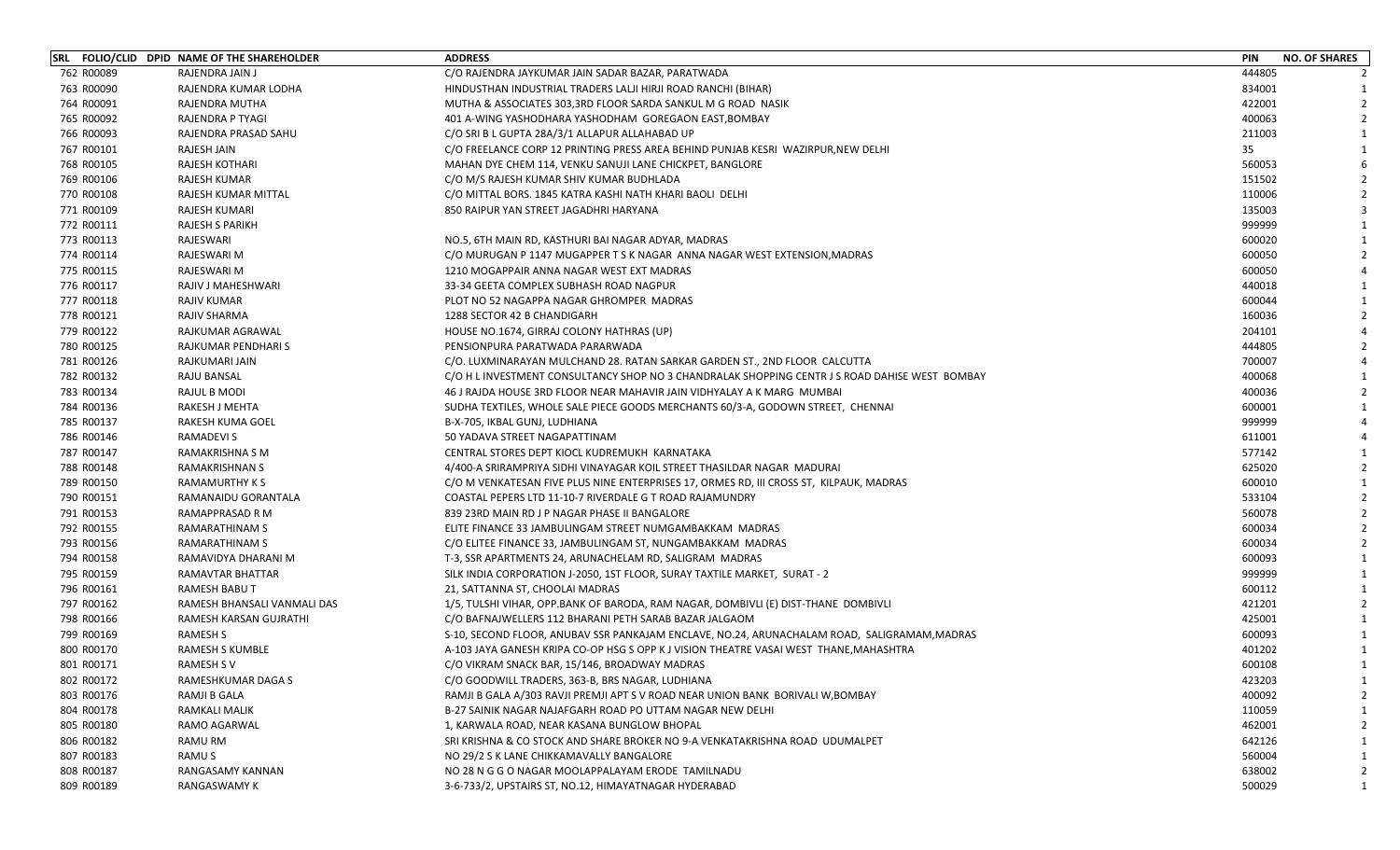|            | SRL FOLIO/CLID DPID NAME OF THE SHAREHOLDER | <b>ADDRESS</b>                                                                           | <b>PIN</b>     | <b>NO. OF SHARES</b> |
|------------|---------------------------------------------|------------------------------------------------------------------------------------------|----------------|----------------------|
| 810 R00190 | RANJAN MARU                                 | 13/14 SHREENIVAS BUILD 2ND FLOOR S V ROAD JAWAHAR NAGAR GOREGAON W, BOMBAY               | 400062         |                      |
| 811 R00192 | RANULAL MANAKLAL JAIN                       | MAIN ROAD, SHAHADA DHULIA DIST                                                           | 425409         |                      |
| 812 R00193 | RAO JAGAT ANANT                             | NO 13 VIDYA BLDG KASTURPARK NR SWARNA HOSPITAL BORIVILI WEST, BOMBAY                     | 400092         |                      |
| 813 R00194 | RASHMI GUPTA D                              | C/O G C TRANSPORT SERVICES PVT. LTD 5, SAMBHU MULLICK LANE, CALCUTTA                     | 700007         |                      |
| 814 R00197 | RATAN GOYAL C                               | B M ENTERPRISES, SEVOKE ROAD, P O SILIGURI, SILIGURI                                     | 999999         |                      |
| 815 R00198 | RATAN GOYAL C                               | B M ENTERPRISES, SEVOKE ROAD, P O SILIGURI, SILIGURI                                     | 999999         |                      |
| 816 R00199 | RATAN LAL KHUTETA                           | C/O MALIRAM RATNA LAL BARA BAZAR, PO. CHAIBASA BIHAR                                     | 833201         |                      |
| 817 R00201 | RATANBAI MANIYAR B                          | C/O PANDURANG TRADING COMPANY NEW MONDHA PARBHANI (M,S) PARBHANI                         | 431401         |                      |
| 818 R00202 | <b>RATHIKA P</b>                            | 13/3 VIDYODAYA FIRST CROSS STREET T NAGAR MADRAS                                         | 600017         | 19                   |
| 819 R00203 | RATHINAM V J                                | JAYARAM PRESS 23, NANDHI KOIL ST, TIRUCHIRAPALLI                                         | 620002         |                      |
| 820 R00204 | RATHNA N RAO                                | 301 JIMMY TOWER II SECTOR 18 KOPAR KHAIRANE NAVI MUMBAI - 400 705                        | 400703         |                      |
| 821 R00205 | RATILAL V THACKER                           | DBZ/N-155 NR ARYA SAMAJ GANDHIDHAM KANCHCHH GUJARAT                                      | 370201         |                      |
| 822 R00206 | RATNANALA V                                 | BHARATH BANKERS GUMCHI SQUARE TUMKUR                                                     | 572101         |                      |
| 823 R00207 | RATNASRI RAVINUTHALA                        | E 1-302 VALLEY TOWERS COMPLEX AGARWAL ESTATE CHITALSAR MANPADA, THANE WEST               | 400607         |                      |
| 824 R00208 | RAVI B                                      | 460, MTH ROAD, PATTABIRAM MADRAS                                                         | 600072         |                      |
| 825 R00211 | RAVI SHANKAR                                | FINANCIAL WIZARD 24/B RAJA BAHADUR COMPOUND AMBALAL POSHI MARG FORT BOMBAY               | 400023         |                      |
| 826 R00213 | RAVIKALA B BHATIA                           | FLAT NO 2/24 RAJENDRA NAGAR CO-OP HSG SOC DATTA PADA ROAD BORIVALI EAST, BOMBAY          | 400066         |                      |
| 827 R00215 | RAVINDRA D                                  | 791 9TH MAIN ROAD IV BLOCK WEST JAYANAGAR BANGALORE                                      | 560011         |                      |
| 828 R00216 | RAVINDRA GHATGE A                           | C/O SWASTIK SAW MILL, OPP.POST OFFICE MALEGAON (NASIK) NASIK                             | 423203         |                      |
| 829 R00220 | <b>REGGIE D'COSTA</b>                       | 102 ASHOK HOUSE OFF GANDHI GRAM ROAD JUHU BOMBAY                                         | 400049         |                      |
| 830 R00221 | REKHA BABULAL MODY                          | 2/127 SHIVAM RUSTAMPURA WADI MOHALLO SURAT                                               | 395002         |                      |
| 831 R00225 | REKHA MAHESHWARI                            | U T LTD. 410/94 NEHRU PLACE N-DELHI-19                                                   | 110019         |                      |
| 832 R00233 | RITU GUPTA                                  | 17/17 SHAKTI NAGAR DELHI                                                                 | $\overline{7}$ |                      |
| 833 R00236 | RM. NACHIAPPAN                              |                                                                                          | 999999         |                      |
| 834 R00237 | <b>ROHILLA S S</b>                          | BADLI ROAD, NEAR MANDIR NARENDER BO BAHADURGARH HARYANA                                  | 124507         |                      |
| 835 R00239 | ROQUE B FEERNANDES                          | 12 ESPERANCA APTS HOLY CROSS ROAD L C COLONY BORIVLI (W) BOMBAY                          | 400103         |                      |
| 836 R00240 | <b>RUDRAKSH BHONSLE T</b>                   | MOHAMAD MIYA CHAWL, SHIVAJI NAGAR, JOGESHWARI (E) BOMBAY                                 | 400060         |                      |
| 837 R00243 | RUPALAWRENCE                                | NO 9 11 CROSS STREET GNANA PRAKASAM NAGAR VINOBHA NAGAR PONDICHERRY                      | 999999         |                      |
| 838 R00244 | <b>SRI RAM MALIK</b>                        | B-27 SAINIK NAGAR NAJAFGARH ROAD UTTAM NAGAR NEW DELHI                                   | 110059         |                      |
| 839 S00023 | ADITYA PRAKASH SHARMA                       | SHRACHI GARDEN 251/1 NAGENDRA NATH ROAD FLAT NO.41 BLOCK II SATGACHI NAGER BAZAR KOLKATA | 700028         |                      |
| 840 S00024 | <b>INDER CHAND SHARMA</b>                   | SHRACHI GARDEN 251/1 NAGENDRA NATH ROAD FLAT NO.41 BLOCK II SATGACHI NAGER BAZAR KOLKATA | 700028         |                      |
| 841 S00047 | <b>INDERCHAND SHARMA</b>                    | SHRACHI GARDEN 251/1 NAGENDRA NATH ROAD FLAT NO.41 BLOCK II SATGACHI NAGER BAZAR KOLKATA | 700028         | 100                  |
| 842 S00075 | S ALAMELU                                   | C 110, THIRUVENKATA NAGAR AMBATTUR MADRAS                                                | 600053         |                      |
| 843 S00076 | S AMUDHA                                    | PLOT NO 618 STREET 51 SECTOR 9 K K NAGAR MADRAS                                          | 600078         |                      |
| 844 S00077 | S BADARI NARAYAN                            | C/O SRI RAMA HALL NEW BUS STAND RAOD SIRA                                                | 572157         |                      |
| 845 S00078 | S CHANDRA SRINIVASAN                        | 12/5 C N K ROAD CHEPAUK MADRAS                                                           | 600005         |                      |
| 846 S00079 | S DIVAKAR REDDY                             | R R STONES PRIVATE LIMITED 3 5 874/4 IST FLOOR HYDERGUDA HYDERBAD                        | 500029         |                      |
| 847 S00081 | S JAYANTHI                                  | M-102/4 7TH AVENUE BESANT NAGAR MADRAS                                                   | 600090         |                      |
| 848 S00082 | S JEYAKUMARI                                | 17-2 JAWAHAR STREET RAMAVARMAPURAM NAGERCOIL                                             | 629001         |                      |
| 849 S00083 | S K JAIN                                    | 29, NARAYANA MUDALI ST, SECOND FLOOR MADRAS                                              | 600079         |                      |
| 850 S00084 | S K YADAV                                   | ADARSH HINDI VIDYALAYA BESIDE RAMESH TALKIES NIZAMABAD ANDHRA PRADESH                    | 503003         |                      |
| 851 S00085 | S KUMAR                                     | 15, MUTHURAM MUDALI STREET MYLAPORE MADRAS                                               | 600004         |                      |
| 852 S00086 | S M MAHESWARAPPA                            | DEPT OF CIVIL ENGG SIT TUMKUR KARNATAKA                                                  | 572103         |                      |
| 853 S00088 | S NAMBIRAJ MUDDVLIAR                        | 306 THAKKAR APARTMENTS KULGAON BADLAPUR (E) BADLAPUR                                     | 421503         |                      |
| 854 S00092 | S RAMAKRISHNA                               | SRI RAMPRIYA 4/400 SIDHI VINAYAKARKOIL ST TAHSILDAR NAGAR MADRAS                         | 625020         |                      |
| 855 S00094 | S SARAVANAN R SHANMUGAM                     | 4C/1 11ND STREET CHIRABAZAR MADRAS                                                       | 600094         |                      |
| 856 S00095 | S SDREEDHAR                                 | M-102/4 7TH AVENUE BESANT NAGAR MADRAS                                                   | 600090         |                      |
| 857 S00099 | S V SUBRAMANIYAM                            | FLAT 202 BLDG 2 SHANTHI PARTK APTS 9TH BLOCK JAYANAGAR BANGALORE                         | 560069         |                      |
|            |                                             |                                                                                          |                |                      |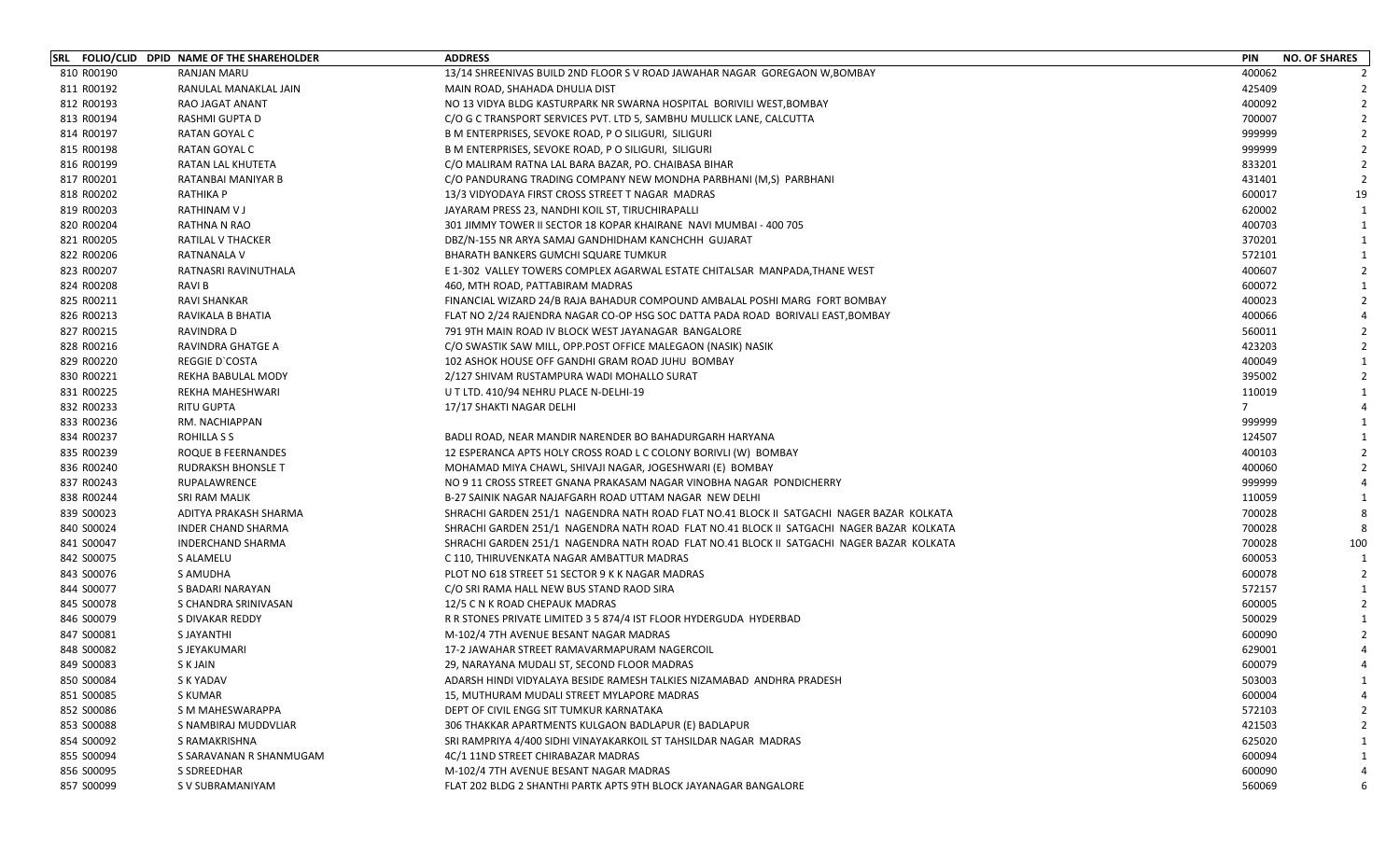|            | SRL FOLIO/CLID DPID NAME OF THE SHAREHOLDER | <b>ADDRESS</b>                                                                                        | <b>PIN</b> | <b>NO. OF SHARES</b> |
|------------|---------------------------------------------|-------------------------------------------------------------------------------------------------------|------------|----------------------|
| 858 S00101 | S VIJAYA KUMAR                              | 10-22 NAVJIVAN SOCIETY LAMINGTON ROAD MUMBAI                                                          | 400008     |                      |
| 859 S00102 | S VISWANATH                                 | "RAJAMANI ILLAM" 40-F R.R. NAGAR EXT K R NAGAR (P.O) RAJAPALAYAM - 626 108                            | 600101     |                      |
| 860 S00103 | S XAVIER                                    | 139-MUNSHI COLONY, MAHAKALI CAVES ROAD, ANDHERI (E) BOMBAY                                            | 400093     |                      |
| 861 S00105 | S.ALAMELU                                   | 82, P.S.K. NAGAR RAJAPALAYAM KAMARAJ DT. TAMIL NADU                                                   | 626108     |                      |
| 862 S00109 | S.VIJAYA LAKSHMI                            | "SABARI ILLAM" 47/B, MANDAPAM ROAD, KILPAUK CHENNAI                                                   | 600010     |                      |
| 863 S00111 | SACHIN K MEHTA                              | 53 SENGUPTA STREET RAM NAGAR COIMBATORE TAMIL NADU                                                    | 641009     |                      |
| 864 S00112 | SACHIN PATEL                                | ARVIND C PATEL NALANDA-VIHAR-`B` FLAT 6, 13 18TH CROSS ROAD KHAR (W) BOMBAY                           | 400052     |                      |
| 865 S00113 | SADANAND BHATKALKAR                         | 1, BALAJI VIHAR APART. ASHOK STAMBH BAKSHI COMPOUND TIWARI MAHAL LAN, NASIK                           | 422002     |                      |
| 866 S00114 | SADANANDA SHETTY                            | E/3 KHARWAL NIWAS SAKINAKA ANDHERI (EAST) MUMBAI                                                      | 400072     |                      |
| 867 S00115 | SADHANA SURESH DOSHI                        | R NO.16 HANSRAJ TRUST BLDG. HANSRAJ LANE BYCULLA BOMBAY                                               | 400027     |                      |
| 868 S00118 | SAHUNTALA B                                 | 30 MAIN ROAD TITTAGUDI POST S A V DT.                                                                 | 606106     |                      |
| 869 S00122 | SAKINA MANASAWALA B                         | SHERIAR BAUG BLOCK C 5TH FLOOR BABULA TANK ROAD BOMBAY                                                | 400009     |                      |
| 870 S00123 | SALEEM AZIA ABDUL                           | C/O REGAL CUTPIECE CENTRE, JANTA BAZAR, PARABHANI (M.S)                                               | 999999     |                      |
| 871 S00124 | SALETH G                                    | A-8, KRISHNA MANOR 16/2, BALAMUTHU KRISHNA ST, T.NAGAR MADRAS                                         | 600017     |                      |
| 872 S00125 | SAMEER JAIN Y                               | 555/1, CHURCH ROAD, CIVIL LINES, LUDHIANA                                                             | 141001     |                      |
| 873 S00127 | SAMEER KHURANA                              | 23, SHIV NIWAS, IST CARTER ROAD, BORIVILI (E), BOMBAY                                                 | 400066     |                      |
| 874 S00128 | SANAY CHORDIYA DHONDIRAM                    | C/O MANI TAILOR, OPP. SAMACHAR PRESS, MAYDANAAD AHMEDNAGAR                                            | 414001     |                      |
| 875 S00131 | SANDEEP KUMAR VERMA                         | 619 VERMA STREET JALALABAD (W)                                                                        | 999999     |                      |
| 876 S00132 | SANDEEP MIDHA                               | S-460, GREATER KAILASH-I NEW DELHI                                                                    | 110048     |                      |
| 877 S00133 | SANDEEP MIDHA                               | S 460 GREATER KAILASH I NEW DELHI                                                                     | 110048     |                      |
| 878 S00136 | SANGEETA KUMARI                             | N V TEXTILES NO 6 D S LANE CHICKPET CO BANGALORE                                                      | 560053     |                      |
| 879 S00139 | SANJAY AGARWAL C                            | GENERAL HARDWARE STORES, SEVOKE ROAD, SILIGURI, DIST-DARJEELING SILIGURI                              | 734401     |                      |
| 880 S00140 | SANJAY DOSHI KESHAVLAL                      | C/O SANJAY HOSIERY STORE, MATAWADI, LAMBE HANUMAN ROAD, SURAT                                         | 395006     |                      |
| 881 S00141 | SANJAY JAIN D                               | 205, CHOWK BHAGA LALARI, LUCHIANA                                                                     | 141008     |                      |
| 882 S00142 | SANJAY KUMAR DAMANI                         | NO.10 VENUS COLONY IIND STREET ALWARPET CHENNAI                                                       | 600018     |                      |
| 883 S00143 | SANJAY KUMAR SABOO                          | RANCHI GENERAL TRADER 8 J J ROAD, UPPER BAZAR RANCHI                                                  | 834001     |                      |
| 884 S00146 | SANJAY M JAIN                               | B-7 MIDFORD HOUSE NO 1 MIDFORD GARDEN M G ROAD BANGALORE 1                                            | 560001     |                      |
| 885 S00147 | SANJAY M SHAH                               | PART 1 D-11 KUNDAN FLAT OPP BHALCHANDRA FLAT VASHA AHMEDABAD                                          | -7         |                      |
| 886 S00149 | SANJAY NEMADE P                             | FLAT NO 12 NEELKAMAL PLOT NO 64 J B NAGAR ANDHERI EAST MUMBAI                                         | 400059     |                      |
| 887 S00150 | SANJAY UDESHI S.                            | 76/86,OLD HANUMAN LANE, LAXMI BHAVAN, 3RD FLOOR, KALBADEVI ROAD, BOMBAY                               | 400002     |                      |
| 888 S00152 | <b>SANJEEV MALIK</b>                        | B-27 SAINIK NAGAR NAJAFGARH ROAD PO UTTAM NAGAR NEW DELHI                                             | 110059     |                      |
| 889 S00153 | SANJEEVI BABU                               | PLOT NO.202 DOOR NO.11 JANAKI NAGAR VALASARAWALKKAM MADRAS                                            | 600087     |                      |
| 890 S00157 | SANJUKTA BANERJEE                           | FLAT-6, BAHUGUNA MARKET HASTINGS RD, ALLAHABAD                                                        | 211001     |                      |
| 891 S00158 | SANKAR REDDY N                              | C\O AISWARYA SHARES 132-A PRAKASAM ROAD TIRUPATI                                                      | 517501     |                      |
| 892 S00159 | SANKARA SUBRAMANIAN A                       | LALA SWEETS 17-J AARTHI THEATRE ROAD PUSPAM COMPLEX DINDIGUL                                          | 624001     |                      |
| 893 S00160 | <b>SANSRATI GUPTA</b>                       | 24/50 BIRHANA ROAD KANPUR U.P.                                                                        | 208001     |                      |
| 894 S00161 | SANTHA KUMARI                               | 41 SITRAMBALAM APARTMENTS FLAT NO C 5 MAMBALAM HIGH ROAD T NAGAR, CHENNAI                             | 600017     |                      |
| 895 S00163 | SANTHI G                                    | 14 A. ANNA NAGAR KARUR TAMILNADU                                                                      | 639001     | 12                   |
| 896 S00164 | SANTHI RANI CH.                             | VISHNU CHILDREN'S HOSPITAL OPP. DURGA MAHAL, REGD. NO.16987 MACHILIPATNAM                             | 521001     |                      |
| 897 S00165 | SANTHILAL K                                 | NO 6-C ASALIAMMAN KOIL STREET TIRUVANNAMALI TAMIL NADU                                                | 606601     | 1                    |
| 898 S00166 | SANTILAL JAIN                               | C/O LUXMINARAYAN MULCHAND 28 RATAN SARKAR GARDEN STREET 2ND FLOOR CALCUTTA                            | 700007     |                      |
| 899 S00168 | SANTOSH GOYAL                               | PAVAN VEER APPT., FLAT NO.803, 7TH FLOOR NORTH WING, 33 PRATAP, GANJ, OPPOSITE PRATAP GANJ P.O BARODA | 390002     |                      |
| 900 S00169 | SANTOSH GOYAL                               | MAHESH COMMERCIAL AGENCY MADHUBAZAR CHAIBASA (W) SINGBHUM-BIHAR                                       | 999999     |                      |
| 901 S00170 | SANTOSH GUPTA                               | 610 CHHIM PIWARA DEOBAND CSRE U P                                                                     | 247554     |                      |
| 902 S00172 | SANTU ATHARE                                | C/O S M MUTHA 164, MAIN ROAD, PIMPALGAON, BASWANT, DIST-NASIK PIMPALGAON                              | 422209     |                      |
| 903 S00173 | SANUZTA KUMARI N LUNJA                      | 8 ALPHA CO OP HSG SOCIETY 3RD FLOOR PARLESHWAR ROAD VILEPARLE EAST BOMBAY                             | 400057     |                      |
| 904 S00175 | SAPNA RACCA S                               | RACCA NURSERY RACCA COLONY SHARANPUR ROAD NASIK                                                       | 422201     |                      |
| 905 S00179 | SARASWATHI MALOO                            | C/O THE GARMENTS PLAZA 2ND FLOOR BHERU COMPLEX IST CROSS MAMULPET A S CHAR STREET BANGALORE           | 560052     |                      |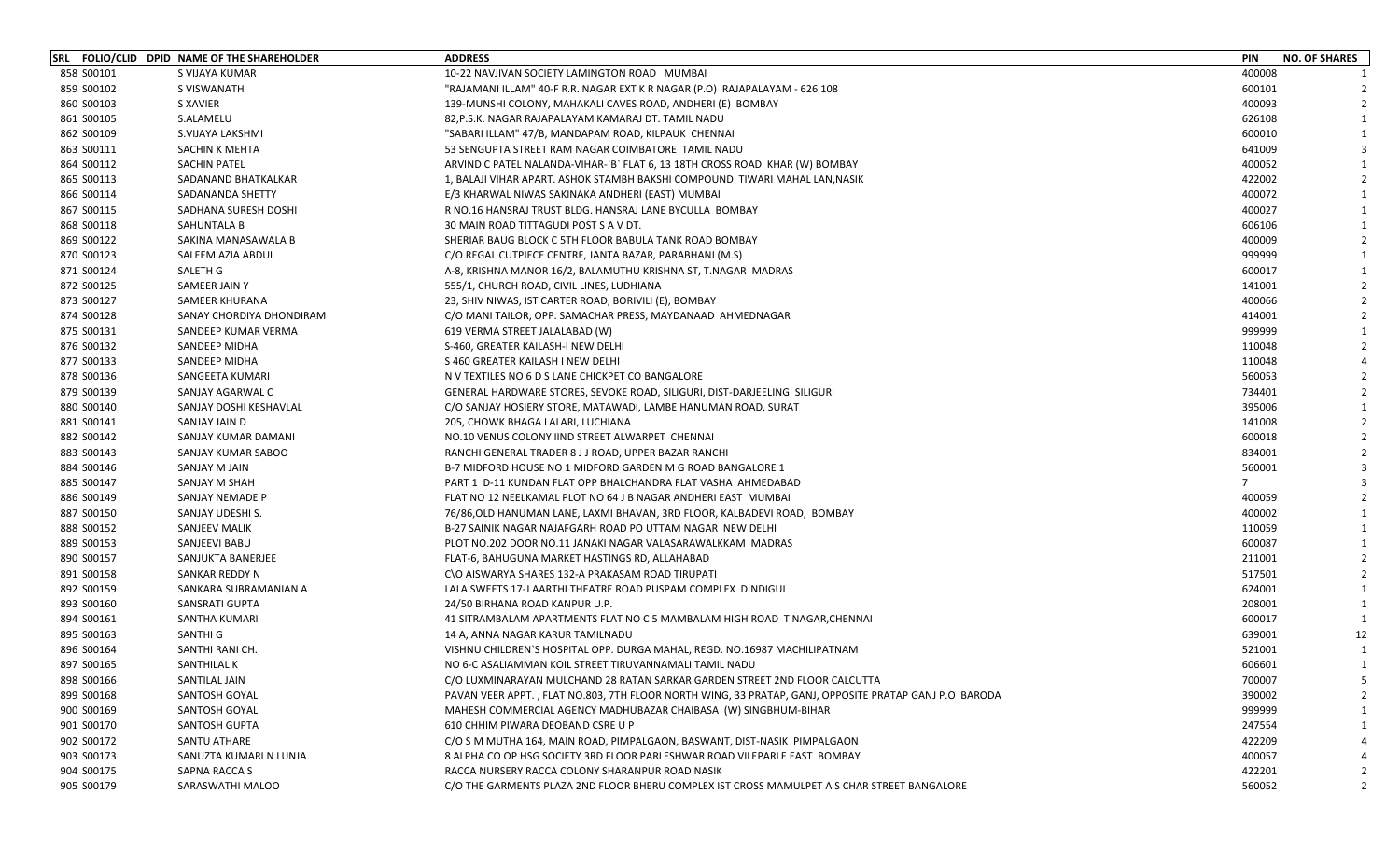|            | SRL FOLIO/CLID DPID NAME OF THE SHAREHOLDER | <b>ADDRESS</b>                                                                           | <b>PIN</b> | <b>NO. OF SHARES</b> |
|------------|---------------------------------------------|------------------------------------------------------------------------------------------|------------|----------------------|
| 906 S00180 | SARASWATHI RAMAN                            | <b>63 LUZ AVENUE MYLAPORE MADRAS</b>                                                     | 600004     |                      |
| 907 S00181 | SARASWATHY SUBBU                            | FLAT 202 BUILDING 2 SHANTHI PARK APTS 9TH BLOCK JAYANAGAR BANGALORE                      | 560069     | 17                   |
| 908 S00182 | SARASWATHY SUBBU                            | FLAT NO 202 BUILDING 2 SHANTHI PARK APTS 9TH BLOCK JAYANAGAR BANGALORE                   | 560069     | 12                   |
| 909 S00183 | SARAVANA PERUMAL G                          | 20 TANDAVARAYA MUDALI ST TONDIARPET MADRAS                                               | 600021     | 2                    |
| 910 S00188 | SARLA KUMAR                                 | JAYSHREE TIMBER PRODUCTS P O ABERDEEN BAZAR PORT BLAIR                                   | 744104     | $\mathbf{1}$         |
| 911 S00190 | SAROJ A VAJANI                              | GOPI-PURA DAHANU ROAD DT. THANE                                                          | 401602     |                      |
| 912 S00195 | SASI REKHA S                                | AJ 116 X MAIN ROAD ANNA NAGAR MADRAS                                                     | 600040     |                      |
| 913 S00196 | <b>SAT PRAKASH</b>                          | 850 RAIPURYAN STREET JAGADHRI HARYANA                                                    | 135003     |                      |
| 914 S00199 | SATISH BHOSLE T                             | MOHAMMAD MIYA CHAWL, SHIVAJI NAGAR, JOGESHWARI (E) BOMBAY                                | 400060     |                      |
| 915 S00200 | SATISH CHANDRA KATYAL                       | "GLAMCENT", 1ST FLOOR 350, CENTRAL AVENUE RD, CHEMBUR BOMBAY                             | 400071     |                      |
| 916 S00201 | SATISH DUTTA DHANPATRAI                     | 5-TEJ PAL ROAD, VILE PARLE (E) BOMBAY                                                    | 400057     |                      |
| 917 S00206 | SATISH KANTILAL JAIN                        | A/1, NISHA APT. NO.2 1ST FLOOR KAJI`S MEDAN GOPIPURA SURAT                               | 395002     |                      |
| 918 S00208 | SATISH SANKHLA T                            | RAJ ELECTRICALS 115/1 C M H ROAD ULSOOR BANGLORE                                         | 560008     |                      |
| 919 S00212 | SATPAL PAUL J                               | 767 LAKKAR BAZAR LUDHIANA                                                                | 141008     |                      |
| 920 S00213 | SATYA M PRABHU                              | A-301, ADARSH GALAXY, ADARSH CIHAR OFF MARVE ROAD, MALAD WEST, MUMBAI,                   | 400064     |                      |
| 921 S00216 | SAU MAMTA P BHANSALI                        | SADAR BAZAR PARATWADA DIST AMRAVATI (MS)                                                 | 444805     |                      |
| 922 S00217 | SAURBH SALBIA                               | SADMINEE BUILDING PLOT NO 10 FLAT NO 1 GROUND FLOOR SION WEST BOMBAY                     | 400022     |                      |
| 923 S00218 | SAVITA DUBEY                                | H NO 763/2 AVAS VIKAS COLONY KUNRAGHAT GORAKHPUR U P                                     | 273008     |                      |
| 924 S00221 | SAVITHRI CHANDRASEKAR                       | 29A/S, I FLOOR, VALMIKI ST, THIRUVANMIYUR, MADRAS                                        | 600041     | $\overline{2}$       |
| 925 S00222 | SAVITHRI R                                  | NO.7, VENKATARANGAM SECOND ST, TRIPLICANE MADRAS                                         | 600005     |                      |
| 926 S00223 | SAVITRI L BHAT                              | LALBHADHUR NAGAR NITYANAND MUTT ROAD SIRSI                                               | 589402     |                      |
| 927 S00224 | SAVITRI MUNJAL                              | 5B/1 GOOD EARTH CHS SINOHI SOC RD NO 2 CHEMBUR BOMBAY                                    | 400071     |                      |
| 928 S00226 | SAYAR CHAND CHHAJED JETHAMAL                | PRITAM VASTRA BHANDAR, 28, YESHWANT MANDAL, NASIK ROAD                                   | 422101     |                      |
| 929 S00229 | SEETHARAM R                                 | NO.27, 4TH MAIN RD, BESANT NAGAR MADRAS                                                  | 600090     |                      |
| 930 S00231 | SELVAKUMAR P L                              | KALIPATTI (PO) ATTYAMPATTI (VIA) SALEM TAMILNADU                                         | 637501     |                      |
| 931 S00233 | SELVARAJ J                                  | 19 KUNDRAKUDI NAGAR ADAMBAKKAM MADRAS                                                    | 600088     |                      |
| 932 S00234 | SELVARANI R                                 | 137/8 CUTCHERY ROAD MYLAPORE MADRAS                                                      | 600004     |                      |
| 933 S00236 | <b>SH.OM PRAKASH</b>                        | C/O. M/S SHIV SHANKAR SHAWL EMPORIU MOCH PURA BAZAR, BALA MARKET, LUDHIANA               | 141008     |                      |
| 934 S00241 | SHADAB ZAHIR HAVA                           | 2107-08 SHEFFIELD TOWERS LOKHAND WALA COMPLEX OFF FOUR BUNGLOW VERSOVA ANDHARI W, BOMBAY | 400053     |                      |
| 935 S00244 | <b>SHAIK GHOUSE</b>                         | HNO.39-7G K V R GARDEN KURNOOL A.P.                                                      | 518001     |                      |
| 936 S00245 | SHAILA KAKHE R                              | R.NO.CG2-1/3, SHIVSHAKTI NAGAR, CIDCO IVTH SCHEME, NASIK                                 | 422009     |                      |
| 937 S00247 | <b>SHAKIL MALLICK</b>                       | 103/B GOLDEN OAK HIRANANDANI GARDEN POWAI BOMBAY                                         | 400076     |                      |
| 938 S00249 | SHAKUNTALA DAGA                             | 347 MINT STREET , CHENNAI                                                                | 600079     |                      |
| 939 S00254 | SHAMBHUNATH GUPTA                           |                                                                                          | 999999     |                      |
| 940 S00256 | <b>SHANKAR GOYAL</b>                        | 22, RAM NAGAR, ROUND ROAD, DINDIGUL DIDIGUL MANNAR THIRUMALAI DT, 624005                 | 624005     |                      |
| 941 S00258 | SHANMUGA SUNDARAM N                         | 6, SECOND STREET, B R NAGAR, TRICHY ROAD                                                 | 999999     |                      |
| 942 S00259 | SHANMUGA SUNDARAM N                         | PURAVIPALAYAM UNJALUR (PO) PERIYAR (DT)                                                  | 638152     |                      |
| 943 S00263 | SHANTABEN SHETH                             | 706 SUMER NAGAR NO 1 S V ROAD OPP KORA KENDRA BORIVALI WEST, BOMBAY                      | 400092     |                      |
| 944 S00264 | SHANTHI G                                   | AP 330 (OLD NO) KAMBAR COLONY 29TH STREET ANNA NAGAR WEST CHENNAI                        | 600040     |                      |
| 945 S00265 | <b>SHANTHIM</b>                             | 12, GOVINDAN ST, RANIPET, ATTUR POST SALEM DIST                                          | 636102     | 3                    |
| 946 S00266 | SHANTHI PALANIVEL                           | NO.196/1 IKD BI 257-B FIRST FLOOR DR ALAGESAN MAIN ROAD SAIBABA COLONY COIMBATORE        | 641011     |                      |
| 947 S00268 | SHANTILAL MUTHA                             |                                                                                          | 999999     |                      |
| 948 S00271 | SHARAD METKAR K                             | S K DEVELOPERS 5 GANGOTRI APARTMENT NEAR S T COLON GANGAPUR ROAD NASIK NASIK             | 422005     |                      |
| 949 S00274 | SHARMILA SECURITIES P LTD                   | 42 NAVARATANA GARDEN EKKATTU THANGAL MADRAS                                              | 600097     |                      |
| 950 S00277 | SHASHI AGRAWAL                              | C/O P.P. GOEL KM 22 KAVI NAGAR GHAZIABAD, 201 002                                        | 243002     |                      |
| 951 S00278 | SHASHI BALA GOEL                            | C/O SHRI S K GOEL HOUSE NO 1 SARLA BAGH DAYALBAGH, AGRA - 282 005                        | 211001     |                      |
| 952 S00279 | SHASHI GUPTA                                | HOUSE NO 19/5 JACOB PURA GURGAON (HARYANA)                                               | 122001     |                      |
| 953 S00284 | SHEELA SUBRAMANIAN                          | OMSAKTHI PLOT NO.11, E B COLONY 3RD ST, ADAMBAKKAM MADRAS                                | 600088     |                      |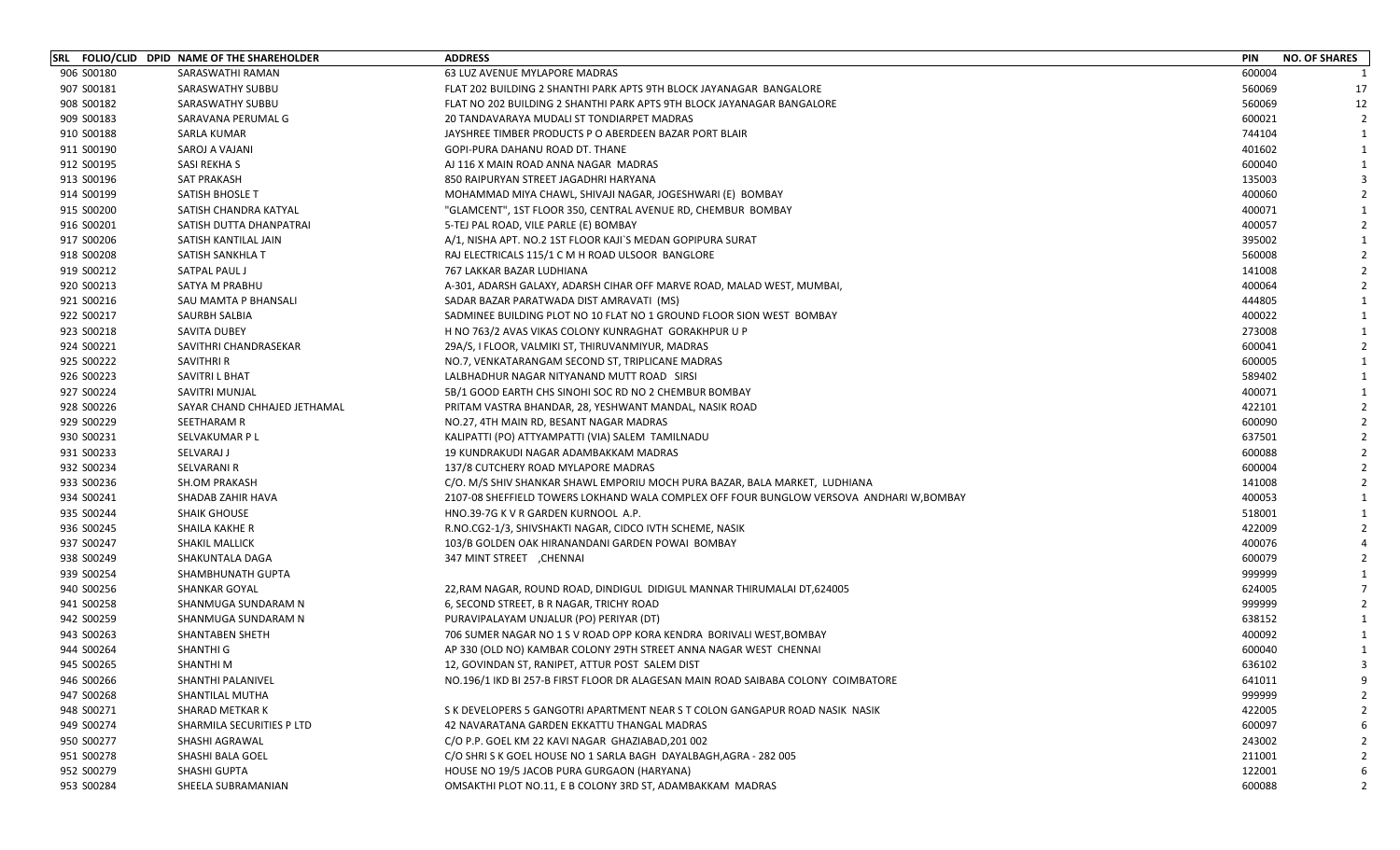|             | SRL FOLIO/CLID DPID NAME OF THE SHAREHOLDER | <b>ADDRESS</b>                                                                            | <b>PIN</b> | <b>NO. OF SHARES</b> |
|-------------|---------------------------------------------|-------------------------------------------------------------------------------------------|------------|----------------------|
| 954 S00286  | SHEELA V AMODWALA                           | 281/24 S V ROAD JOSEPH WADI GUSTIN BUILDING GOREGAON WEST, BOMBAY                         | 62         |                      |
| 955 S00289  | SHIBU JOHN                                  | RANI APARTMETNS G 2 NETHAJI ROAD PUTHIYERA P.O PARAYANCHERY, CALICUT                      | 999999     |                      |
| 956 S00290  | SHILPA AGRAWAL S                            | C/O SITARAM SURAJMAL AGRAWAL SADAR BAZAR, PARATWADA PARATWADA                             | 444805     |                      |
| 957 S00291  | SHILPA SUBHASH RANE                         | E/201, VEERSAVARKAR BLDG. LODHA HER OFF-ACHOLE RD, NAUASORARA (E) DIST-THANE, MAHARASHTRA | 401203     |                      |
| 958 S00295  | SHIRISH PATIL M                             | 22, APURVA APARTMENTS MAHATMA NAGAR NASIK                                                 | 422007     |                      |
| 959 S00296  | SHIRISH RACCA S                             | C/O MUTHA & ASSOCIATES 303, 111RD FLOOR SARDA SANKUL M G ROAD NASIK                       | 422201     |                      |
| 960 S00298  | SHISHIR KUMAR D SHUKLA                      | NO 20 LAXMAN JHULA M P ROAD VISHNU NAGAR DOMBIVLI WEST, BOMBAY                            | 421202     |                      |
| 961 S00299  | SHIV KUMAR AGARWAL M                        | MANGALCHAND PAWANKUMAR NEHRU ROAD, SILIGURI                                               | 734401     |                      |
| 962 S00300  | SHIV RAJ SINGH                              | PLOT NO.104 FIRST FLOOR SHER-E-PUNJAB SOCIETY M CAVES ROAD ANDHERI(E), BOMBAY             | 400093     |                      |
| 963 S00303  | SHIVKUMAR JAISWAL                           | 24 NEW PREM BANG BUILDING JAWAHAR NAGAR MUMBAI KHAR (EAST)                                | 400051     |                      |
| 964 S00304  | SHIVRAM BHAI SHANKARLAL PATEL               | L-3/69 GANDHI NAGAR G.H.BOARD, KHATODARA COLONY, SURAT                                    | 395002     |                      |
| 965 S00305  | SHOBHA BHIMRAO PATIL                        | NUNDIWALLA LANE OPP. P V M CHOPDA DIST.JALGAON MAHARASTRA                                 | 425107     |                      |
| 966 S00307  | SHOBHA KATYAL                               | "GLAMCENT", 1ST FLOOR, 350, CENTRAL AVENUE ROAD, CHEMBUR  BOMBAY                          | 400071     |                      |
| 967 S00310  | SHREEPAD SHANKAR DHARMADHIKAR               | SILVELINE INDUSTRIES LTD UNIT NO 121 SDF IV SEAPL ANDHER E                                | 400096     |                      |
| 968 S00314  | SHUNMUGAM K G                               | C/O NATARAJAN S T-3 RAGAM APTS., 47 I AVENUE SHASTRI NAGAR MADRAS                         | 600020     |                      |
| 969 S00319  | SHYAMALA VENKATARAMAN                       | NO.4, 1ST STREET BALAJI AVENUE T.NAGAR MADRAS                                             | 600017     |                      |
| 970 S00320  | SHYAMBAHAI N PATEA                          | NIHARIK ENTERPRISE S, MAHALAXMI COMM, CHEMBER DANAPTCH RAJOT                              | 360001     |                      |
| 971 S00321  | SHYAMLAL AGRAWAL P                          | C/O P R AGRAWAL SADAR BAZAR, PARATWADA                                                    | 444805     |                      |
| 972 S00322  | SHYAMSUNDER RAO PERUMALLA                   | SKIN SPECIALIST WYRA ROAD                                                                 | 507001     |                      |
| 973 S00323  | SIDDA REDDI ARUNA                           | 16/1237 GANDHI NAGAR NELLORE A P                                                          | 524001     |                      |
| 974 S00326  | SIMMI RASTOGI                               | S K RASTOGI ADVOCATE 197 198 NAYA BAZAR BEHIND CANTT HOSPITAL MEERUT CANTT                | 250001     |                      |
| 975 S00327  | SIS SHARE & STOCK BROKERS PVT LTD           | 101/102 DALAMAL TOWER B WING I FLOOR FREE PRESS JOURNAL MARG NARIMAN POINT, MUMBAI        | 400021     |                      |
| 976 S00328  | SIVA CHANDRA REDDY K                        | SENA SWAGATH NO.1, II FLOOR, BLOCK A NO.43, PONDICHERRY ROAD KOTTUR, CHENNAI              | 600085     |                      |
| 977 S00331  | SIVAKUMAR M R                               | L-41/2 CENTRAL AVENUE KORATTUR MADRAS                                                     | 600080     |                      |
| 978 S00332  | SIVARAM C                                   | 195 NEHRU STREET RAM NAGAR COIMBATORE                                                     | 641009     |                      |
| 979 S00333  | SIVASANMUGAM P                              | MUTHURAAM COMPLEX FIRST FLOOR 838 BROUGH ROAD ERODE                                       | 638001     |                      |
| 980 S00336  | SMITA K SHAH                                | B-31, `VASUKI` 7TH ROAD, RAJAWADI, GHATKOPARCES BOMBAY                                    | 400077     |                      |
| 981 S00339  | SOLUX SMELTING P LTD                        | 29 5TH MAIN ROAD GANDHINAGAR BANGALORE                                                    | 999999     |                      |
| 982 S00340  | SOM KUMAR GUPTA                             | C/O FANCY TRADERS VIR MARG. JUMMU T&K                                                     | 180001     |                      |
| 983 S00341  | SOMASEKARAN NAIR P                          | D S S C WELLINGTON NILGIRIS                                                               | 643231     |                      |
| 984 S00346  | SOWMY A SREE CHNDRAMOALI                    | 1611 VIJEY LERKSHI ST MAHALIPUR, MAH-34                                                   | 999999     |                      |
| 985 S00347  | SOWRIRAJAN A                                | 12 CENTRAL EXCISE COLONY HOSPITAL ROAD WEST SAIDAPET CHENNAI                              | 600015     |                      |
| 986 S00348  | SP. RM RAMASAMY                             | SUPER SALE CORPORATION 72-73, ARCOT ROAD, VADAPALANI MADRAS                               | 600026     |                      |
| 987 S00349  | SREE FINVEST PVT. LTD.                      | 21, BALFOUR RD, KILPAUK MADRAS                                                            | 600010     |                      |
| 988 S00351  | SREENIVASA RAO T                            | 3/370 LAKSHMIPURAM NELLORE-2                                                              | 999999     |                      |
| 989 S00354  | SRIMATHI V                                  | 1, BRAHMIN ST, VELACHRI MADRAS                                                            | 600092     |                      |
| 990 S00355  | <b>SRINIVAS P</b>                           | MOURYA INVESTMENTS NO 6-1-284/7/2 PADMARAO NAGAR SECUNDERABAD                             | 500025     |                      |
| 991 S00358  | SRINIVASA RAO M                             | MRF LTD., 124, GREAMS ROAD, MADRAS                                                        | 600006     |                      |
| 992 S00361  | SRINIVASULU REDDY NALLANGADU DORASWAMY      | 189 KOTHAPALLE (V & P) GUDIPALA MANDAL CHITTOOR DIST ANDHRA PRADESH                       | 517132     |                      |
| 993 S00362  | SRIRAM C                                    | NO.9 RAJABADHAR ST., PERAMBUR MADRAS                                                      | 600011     | $\mathbf{1}$         |
| 994 S00363  | SRIRANGA RAJA                               | 105 CHAIRMAN SANKAR RAJA STREET RAJAPALAYAM                                               | 626117     |                      |
| 995 S00364  | SRIVIDHYA S                                 | 44/2 ALAMELUMANGAMMAPURAM MYLAPORE CHENNAI                                                | 600004     |                      |
| 996 S00365  | STRIKE RICH INVESTMENTS P LTD,              | 65, SYRIAN CHURCH ROAD NO.3 COIMBATORE                                                    | 641001     | 30                   |
| 997 S00366  | SUBASH CHAND JAIN                           | TUKVAR TEA ESTATE P O & DIST DARJEELING                                                   | 734101     | 15                   |
| 998 S00367  | <b>SUBBIAH A</b>                            | FIRST FLOOR NO 64 V M STREET ROYAPETTAH CHENNAI,600 014                                   | 600004     |                      |
| 999 S00370  | SUBHASH CHAND JAIN                          | C/O LUXMINARAYAN MULCHAND 28. RATAN SARKAR GARDEN ST., 2ND FLOOR CALCUTTA                 | 700007     |                      |
| 1000 S00371 | SUBHASH CHAND JAIN                          | C/O LUXMINARAYAN MULCHAND 28 RATAN SARKAR GARDEN STREET 2ND FLOOR CALCUTTA                | 700007     |                      |
| 1001 S00372 | SUBHASH CHANDRA GOYAL                       | 176 - D SAKET MEERUT UP                                                                   | 250003     |                      |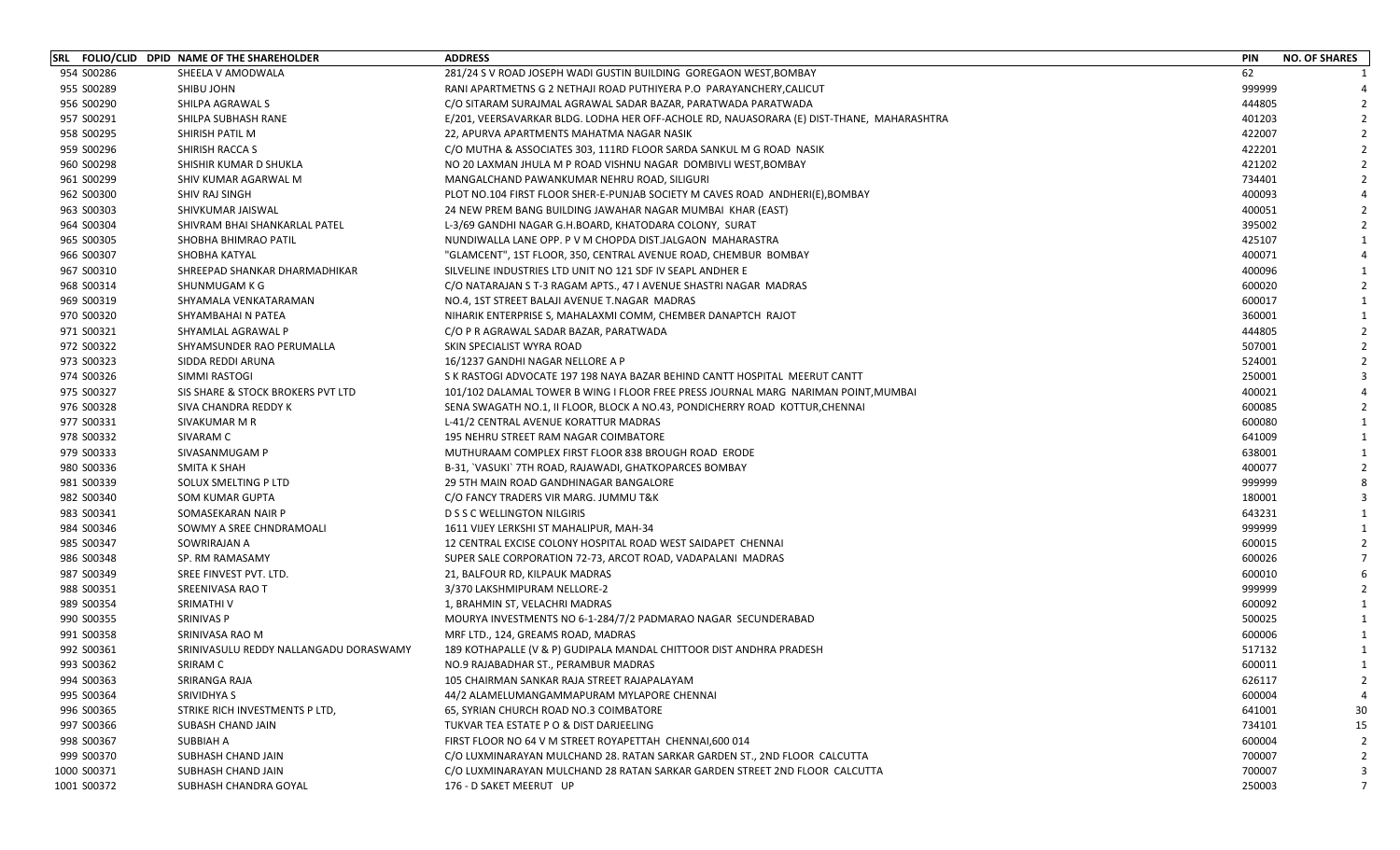|             | SRL FOLIO/CLID DPID NAME OF THE SHAREHOLDER | <b>ADDRESS</b>                                                                       | PIN    | <b>NO. OF SHARES</b> |
|-------------|---------------------------------------------|--------------------------------------------------------------------------------------|--------|----------------------|
| 1002 S00373 | SUBHASH CHANDRA JAIN K                      | B-VIII, 145, MOCHPURA BAZAR, LUDHIANA                                                | 999999 |                      |
| 1003 S00374 | SUBHASH MALHOTRA                            | GANGESHWAR LTD DEOBAND UTTAR PRADESH                                                 | 247554 | - 1                  |
| 1004 S00375 | SUBHASH MUTHA M                             | 163 MAIN ROAD PIMPALGAON BASWANT DIST NASIK                                          | 422209 |                      |
| 1005 S00379 | SUBHESH CHANDRA SAHU                        | HOMOEOPATHIC DISPENSARY MUNICIPAL COUNCIL BEMETARA DURG (M.P.)                       | 491335 | $\mathcal{P}$        |
| 1006 S00382 | SUBRAMANI V                                 | NO.113/A, 3RD MAIN RD, SADASIVANAGAR MADIPAKKAM MADRAS                               | 600091 |                      |
| 1007 S00383 | SUBRAMANIAM K                               | 111 SOWRIMUTHU CHETTIYAR LAY-OUT RED FIELDS ROAD, COIMBATORE                         | 641045 |                      |
| 1008 S00384 | SUBRAMANIAM S                               | 65 VALMIKI STREET NILAMANGAI NAGAR ADAMBAKKAM CHENNAI                                | 600088 | $\mathbf{1}$         |
| 1009 S00388 | SUBRAMANIAN S S                             | OM SAKTHI PLOT NO.11, E B COLONY 3RD ST, ADAMBAKKAM MADRAS                           | 600088 | $\mathbf{1}$         |
| 1010 S00392 | SUDHA RANGARAJAN                            | 11, MADHAV NAIR RD, MAHALINGAPURAM MADRAS                                            | 999999 | 20                   |
| 1011 S00394 | SUDHAKAR RAO G                              | SRI VENSA & CO. 16/19, R R ST, (A C CENTRE) NELLORE (A.P)                            | 524001 | - 1                  |
| 1012 S00396 | SUDHIR ZAMBARE CHANDULAL                    | 89, NEHRU ROAD, AT-POST-LASALGAON, TAL-NIPHAD, DIST-NASIK NIPHAD                     | 422306 |                      |
| 1013 S00397 | SUGANMAL CHHAJED JETHAMAL                   | PRITAM VASTRA BHANDAR, 28, YESHWANT MANDAI, NASIK NASIK                              | 422101 |                      |
| 1014 S00398 | SUGANYA K                                   | NO 30 D MUNIAPPA ROAD KILPAUK MADRAS                                                 | 600010 |                      |
| 1015 S00403 | SUKUMAR K R                                 | 9/15 2ND CROSS CHOWDAPPA BLOCK NEAR DEEPA MARBLE SULTANPALGA, BANGALORE              | 999999 |                      |
| 1016 S00404 | SULOCHANA ANTONY                            | T-1 RASHI PRIDE APTS VISVESVARAYA ROAD BTM LAYOUT 6TH STAGE BANGALORE                | 560076 |                      |
| 1017 S00409 | SUMINTRA DEVI                               | S K RASTOGI ADVOCATE 197 198 NAYA BAZAR BEHIND CANTT. HOSPITAL MEERUT CANTT          | 250001 |                      |
| 1018 S00410 | <b>SUMIT KUMAR</b>                          | C/O BHOLA PRASAD 83, ASHOKA PLACE EXHIBITION ROAD PATNA 800 001.                     | 831001 |                      |
| 1019 S00411 | <b>SUMIT KUMAR JAIN</b>                     | NO 573 NATRAJ BUILDING I MAIN T DASARAHALLI BANGALORE                                | 560057 |                      |
| 1020 S00414 | SUMITRA AGARWALLA                           | C/O PRAKASH AGARWALLA OLD RATNA PRESS BY LANE P.O HAIBARGAON DIST.NAGAON ASSAM       | 782002 |                      |
| 1021 S00416 | SUNANDA B S                                 | VIJAYA LAKSHMI MEDICALS OPP J C HOSPITAL ARSIKERE                                    | 573103 |                      |
| 1022 S00420 | SUNDARAMOORTHY B                            | 87 THIRUVOODAL STREET TIRUVANNAMALAI TAMILNADU                                       | 606601 |                      |
| 1023 S00421 | SUNDARI A                                   | 77/2 TEMPLE STREET 11TH CROSS MALLESWARAM BANGALORE                                  | 560003 |                      |
| 1024 S00422 | <b>SUNEEL B</b>                             |                                                                                      | 999999 |                      |
| 1025 S00424 | SUNIL BHUTADA R                             | 438, MAIN ROAD, PIMPALGAON, BASWANI, DIST-NASIK NASIK                                | 422209 |                      |
| 1026 S00427 | SUNIL JHANGIANI J                           | 21, MANEK ABAD SETALWADI LANE, NAPENSEA ROAD, BOMBAY                                 | 400036 | 65                   |
| 1027 S00429 | <b>SUNIL KUMAR P</b>                        | S/O P SAMBASIVAM RAO JAYAPRAKASH NAGAR NEAR P T C BUS STAND TENALI GUNTUR            | 522201 |                      |
| 1028 S00430 | SUNIL KUMAR RAKA P                          | 595, GADGIE LANE RAVIWAR PETH NASIK                                                  | 422001 |                      |
| 1029 S00431 | SUNIL KUMAR RANGTA                          | C/O PIONEER GRAPHICS SADAR BAZAR PO CHAIBASA DIST:W SINGHBHUM BIHAR                  | 833201 |                      |
| 1030 S00436 | SUNIL R JADHAV                              | 3, FATIMA BLOCK MARINAGAR, MAHIM BOMBAY                                              | 400016 |                      |
| 1031 S00437 | <b>SUNIL RASTOGI</b>                        | 309, AMANI GANJ NEAR WATER WORE FAIZABAD                                             | 224001 | -1                   |
| 1032 S00438 | <b>SUNIL SINGH</b>                          | G/105 PADMAVATI NAGAR FILMCITY RD FOREGAON (EAST) BOMBAY                             | 400063 |                      |
| 1033 S00440 | SUNIL V KOTYANKAR                           | 6, GITANJALI, 35 UNION PARK SION TROMBAY RD, CHEMBUR, BOMBAY                         | 400071 |                      |
| 1034 S00441 | <b>SUNIT MUTHA</b>                          | MUTHA & ASSOCIATES 303, 3RD FLOOR SARDA SANKUL M G ROAD NASIK                        | 422001 |                      |
| 1035 S00442 | SUNITA                                      | 501 MAQBOOL ROAD AMRITSAR                                                            | 999999 |                      |
| 1036 S00444 | SUNITA JAIN B                               | BASANT JAIN A-101, SHASTRI NAGAR JODHPUR                                             | 342005 | $\mathcal{P}$        |
| 1037 S00445 | SUNITA SAXENA                               | NEAR SHIV MANDIR SADAR BAZAR HOSHANGABAD M P                                         | 461001 | -1                   |
| 1038 S00446 | SUNITA SRIWASTAW                            | HOUSE NO G 66A GALI NO 5 VISHWAS PARK UTTAM NAGAR NEW DELHI                          | 110059 |                      |
| 1039 S00447 | SURAJMAL JAIN D                             | PROFICIENT INVESTMENT, 302, MANGALAM, KULUPWADI ROAD, BORIVLI (E) BOMBAY             | 400066 |                      |
| 1040 S00448 | SUREKA D                                    | 39-11-55 MURALI NAGAR VISAKHAPATANAM                                                 | 530007 |                      |
| 1041 S00450 | SUREKHA SUDHIR BHATKHANOE                   | 17/1, MEENANT, 3 KOSAMGO NAGAR, BORIVALI WEST, BOMBAY                                | 400092 | $\mathbf{1}$         |
| 1042 S00451 | <b>SUREN PRABHU TR</b>                      | D/6 LOTUS COLONY CHAMIER'S ROAD NANDANAM MADRAS                                      | 600035 | 5                    |
| 1043 S00455 | SURENDRA RUHTIYA R                          | I-3 LAXMINAGAR NAGPUR                                                                | 440022 |                      |
| 1044 S00457 | SURESH BABU P                               | RIVER VIEW VADAKARAI, MINNUR PO. N A A DT.                                           | 635807 |                      |
| 1045 S00459 | SURESH G                                    | 21/1 NEW CONLONY IIND STREET MADRAS                                                  | 600088 |                      |
| 1046 S00462 | <b>SURESH KOTHAVADE K</b>                   | C/O K V PAGAR 4 GURUDATTA GOPAL NAGAR TIDKE COLONY NASIK NASIK                       | 422002 |                      |
| 1047 S00463 | SURESH KRISHNAN NAIR                        | ROOM NO 4 WING D SHEETAL PARK SHEETAL NAGAR MIRA ROAD EAST, THANA                    | 401107 |                      |
| 1048 S00464 | <b>SURESH KUMAR</b>                         | 1003, AMIDHARA APARTMENTS UMRA JAKAT NAKA PARLE POINT SURAT                          | 999999 | -1                   |
| 1049 S00465 | <b>SURESH M</b>                             | FLAT NO 4 JAINS RISHAB GARDEN 9/1 ANNA MAIN ROAD (NEAR DIRECTORS KODAMBAKKAM CHENNAI | 600024 | 4                    |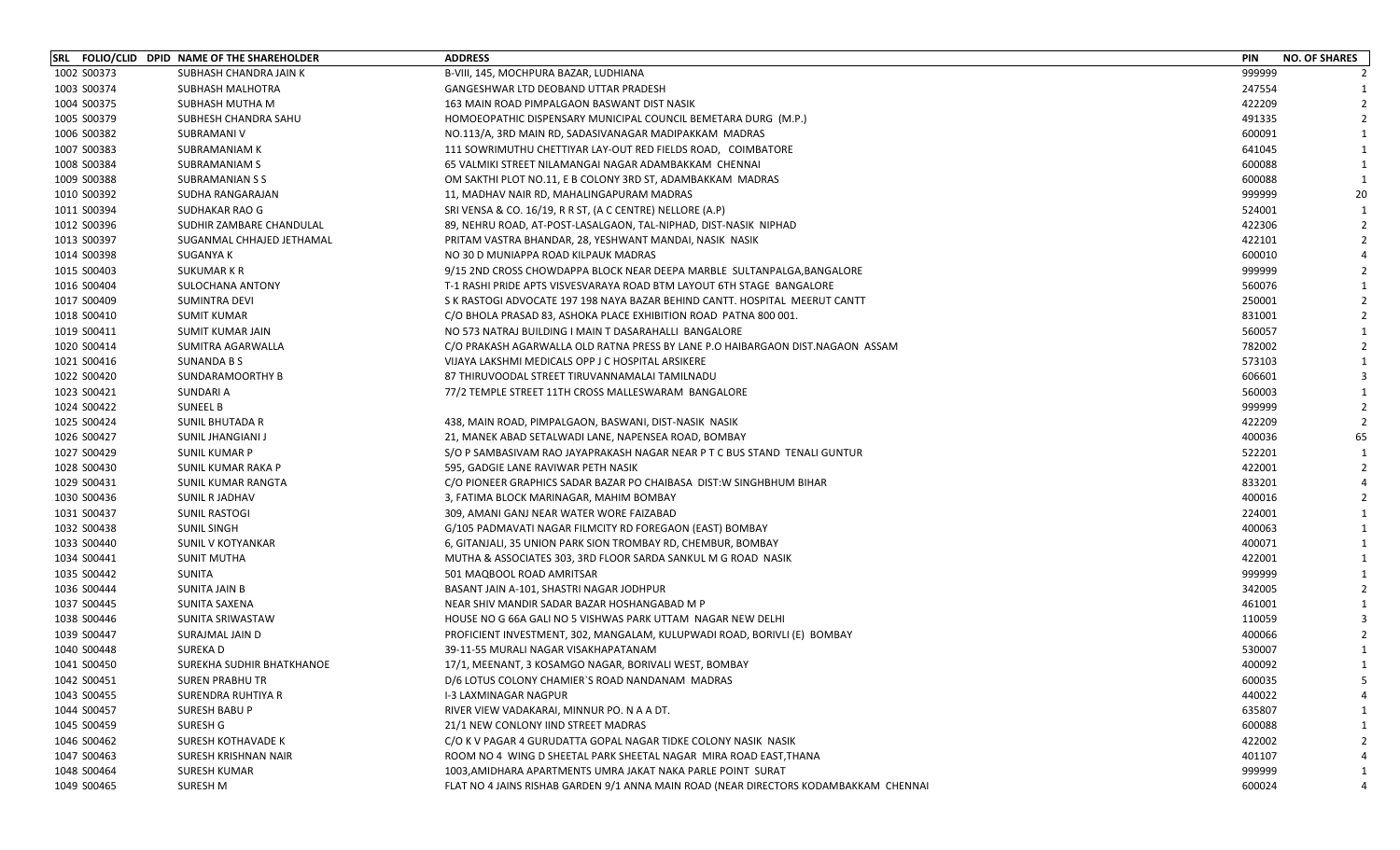|             | SRL FOLIO/CLID DPID NAME OF THE SHAREHOLDER | <b>ADDRESS</b>                                                                                                                | PIN    | <b>NO. OF SHARES</b> |
|-------------|---------------------------------------------|-------------------------------------------------------------------------------------------------------------------------------|--------|----------------------|
| 1050 S00467 | <b>SURESH MITTAL</b>                        | S-17, RAISAR PLAZA BABA HARISH CHANDRA MARG INDIRA MARKET JAIPUR, RAJ.                                                        | 302003 |                      |
| 1051 S00468 | SURESH PANDHARINATH LOKHANDE                | 4 SARASWATY NIWAS NEAR D R WARKE N HOME KATEMANIVALI KALYANI EAST, DIST THANE                                                 | 421306 |                      |
| 1052 S00473 | SURESH VASWANI RATANCHAND                   | BLOCK NO.899,R.NO.12, SECTION NO.20, ULHAS NAGAR, DIST-THANE ULHAS NAGAR                                                      | 421003 | $\mathcal{L}$        |
| 1053 S00474 | SURESHBABU E N                              | 13, SEENU MUDALY STREET, MADRAS                                                                                               | 600001 |                      |
| 1054 S00480 | <b>SUSHEEL KUMAR</b>                        | JEEVAN COCONOT COMPANY CANAL ROAD NARSAPUR                                                                                    | 534275 |                      |
| 1055 S00482 | SUSHIL KUMAR                                | C/O S K RASTOGI, ADVOCATE 197-198, NAYA BAZAR (BEHIND CANTT. HOSPITAL) MEERUT CANTT                                           | 250001 |                      |
| 1056 S00483 | SUSHIL KUMAR CHORDIA U                      |                                                                                                                               | 999999 |                      |
| 1057 S00484 | SUSHIL M JAIN                               | NO 38 MINT STREET 5TH FLOOR BLOCK NO 2 CHENNAI - 600 079                                                                      | 600001 | $\mathcal{L}$        |
| 1058 S00485 | SUSHILA DEVI JAIN                           | 1-DHHA 32, VIGYAN NAGAR KOTA BELAJAIN                                                                                         | 999999 | 1                    |
| 1059 S00486 | SUSHILA YADAV                               | S44 (M) SPECIAL BRANCH P H B BHOPAL                                                                                           | 462008 |                      |
| 1060 S00488 | SV SUBRAMANIYAM                             | FLAT 202 BUILDING 2 SHANTHI PARK APARTMENTS 9TH BLOCK JAYANAGAR BANGALORE 69                                                  | 560069 | 11                   |
| 1061 S00489 | <b>SWAMINATHAN R</b>                        | C/O MR V RADHAKRISHNAN NEW NO 203/9 (OLD NO 94/9) KAMAKSHI FLATS KUTCHERY ROAD (OPP MYLAPORE POLICE STATION) MYLAPORE CHENNAI | 600004 |                      |
| 1062 S00490 | <b>SWAPAN KUMAR SEN</b>                     | 2A MANDEVILLE GARDENS FLAT - 4B JAY-JAYANTI BLDG. CALCUTTA-19                                                                 | 700019 | $\mathcal{P}$        |
| 1063 S00493 | <b>SWAROOP HOODA</b>                        | HOUSE NO 731/2 PATEL NAGAR GURGAON (HARAYANA)                                                                                 | 122001 |                      |
| 1064 S00494 | <b>SWATHI K</b>                             | B 3 ANAND FLATS 33 PERIYAR SALAI TEYNAMPET MADRAS                                                                             | 600018 |                      |
| 1065 S00495 | <b>SWATI SAKARE</b>                         | PLOT NO 9 CHITRANGAN COLONY ANANDVALLI GANGAPUR ROAD NASIK                                                                    | 422005 |                      |
| 1066 S00496 | <b>SYED FAZAL</b>                           | ASSADATH KONORVAYAL TELLICHERRY CANNANORE DIST, KERALA                                                                        | 670101 |                      |
| 1067 T00014 | T GOPAL NAIDU                               | C/O JYOTI WINES OPP BALAJI THEATRE URAVAKONDA                                                                                 | 515812 |                      |
| 1068 T00020 | <b>T RAVI</b>                               | VALLABHAPURAM TENALI (RMS) GUNTUR                                                                                             | 522308 |                      |
| 1069 T00022 | T V VAITHIYANATHAN                          | C/O ABT PS 26, RANGRAJULU ST IYYAVOO NADU COLONY AMANTHAKARAI MAS                                                             | 999999 |                      |
| 1070 T00027 | <b>TARA MUTHA SUBHASH</b>                   | 163 MAIN ROAD PIMPALGAON BASWANT DIST NASIK                                                                                   | 422209 |                      |
| 1071 T00028 | TARACHAND BACHAWAT                          | ANOP PAPAD BHANDAR GUIAB SAGAR JODHPUR                                                                                        | 342002 |                      |
| 1072 T00029 | TARACHAND H JAIN                            | PUSHKARAJ JEWELLERS OPP: BANK OF INDIA KARANJA ROAD URAN NEW BOMBAY                                                           | 400702 |                      |
| 1073 T00030 | <b>TARUN KUMAR BARIK</b>                    | A-136 SAHID NAGAR BHUBANESWAR                                                                                                 | 751007 |                      |
| 1074 T00031 | <b>TARUN KUMAR PANDEY</b>                   | SHARTI AUTO AGENCIES MAIN ROAD BARAULII CHAURAHA ROBERTSANJ, SANBHADRA                                                        | 231216 |                      |
| 1075 T00032 | <b>TARYN SAVLA</b>                          | BEAUTY CORNER, 93/94 CORPTA MARKET, MALAD (W) BOMBAY                                                                          | 400064 |                      |
| 1076 T00033 | TEJASH A SHAH                               | 211/11, JAWAHAR NAGAR, ROAD 11, GOREGAON (W) BOMBAY                                                                           | 400062 |                      |
| 1077 T00035 | THAMPY KANNAMTHANAM                         | 3/1, RANGA APARTMENTS, VENGEESWARAR NAGAR, IIND MAIN ROAD, VADAPALANI MADRAS                                                  | 600026 |                      |
| 1078 T00041 | THIRUNINDRA NARAYANAN FIN.& INVESTMENT P    | 38, 4TH AVENUE ASHOK NAGAR MADRAS                                                                                             | 600083 | 29                   |
| 1079 T00042 | THYAGARAJAN C M                             | D/6, LOTUS COLONY, CHEMIER'S ROAD, NANDANAM MADRAS                                                                            | 600035 | $\mathbf{1}$         |
| 1080 T00044 | <b>TRUSHA GANDHI</b>                        | 206, BHAGYODAY COMPLEX NEAR KRISHNA CINEMA BARODA                                                                             | 390001 | $\mathbf{1}$         |
| 1081 U00001 | UMA S BHAT                                  | C-84, SECTOR 2 KLOCL KUDREMUKH                                                                                                | 577142 | $\mathcal{P}$        |
| 1082 U00005 | UMMED SINGH KHABY                           | NO 58 SHIVRATI HOUSE MAHAWAT MARG UDAIPUR RAJ                                                                                 | 313001 |                      |
| 1083 U00008 | URMILA AGARWAL                              | P-344 CIT ROAD SCHEME VI M KOLKATA                                                                                            | 700054 |                      |
| 1084 U00011 | <b>USHA</b>                                 | "SREEMATHI" FLAT NO 8 3RD FLOOR 15 ANANDAM STREET T NAGAR,MADRAS                                                              | 600017 |                      |
| 1085 U00012 | <b>USHA BANSAL</b>                          | C/O H L INVESTMENT CONSULTANCY SHOP NO 3 CHANDRA LAK SHOPPING CENT J S ROAD DAHUER WEST                                       | 999999 |                      |
| 1086 V00010 | SMT VANDANA MAHUR                           | C/O SH M N MATHUR, 45, SET, MEERUT                                                                                            | 250003 |                      |
| 1087 V00012 | V CHALAPATHY                                | 14 MUNICIPAL COLONY GANDHI NAGAR VELLORE                                                                                      | 999999 |                      |
| 1088 V00013 | V JAGAN MOHAN                               | V JAGAN MAHAN V I T BOYS HOSTEL CANTEEN HUNASAMARANA HALLI BETTAHALSUR, BANGALORE                                             | 502157 |                      |
| 1089 V00014 | V KANNAN                                    | 5. KENNEDY STREET TAMBARAM WEST MADRAS                                                                                        | 600045 | $\overline{2}$       |
| 1090 V00016 | V M JAIN                                    | N V TEXTILES NO 6 D S LANE CHICKPET CO BANGALORE                                                                              | 560053 | $\mathcal{I}$        |
| 1091 V00017 | V RAMA MOHAN                                | C/O SREE VENKATESWARA ENTER PRISES 157 GOVINDAPPA NAICKEN STREET MADRAS                                                       | 600001 |                      |
| 1092 V00020 | V S SREENIVASAN                             | CHIRAYATHU MADOM NEAR N E S BLOCK JUNCTION VELLANGALLUR TRICHUR DIST, KERALA                                                  | 680662 |                      |
| 1093 V00021 | V SUBBARAMAN                                | 12 SRINIVASAPURAM KAPUR                                                                                                       | 639001 |                      |
| 1094 V00023 | V.PRABAKARAN                                | 20 T M N STREET NAVALPORE RANIPET VELLORE DT.                                                                                 | 632402 |                      |
| 1095 V00024 | VAISHALI HASHMUTH                           | H NO 434 W NO 3 RADAUR DIST YNR HARYANA                                                                                       | 132133 |                      |
| 1096 V00030 | VARADARAJ UPADHYAYA                         | PO. HUNGARULTTA UDIPI TQ. (D K) KARNATAKA                                                                                     | 576218 | 1                    |
| 1097 V00031 | VARADARAJAN S                               | INDIA PISTONS LTD SEMBIAM MADRAS                                                                                              | 600011 | 1                    |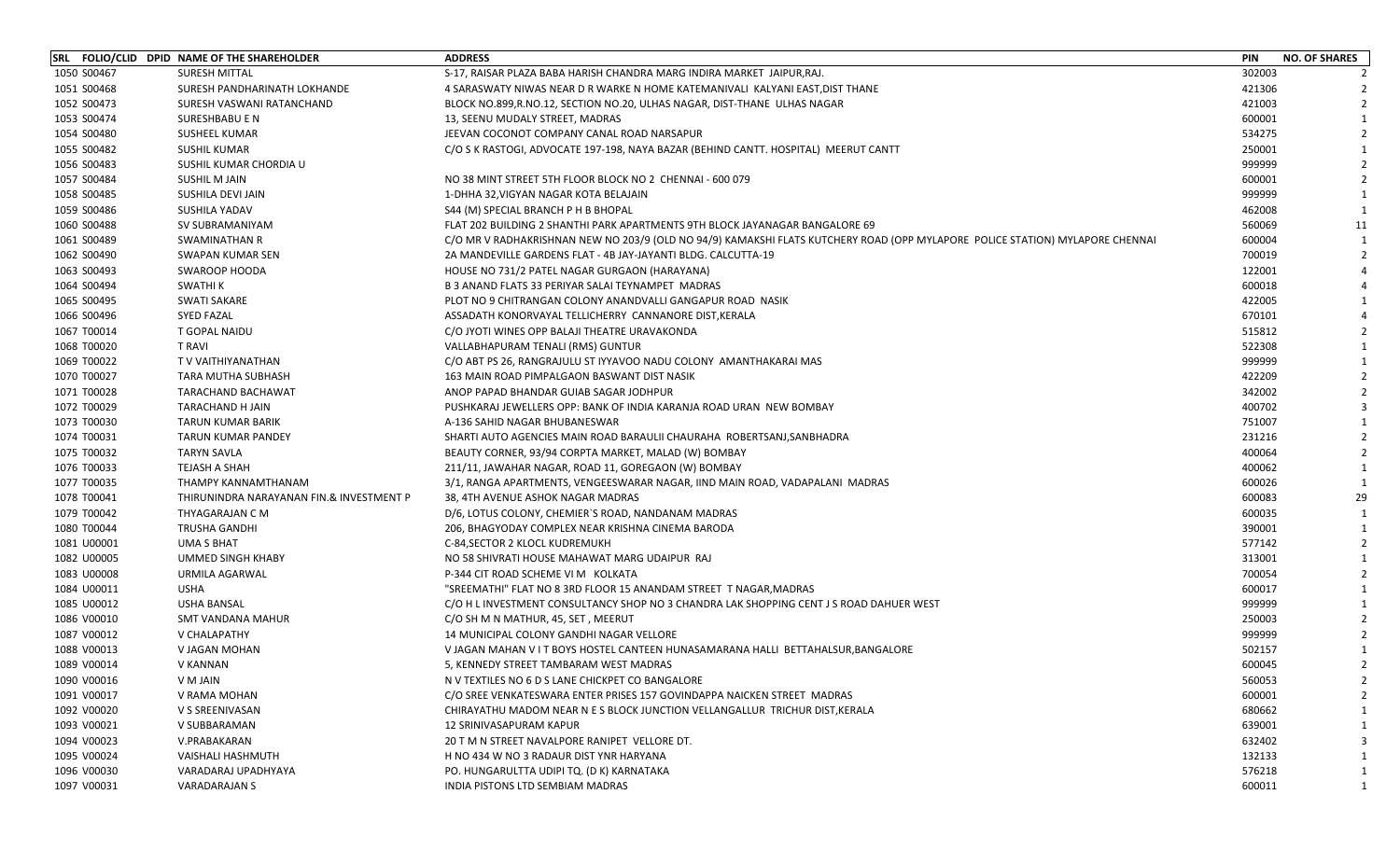|             | SRL FOLIO/CLID DPID NAME OF THE SHAREHOLDER | <b>ADDRESS</b>                                                                                                     | <b>PIN</b> | <b>NO. OF SHARES</b> |
|-------------|---------------------------------------------|--------------------------------------------------------------------------------------------------------------------|------------|----------------------|
| 1098 V00032 | <b>VARATHARAJAN R</b>                       | 86, CORALMERCHANT ST, MANNADY MADRAS                                                                               | 600001     |                      |
| 1099 V00033 | <b>VARGHESE MATHEW</b>                      | NEDIYATH BEENA VILLA, VETTIYAR, P.O. KERALA STATE                                                                  | 690559     | $\mathbf{1}$         |
| 1100 V00034 | VARUDHAMAN PATIL A                          | YESHWANT HOUSING SOCIETY PLOT NO 30 DIST KOLHAPUR JAISINGPUR                                                       | 416101     |                      |
| 1101 V00035 | VASANTHA NAGARAJAN                          | 21 UNITED INDIA NAGAR 2ND MAIN ROAD AYANAWARAM MADRAS                                                              | 600023     |                      |
| 1102 V00038 | VASANTHA S                                  | 18, KRISHNAPURI SRINIVASA ANENUE EXTN. R A PURAM MADRAS                                                            | 600028     |                      |
| 1103 V00039 | <b>VASANTHI R</b>                           | 90, II FLOOR ARMENIAN ST, MADRAS                                                                                   | 600001     |                      |
| 1104 V00041 | VASANTLAL MANIAR                            | 26 CHANDRA VILLA 1ST FLOOR FLAT NO 13 12TH N S ROAD J V P D SCHEME JAI HIND CO-OP SOC JUHU VILLE PARLE WEST,BOMBAY | 400049     |                      |
| 1105 V00043 | VASUDEV KHEMANI RADHAKISHEN                 | EAGLE ELECTRONICS, 60, MAIN ROAD, NEAR POST OFFICE, NASIK CITY NASIK                                               | 422001     |                      |
| 1106 V00045 | VASUDHA HARISHCHANDRA PARAB                 | A 11/A 202 NALANDA USHA COLONY EVERSHINE NAGAR MALAD WEST BOMBAY                                                   | 400064     |                      |
| 1107 V00046 | VATTIKUTI V RAMAKRISHNA                     | BHIMAKROSUPALEM HASANBAD PO. RAMACHANDRAPURAM MANDAL E.G.DT.                                                       | 533262     |                      |
| 1108 V00047 | <b>VED KUMARI JAIN D</b>                    | 205, CHOWK BHAGA LALARI, LUDHIANA                                                                                  | 141008     |                      |
| 1109 V00048 | <b>VED PRAKASH BANSAL</b>                   | 62 NAVYUG MARKET GHAZIABAD (U P)                                                                                   | 201001     |                      |
| 1110 V00049 | <b>VEDAMONY MUTHIAN</b>                     |                                                                                                                    | 999999     |                      |
| 1111 V00050 | <b>VEENA KHANNA</b>                         | D 297 DEFENCE COLONY NEW DELHI 24                                                                                  | 999999     |                      |
| 1112 V00051 | <b>VEENA RAMAKANT WARANG</b>                |                                                                                                                    | 999999     |                      |
| 1113 V00054 | <b>VELJI MANJI HIRANI</b>                   | POST MIRZAPAR BHU KUTCH                                                                                            | 370001     |                      |
| 1114 V00056 | <b>VENKAT P</b>                             | NO 8 IIND CROSS STREET (FIRST FLOOR) INDIRA NAGAR CHENNAI - 600 020                                                | 600090     |                      |
| 1115 V00058 | <b>VENKATA RAMANA K</b>                     | D-16 VISALAKSHI NAGAR WARREN ROAD MYLAPORE MADRAS                                                                  | 600004     |                      |
| 1116 V00062 | VENKATASUBRAMANIAN N                        | GURU KRUPA 72 VGP GOKUL NAGAR PERUMBAKKAM CHENNAI                                                                  | 600100     |                      |
| 1117 V00063 | <b>VENKATASUBRAMANIAN N</b>                 | N VENKATASUBRAMANIAN NO.55, FIRST MAIN RD, WEST CIT NAGAR MADRAS                                                   | 600035     |                      |
| 1118 V00064 | <b>VENKATASUBRAMANIAN S</b>                 | T3 SSR APARTMENTS 24, ARUNACHALAM RD, SALIGRAMAM MADRAS                                                            | 600093     |                      |
| 1119 V00065 | <b>VENKATESAN S</b>                         | 16, NAKKIRAN ST, WEST MAMBALAM MADRAS                                                                              | 600033     |                      |
| 1120 V00067 | VENKATESHWARAN                              | 1-C CHESNEY WEST 80.C-IN-C ROAD MADRAS                                                                             | 600105     |                      |
| 1121 V00068 | VENKATESWARA RAO PONNAGANTI                 | NEAR RAME MANDIRAM NIDUBROLU GUNTUR DT A.P                                                                         | 522124     |                      |
| 1122 V00069 | <b>VENKATESWARAN V</b>                      | 6/1 CHINNA THAMBI MUDALI ST SOWCARPET MADRAS                                                                       | 600079     |                      |
| 1123 V00072 | <b>VENU GOPAL T</b>                         | H NO 5-54/24 PLOT NO 24 BANK COLONY OPP SHRI RAMAM MODEL CONVENT OLD BOWENPALLY, SECUNDERABAD                      | 999999     |                      |
| 1124 V00073 | <b>VENUGOPAL MAKALA</b>                     | 5-1-102/2A ERRAGUNTA ROAD KISANNAGAR MAHBUBANAGAR ANDHRA PRADESH                                                   | 509001     |                      |
| 1125 V00074 | <b>VENUGOPAL REDDY K</b>                    | 78 GAJAPATHY ST., SHENOY NAGAR MADRAS                                                                              | 600030     |                      |
| 1126 V00076 | <b>VENUGOPAL V</b>                          | 386, BHARATHIYAR RD, NEW SIDHAPUDUR COIMBATORE                                                                     | 641044     |                      |
| 1127 V00077 | <b>VENUGOPALAN K</b>                        | C/O S MAHADEVAN APM CIVIL-CTO BUILDING N L C LTD., NEYVELLI                                                        | 607801     |                      |
| 1128 V00079 | <b>VIDHYA DHAR LAHOTY</b>                   | 45 GREEN PARK PALI-MARWAR RAJASTHAN                                                                                | 306401     |                      |
| 1129 V00080 | VIDHYA LAKSHMI M                            | 109, NORTH AGRAHARAM PERIYAKULAM                                                                                   | 626501     |                      |
| 1130 V00081 | VIDYA NERKAR N                              | C/O SANJAY GHARTE JANARDAN SWAMI NA AURANGABAD NAKE PACHAVATI NASIK                                                | 422203     |                      |
| 1131 V00083 | VIDYA SAGAR SONI                            | 195, FRIENDS COLONY KATOL ROAD NAGPUR 440 013.                                                                     | 440013     |                      |
| 1132 V00084 | <b>VIDYA SHANKAR S</b>                      | 84/L SAMPOORNA AVENUE ARCOT ROAD VADAPALANI MADRAS                                                                 | 600026     |                      |
| 1133 V00085 | <b>VIJAY C SHAH</b>                         | 58/7, UMED SADAN, SION (W), BOMBAY-22                                                                              | 999999     |                      |
| 1134 V00088 | VIJAY KUMAR AGRAWAL                         | C/O BLANAT AUTO CENTRE LANKA GHARIPUR U P                                                                          | 233001     |                      |
| 1135 V00091 | VIJAY R                                     | 73, KODAMBAKKAM ROAD SAIDAPET MADRAS                                                                               | 600015     |                      |
| 1136 V00092 | VIJAY SUTAR N.                              | ARTI KUTIR, BHAGAR SINGH NAGAR, NO.3 OPP.GOREGAON BUS DEPOT, LINK ROAD, GOREGAON (W) BOMBAY                        | 400104     |                      |
| 1137 V00097 | VIJAYA KUMAR K                              | KAMADHENU RAW & BOILED RICE MILL CHINAYERUKAPUDU P O VIA: ZAMIGOLVEPALLI GUDIVADA                                  | 521322     | $\Delta$             |
| 1138 V00098 | VIJAYA KUMAR N                              | C/O K JEEVA NO 108 KAMACHIAMMAN KOIL ST CUDDALORE TAMILNADU                                                        | 607003     |                      |
| 1139 V00099 | VIJAYAKUMARI S                              | A-675 BHEL TOWHSHIP RANIPET                                                                                        | 632406     |                      |
| 1140 V00102 | VIJAYALAKSHMI R                             | 19/166, CHANDRIKA VIHAR PALLURUTHY COCHIN                                                                          | 682006     |                      |
| 1141 V00104 | VIJAYASIMHA R                               | PLOT NO.8, SAFAL SOCIETY RD, NO.2, BANJURA HILLS HYDERABAD                                                         | 500034     |                      |
| 1142 V00105 | <b>VIJAYASREE SABBINENI</b>                 | W/O S RAMAMOHANRAO 9-16-15 ORUGANTI VARI ST., NIDUBROLU GUNTUR DT.,A.P.                                            | 522124     |                      |
| 1143 V00106 | VIJEYRAGAVAN K V                            | PLOT NO.1117 BOBBILI RAJA STREET K K NAGAR MADRAS                                                                  | 600078     |                      |
| 1144 V00108 | VIKAS KUMAR JAIN                            | NO 120 4TH CROSS VENKATA NAGAR PONDICHERRY                                                                         | 605011     |                      |
| 1145 V00111 | <b>VIKASH JAIN</b>                          | JAINEX CONSULTANCY SHIVAJI ROAD RAMGARH CANTT                                                                      | 829122     | 1                    |